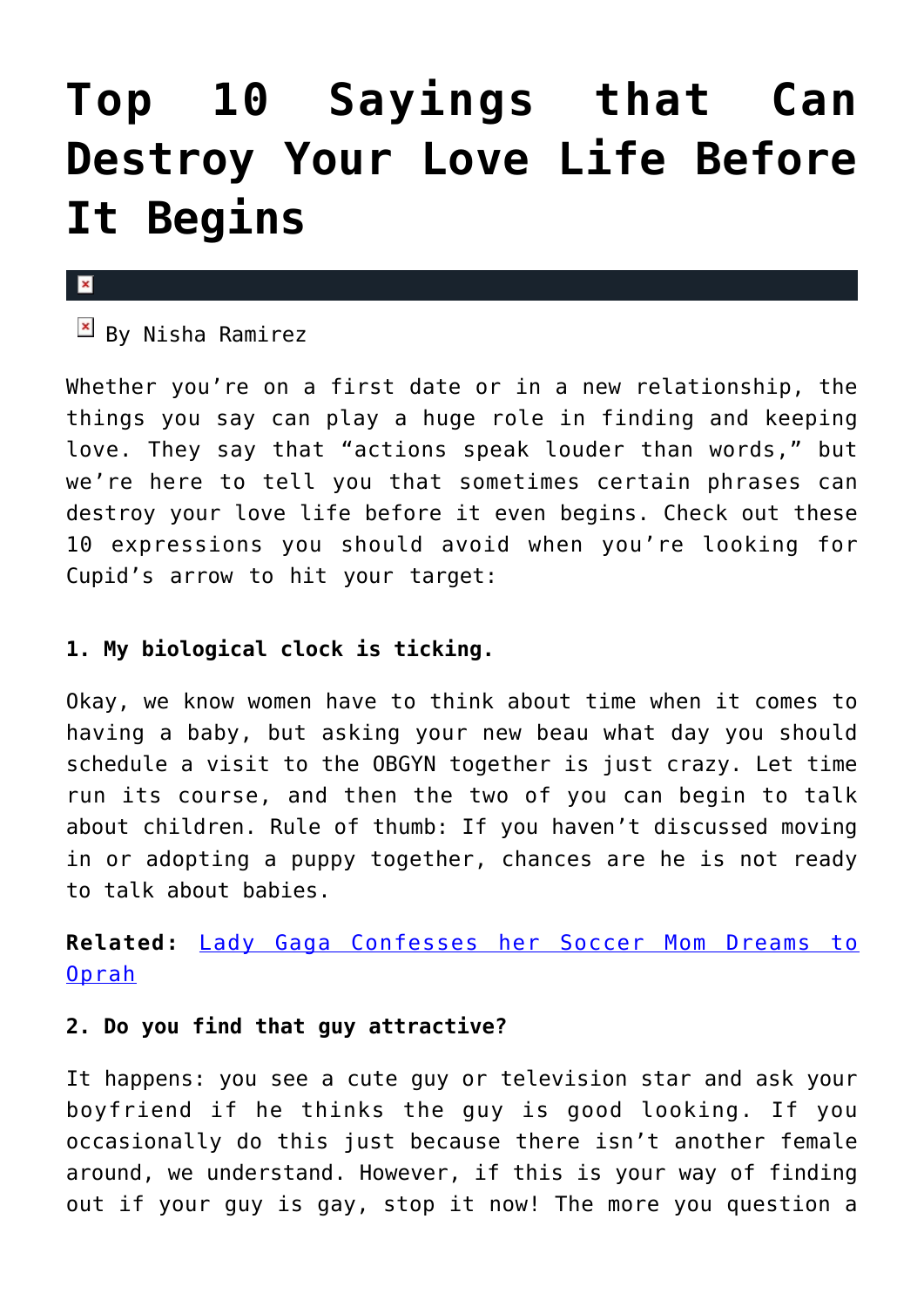man's sexuality, the less attractive you will become to him.

### **3. Do you think that girl is cute?**

Asking a man if he finds another girl attractive can really make things awkward. Besides coming off as insecure (a huge turnoff), you look like you don't trust him. Don't worry about him checking out another girl unless you see him doing it. If that's the case, you have our permission to use some other sailor mouth "sayings."

### **4. You remind me of my father/mother.**

What? No one wants to be reminded of their date's parents. Comparing your partner to your mom or dad can cause major problems in a relationship. Your significant other may begin to feel like they have to live up to be like your parent, and expectations often lead to disappointments.

### **5. What's the passcode to your phone?**

Asking for a person's passcode is equivalent to asking for the key to a person's privacy and not their heart. Having your partner's phone can lead to constantly checking their emails, text messages, Twitter and Facebook. This unhealthy habit can really make you paranoid and might make your partner actually give you a reason to have to look through his things.

**Related:** [Five Bad Relationship Habits and How To Break Them](http://cupidspulse.com/five-bad-relationship-habits-how-break-them-galtime/)

### **6. How much do you make?**

Unless you're about to make a huge purchase with your partner, such as buying a house, this question is off limits. What if you make more money than him? That could really cause some self-esteem issues. Or if you make less than him, that could make you look like a real gold digger, when you should be looking for love.

### **7. Do you believe in God?**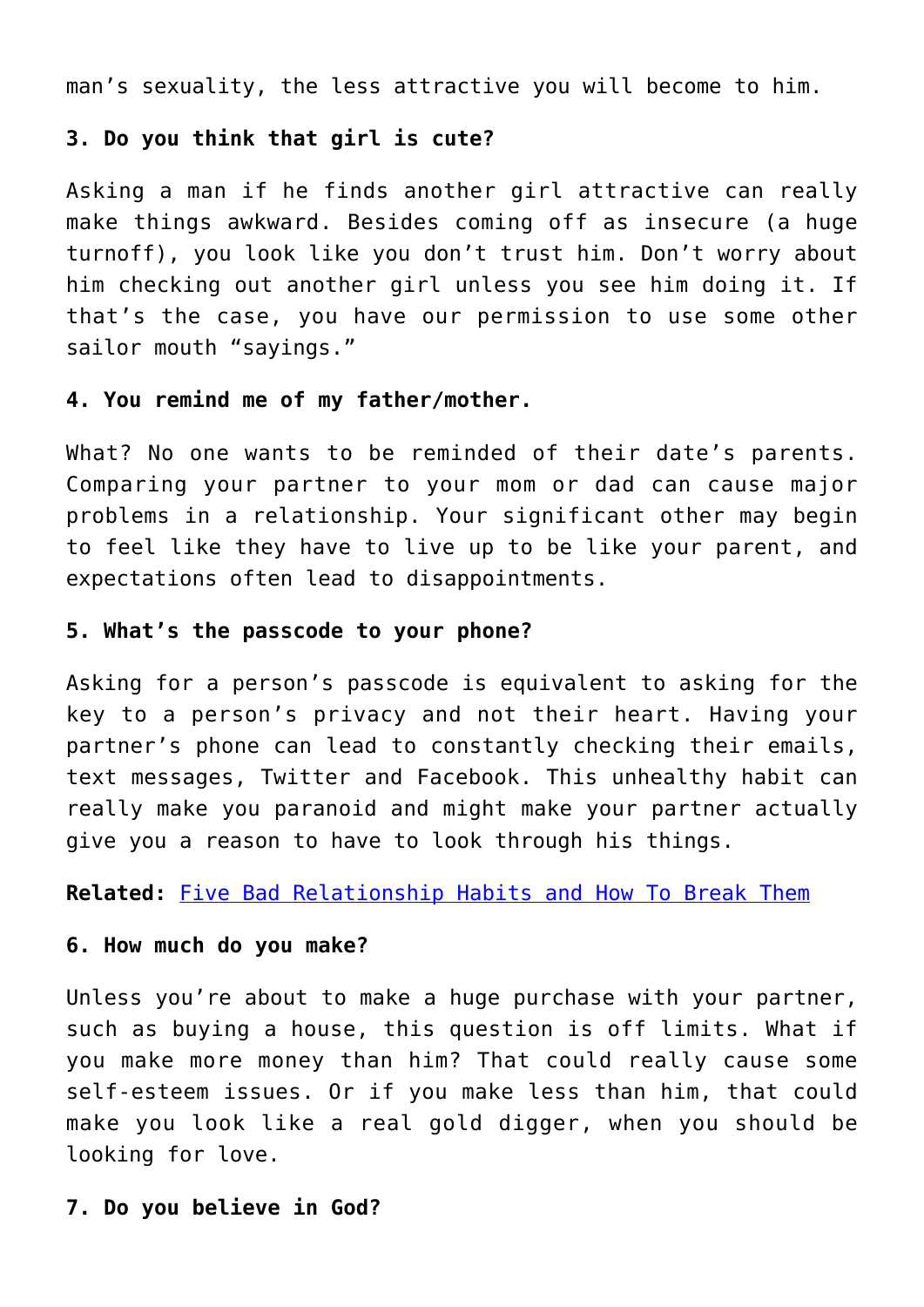Religion and politics should be off limits. They can really cause unneeded tension and can make the both of you feel uncomfortable. In a diverse society, we still tend to categorize people based on their religion and for whom they vote. Don't put a block on potentially meeting your soul mate.

### **8. This is going to be a great story to tell our kids, after the wedding of course!**

Letting a guy know that you want to marry him early on can really be a turnoff. You shouldn't be talking about children if you haven't made big life decisions together, and choosing what movie to go see after dinner does not count. Still don't understand? Telling a guy that you want to marry him on a date is like a guy saying he just wants to hook-up with you.

### **9. You look better in pictures.**

In our world of tech dating, sometimes we first meet our date through an online profile picture. If you ever meet someone for the first time, don't say that they look different in pictures. You're basically saying that they look worse in person. We're all for being honest, but not when it comes to hurting someone's feelings and self-esteem right after you meet them.

**Related:** [Five Conversations to Avoid on the First Date](http://cupidspulse.com/five-conversations-to-avoid-on-first-date/)

### **10. I loved being intimate with my ex.**

Conversations about exes and intimacy should not happen on first dates. Your date will think that you are not over your ex and that will definitely stop potential love in its tracks. If you stay away from this subject, you'll have a much better chance of the relationship surviving another date.

**Have you ever said or been told any of these expressions? Share your comments below.**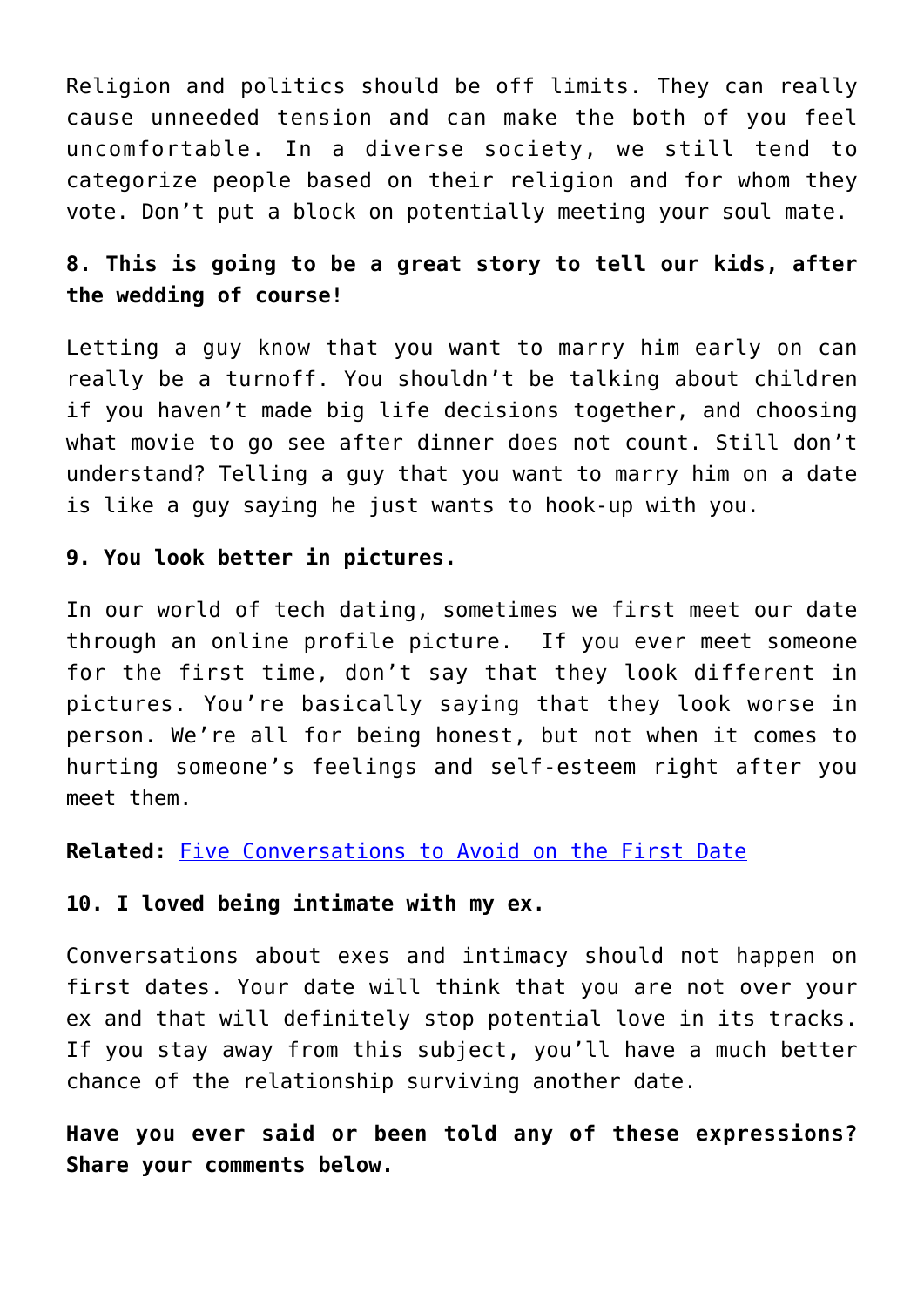## **[Justin Bieber Proves Honesty](https://cupidspulse.com/30307/justin-bieber-proves-honesty-best-policy/) [Is the Best Policy](https://cupidspulse.com/30307/justin-bieber-proves-honesty-best-policy/)**

### $\overline{\mathbf{x}}$

### $\overline{B}$  By UK Date

Teen heartthrob Justin Bieber believes that he is the perfect boyfriend because he's loving, patient and honest, according to a recent interview. The 18-year-old even revealed his top dating tips on just what makes him such a good partner to 19 year-old Selena Gomez. Bieber, who has attracted millions of teenage fans since his rise to fame, exposed his relationship skills when speaking to Radio Disney while promoting his new single which is coincidentally dubbed "Boyfriend." The celeb's most important advice? Honesty. He claims that people dating have to be honest from the very start, and he concluded that your partner will appreciate trustworthiness over deceit.

This dating tip transcends for all couples around the world, because honesty really is the best policy. No one enjoys being cheated on or lied to, even though small fibs are necessary at times to make a relationship work. Here are ways to keep things legit in a relationship:

### **Date one person at a time**

The best way to start a relationship based on honesty is to refrain from dating more than one person at a time. It may seem innocent at first, but should the truth come out later, the whole relationship and its foundation may be called into question.

**Related:** [Jake Gyllenhaal Spends Time with Three Eligible Women](http://cupidspulse.com/jake-gyllenhaal-dates-three-eligible-women-week-anna-kendrick-rashida-jones-busy-phillips/)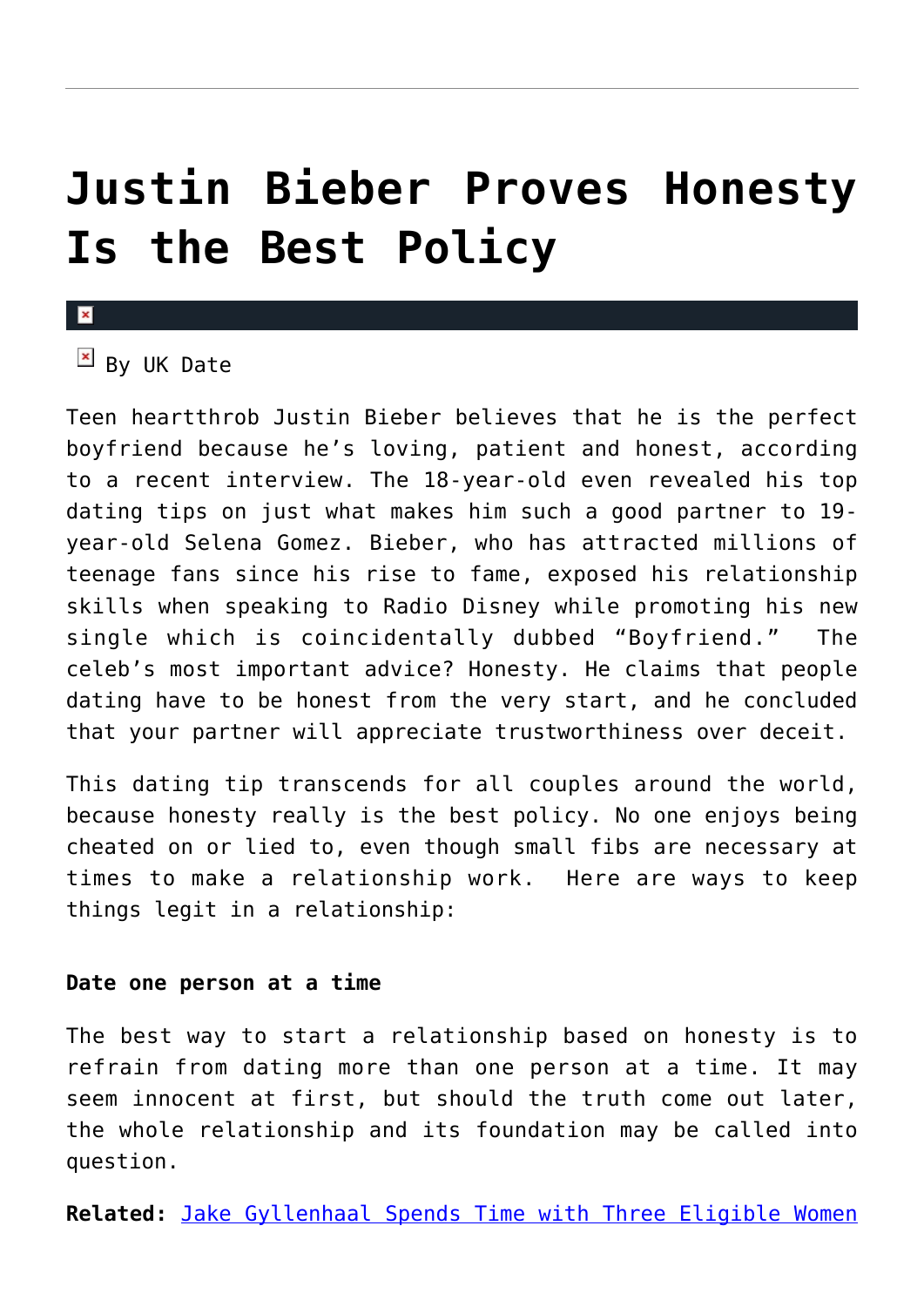### [in One Week](http://cupidspulse.com/jake-gyllenhaal-dates-three-eligible-women-week-anna-kendrick-rashida-jones-busy-phillips/)

### **Speak up about your likes and dislikes**

There's a fine line between impressing a partner to make them like you and being false, so if your prospective lover asks if you like horror films and in reality they make you squirm, say so. Often times opposites attract, so it's really in your best interests to be frank.

### **Related:** [Five Reasons Why Opposites Attract](http://cupidspulse.com/five-reasons-why-opposites-attract/)

That's not to say that couples don't face challenges. For instance, Selena Gomez and Justin Bieber began dating last year, but it wasn't made public until March 2011 due to hate mail from angry jealous fans. Gomez even received death threats after she was pictured kissing and cavorting with Bieber in Hawaii in May. The young idols have definitely faced their own trials and struggles in the relationship, and if they hadn't had a strong and honest foundation, they never would have stayed together. In fact, they never would have gotten through the next challenge they faced in November 2011 either, when 20-year-old named Mariah Yeater alleged that Bieber had fathered her son. This allegation was strongly denied by many in the pop star's court.

So perhaps Bieber's advice to be sincere is a top dating tip for real relationships in 2012. It seems to be working well for him!

## **[Five Signs Your Partner Is](https://cupidspulse.com/28502/five-signs-partner-using-you-money/)**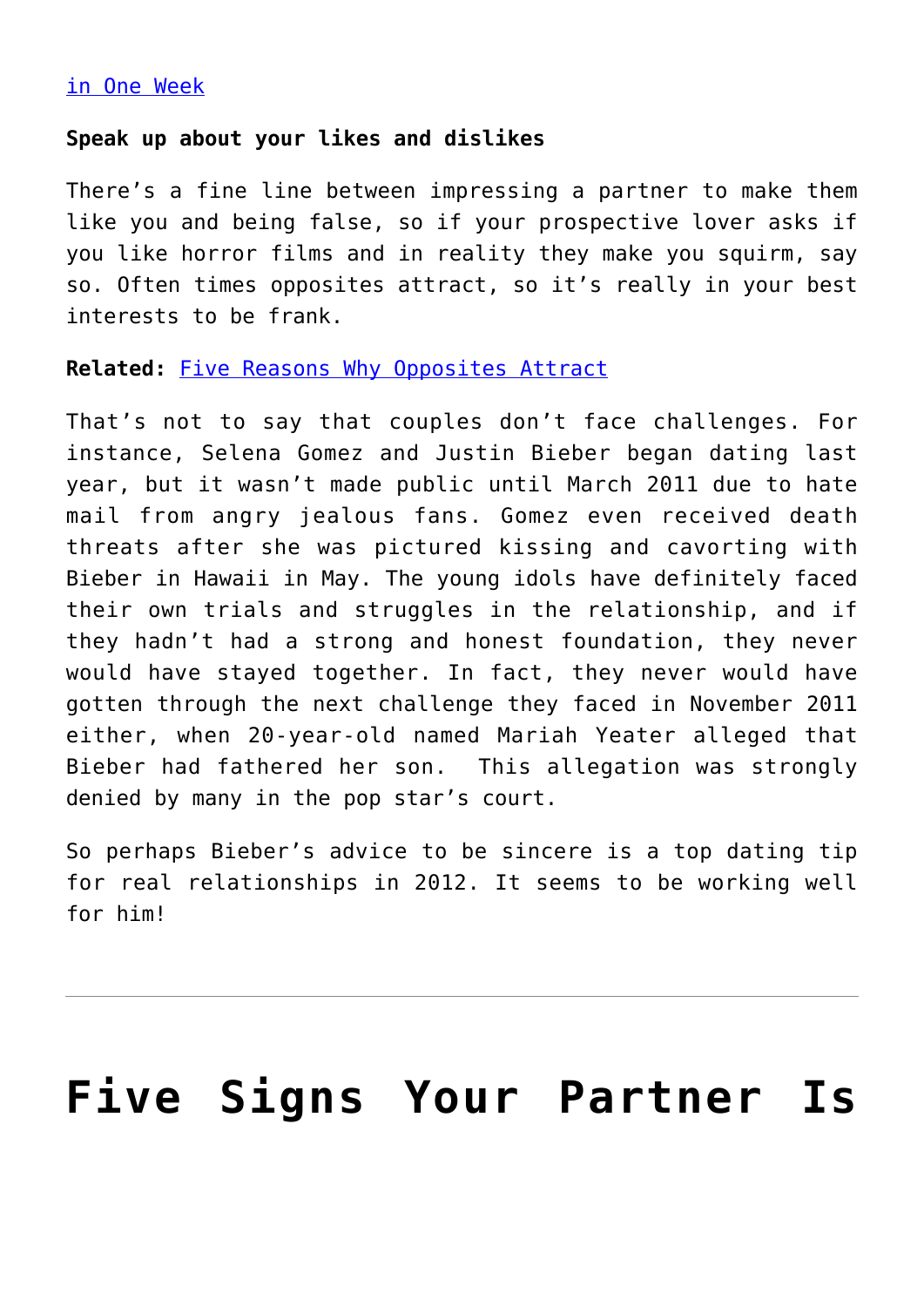## **[Using You for Your Money](https://cupidspulse.com/28502/five-signs-partner-using-you-money/)**

### $\overline{\mathbf{x}}$

 $\overline{\mathbb{F}}$  By Melissa Caballero

Every relationship has its ups and downs, and in our economy today, a major love obstacle is money. It takes two people to form a stable life together, and one of the main factors to stability is the almighty dollar. There are many ways for couples to navigate through the everyday expenses of life and joint payment decisions. However, this burden should never fall on just one person, no matter what the circumstances may be. If you feel that your partner is only in this relationship for your money, step back for a moment and evaluate why you are putting up with this fact. You may feel that you are caught up in a web of guilt or obligation to your mate, but that should never be the case. Here are five ways to tell if your partner is using you for your money:

### **1. You often give your partner money and lend them things without getting them back.**

If your partner is always broke and is relying heavily on you to pick up their financial slack, this may be a clear indication that you are being used. Your mate should respect every aspect of you and this includes your belongings. You may have just moved in together, but that doesn't mean they can abuse what is yours. If you are always paying for them or letting them use your stuff, then they are not treating you with the respect you deserve. You need to protect yourself, your money and your emotions.

### **2. Excuses flow freely about not being able to find a job.**

You may not want to admit this, but maybe you are dating a loser. They feed you every excuse in the book as to why they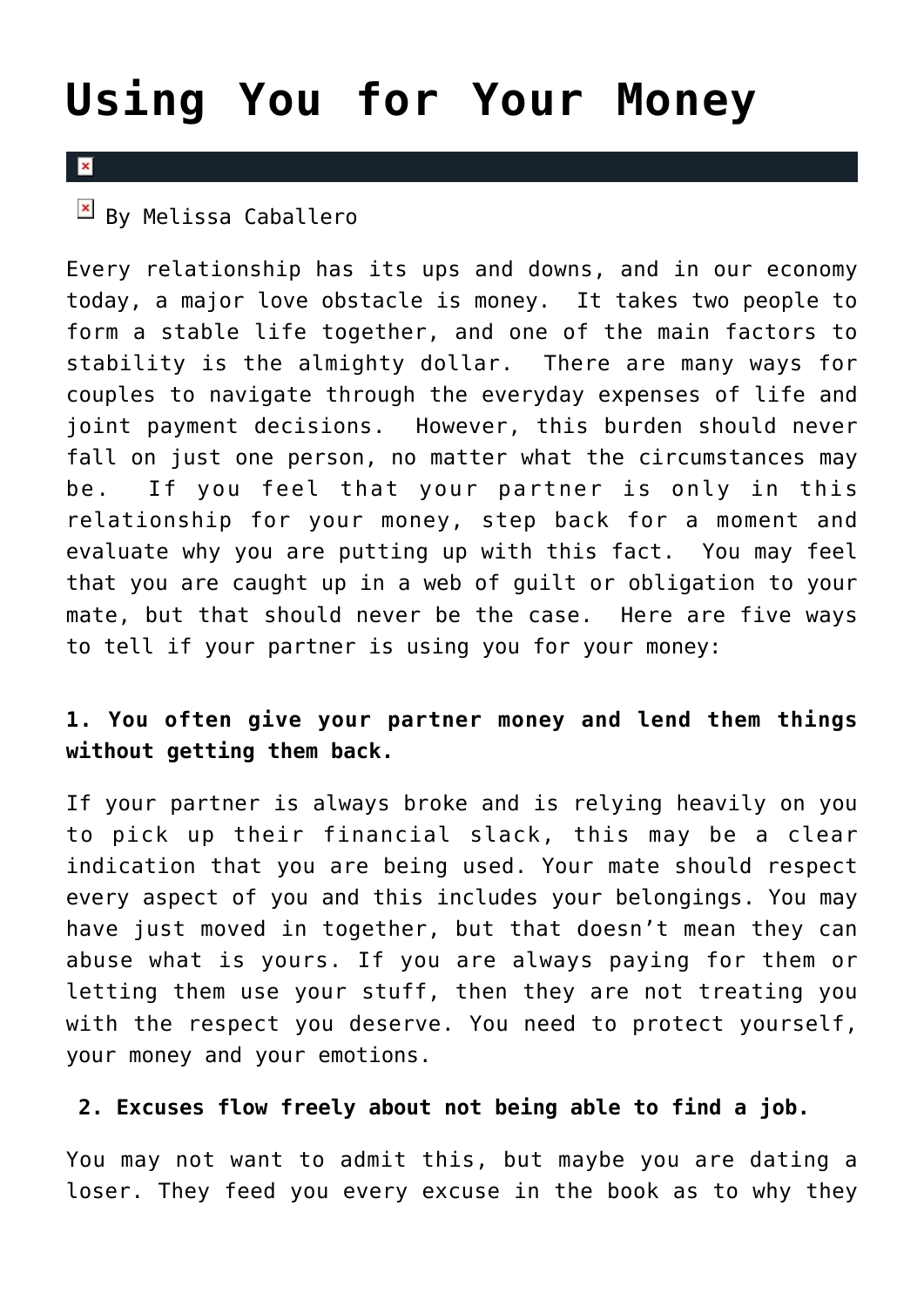are broke this month: the economy, their previous boss was a jerk or they are waiting for a check to come in. If you come home to find a filthy kitchen after working all day and you see your partner lounging on the couch playing video games, this is a clear sign of a lazy deadbeat with no motivation. It is not your responsibility to 100 percent support your mate with no reciprocation. You may think you are helping them, but in the long-run you are allowing this behavior to continue and enabling their laziness. Instead, talk to them about how you feel.

### **3. When you go out to dinner, you're always expected to pay.**

Chivalry is not dead. So, women if you find that your man is always leaving the dinner check for you, he is taking advantage of your hard work and income. Even if you are the breadwinner in the relationship, you work hard for your money and this fact alone does not automatically qualify you as the one to always pick up the check. On the reverse side of this equation, if you have been together for at least a couple of months and your man usually pays for every dinner and movie you attend, it wouldn't hurt to once in a while offer to pay for something as well. You do not want him to become resentful and feel as if you are taking advantage of him.

### **Related:** [Victoria Beckham Discusses Being a Working Mom](http://cupidspulse.com/fashion-icon-victoria-beckham-discusses-working-mom-fashion-week-nyc/)

### **4. He expects you to pay for everything without blinking an eye.**

If your partner always expects you to pay the rent or buy any necessities for your apartment without EVER offering to chip in, question their motives. It may be the case that your partner is truly struggling to find a job and is dealing with their own personal finance issues, making it difficult for them to equally contribute to the relationship in that capacity. However, if they feel burdened about their situation and lack of ability to partake in purchases, you will know.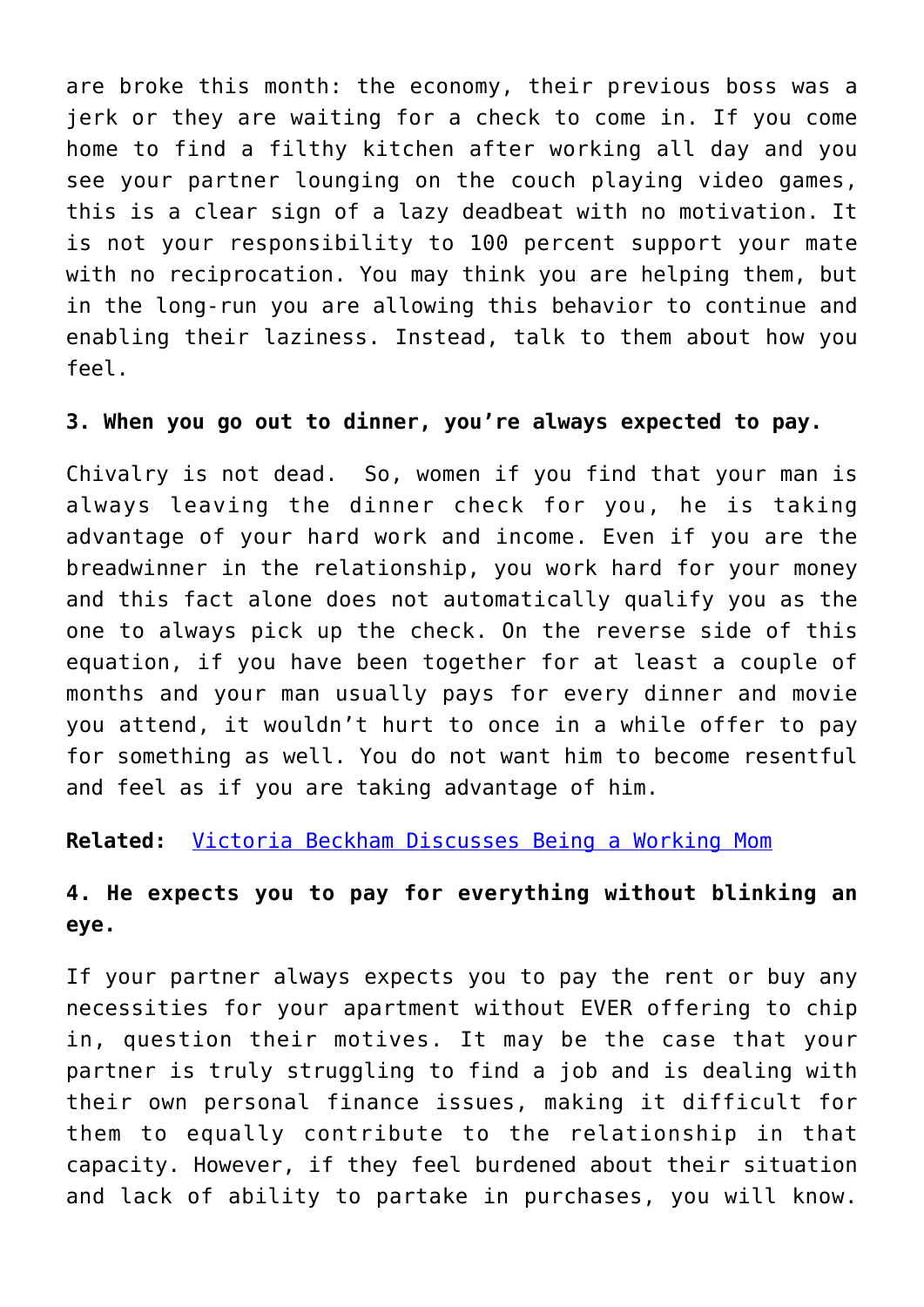Your partner would show you appreciation, thankfulness and love in a way that would make it clear they are not using you for your money. If not, you may be dating a [jerk!](http://cupidspulse.com/ten-signs-youre-dating-a-jerk-unhealthy-relationship/#more-25206)

**Related:** ["Should I Stay or Should I Go?: A Guide to Knowing](http://cupidspulse.com/book-author-interview-should-i-stay-or-should-i-go-a-guide-to-knowing-if-your-relationship-can-and-should-be-saved-lundy-bancroft-jac-patrissi/) [if Your Relationship Can — and Should — be Saved"](http://cupidspulse.com/book-author-interview-should-i-stay-or-should-i-go-a-guide-to-knowing-if-your-relationship-can-and-should-be-saved-lundy-bancroft-jac-patrissi/)

### **5. Pure intuition.**

If you are having any sort of feelings that you partner is using you for your money, you are probably right! Too many times, people ignore their intuition, denying that their partner would be in this relationship if it were just about the money. Trust your inner feelings and communicate exactly how you feel and what you need. You should never feel an ounce of doubt, and you definitely do not want to find yourself taken advantage of.

**How can you tell if you're being used? Share your comments below.**

# **[3 Reasons Nice Guys Shouldn't](https://cupidspulse.com/30242/three-reasons-nice-guys-shouldnt-finish-last-bad-boys/) [Finish Last](https://cupidspulse.com/30242/three-reasons-nice-guys-shouldnt-finish-last-bad-boys/)**

### $\mathbf{x}$

### $\mathbb{E}$  By David Wiseman

For many women, there's something exciting and stimulating about the bad boy. He's a rascal and a rogue, and that's part of the attraction. Confident, good-looking, stylish and poised, he knows how to conduct himself. So, then, what is the downside? Here are three good reasons that nice guys shouldn't be left unnoticed: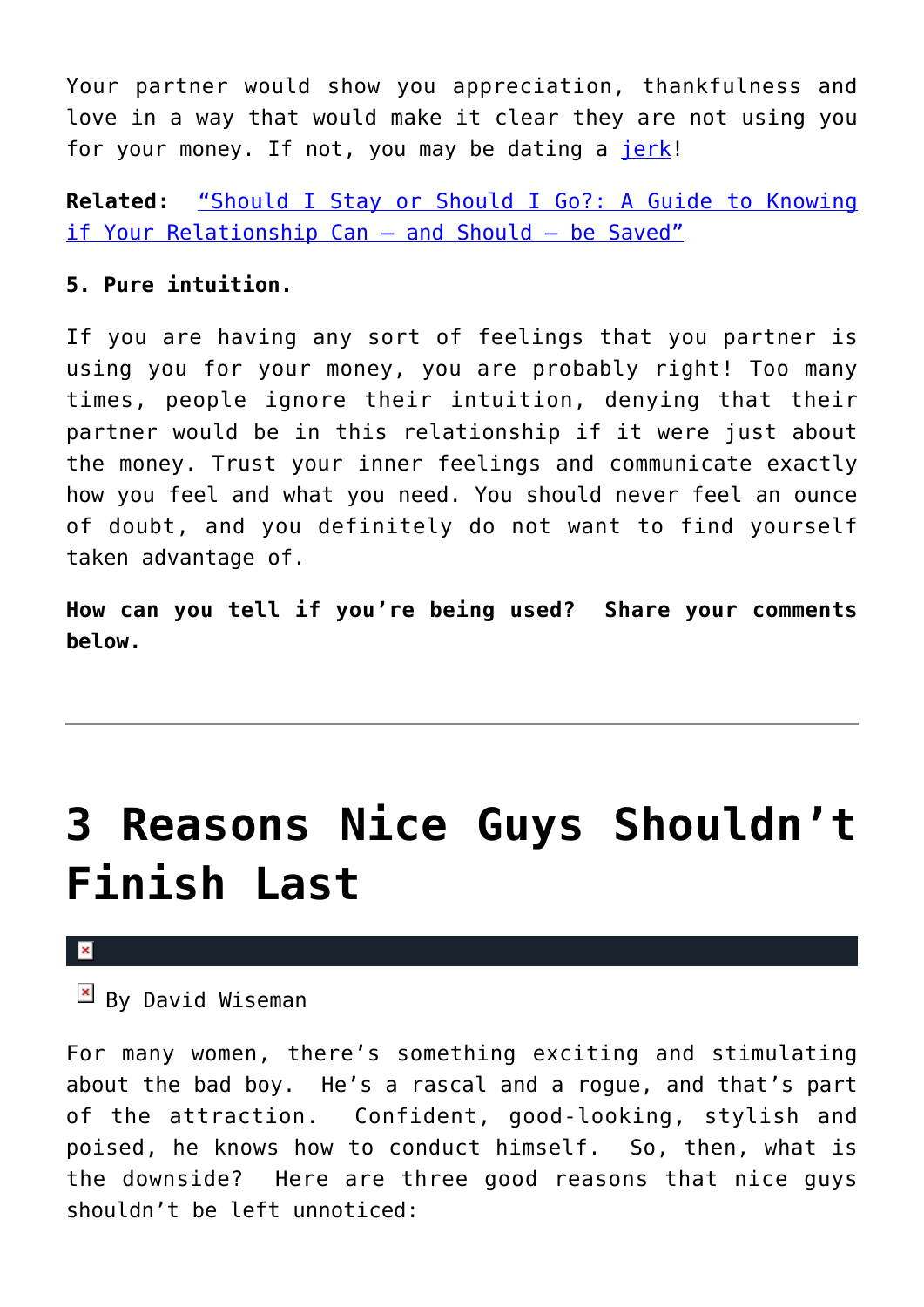### **Bad Boy Attraction Can Quickly Burn Out**

At first, part of the attraction stems from the fact that things are so spontaneous and exciting. He doesn't call four times, but rather just shows up unannounced. But after a while, this can become a bit tiresome and a woman wants someone she can rely and depend on.

### **Related:** [What Attracts Us to Bad Boys?](http://cupidspulse.com/what-attracts-us-to-bad-boys-chris-brown-brad-pitt/)

Take George Clooney, for instance. He's a bad boy who is seemingly never going to be tamed. He has said that he doesn't want to get married again and would rather just hookup. For a girl who wants a long-term commitment, the glamor and excitement is quickly going to fade.

### **The Long Term and Starting a Family**

If you're after something serious, a nice guy shouldn't finish last. A relationship needs to be built on a platform of trust, communication and honesty, and you will be struggling to get that from a bad boy.

Plus, there's the desire to start a family. If this this something you're after, you are going to want someone who will parent with the same concerns and values that you will.

### **Related:** [4 Steps to a Stronger Long Term Relationship](http://cupidspulse.com/4-steps-strong-long-term-relationship/)

Some celebrity example of this is are Kevin Federline and Matthew Broderick. K-Fede is now barely a part of Britney Spears' life, and she takes care of her boys without his help. Matthew Broderick is anything, but a bad boy and is a devoted dad. This isn't something you're going to be thinking of in the early stages of a relationship. Many women regret their choice of partner because the bad boy couldn't successfully make the transition from boyfriend to father. So, it's important to think ahead wherever possible.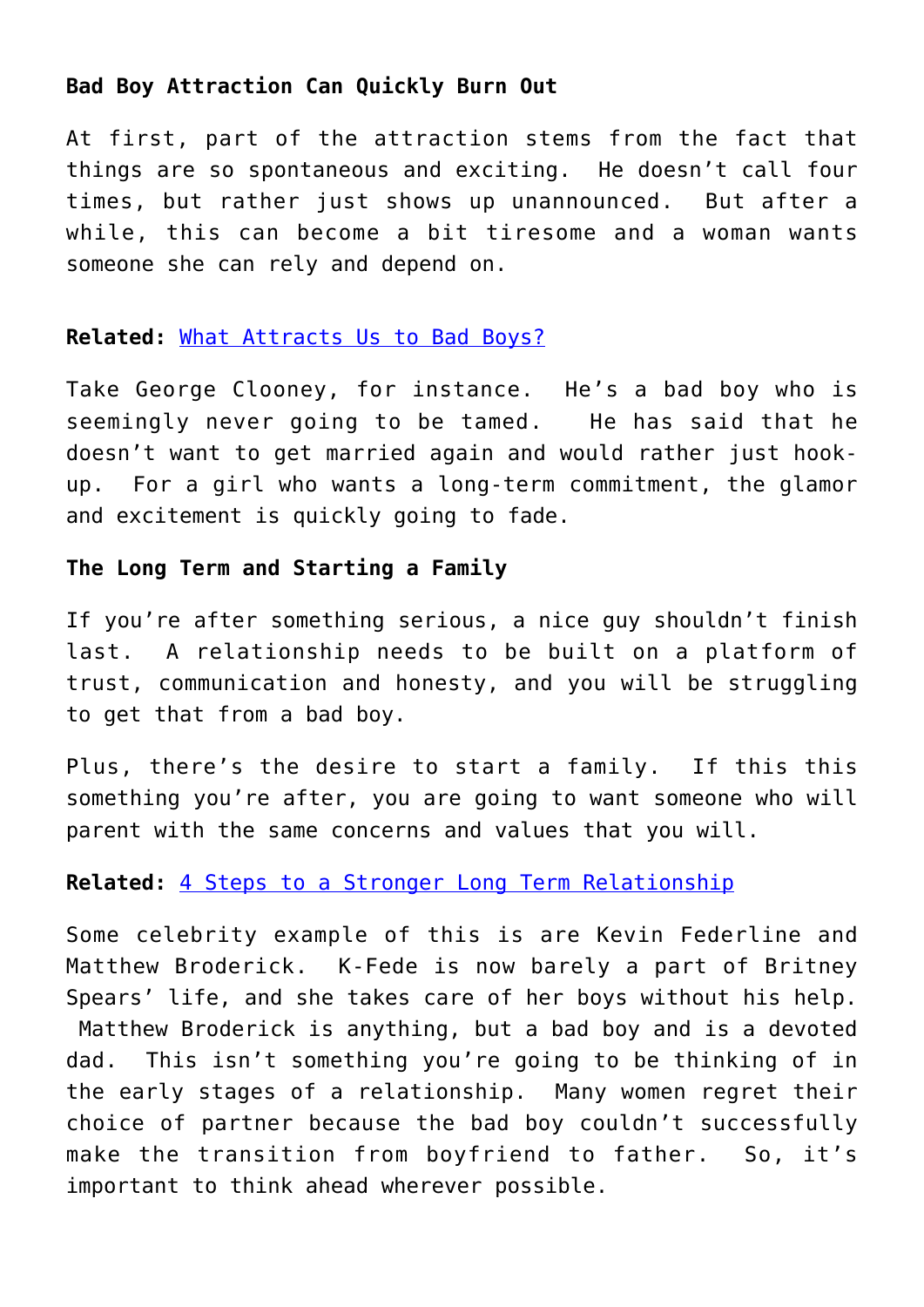### **Getting Bad Out of the Nice**

The thing is, it's very easy to write off a guy after a first meeting. He may be a bit shy and a socially awkward. His dress sense isn't the best, and he says the wrong thing at the wrong time. But, after a while, you get to know him; he feels more comfortable in your presence and comes out of his shell. What you may have is nice guy on the outside and a bad boy on the inside.

He will give you the best of both worlds. For example, Ashton Kutcher was like this with Demi Moore until the bad boy just took over, and they split. But being bad doesn't always lead to relationship failure. One famous guy who seems to have been able to keep the faith is Jon Bon Jovi, who married his high school sweetheart and is still happily married to her. They have four kids, and he seems to one of the very few who has able to get the balance just right.

Dating a bad boy is like flying too close to the sun. If he gets a little bit worse, he might not be loyal to you, and staying faithful is one of the biggest issues that prevent bad boys from being in long term relationships.

*David Wiseman loves popular culture and is one of the few people left who think Ted Mosby will actually get married. His dream celebrity video chat is Christina Hendricks. His role models are Don Draper and Walter White.* 

| Women | Who | Are | the |
|-------|-----|-----|-----|
|       |     |     |     |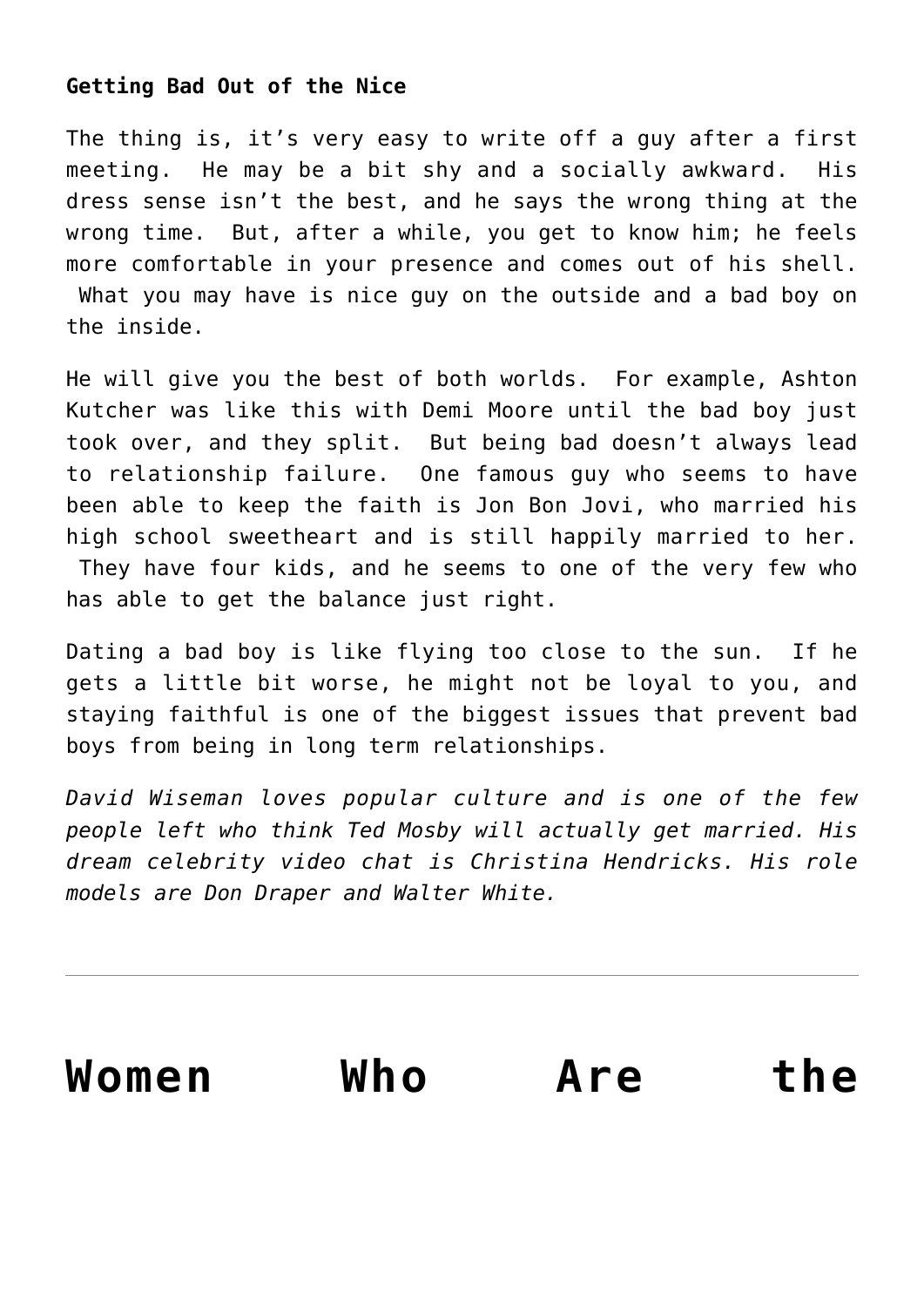# **[Breadwinners of Their](https://cupidspulse.com/28854/snooki-julia-roberts-angelina-jolie-gisele-jessica-simpson-female-breadwinenrs/) [Celebrity Relationship](https://cupidspulse.com/28854/snooki-julia-roberts-angelina-jolie-gisele-jessica-simpson-female-breadwinenrs/)**

 $\mathbf{x}$ 

 $\boxed{\times}$  The ladies of Generation X were some of the first to trade the domesticity of the housewife for the slacks of Corporate America. Powerful and confident women are sexy, but society hasn't completely caught up with us yet, and it's still uncommon for a female salary to outweigh that of her spouse's. That's where Hollywood comes in with a good message for once, as stunning starlets are throwing off the national average by earning more than their celebrity loves. Below is a list of sexy female celebs empowering themselves through healthy relationships *and* hefty paychecks:

## **Women's Upper Hand in Celebrity Relationships**

**1. Gisele Bundchen**: Other than her svelte silhouette and pristine profile, Bundchen impresses with a net worth of \$200 million. Her hunky husband Tom Brady is known for his jockey skills on the football field but is only worth \$100 million. While both salaries are envy worthy, Bundchen makes far more than the man she shares her bed with. Regardless, this celebrity relationship is picture perfect, and Brady doesn't look at all emasculated by his wife's high salary.

**Related Link:** [Gisele Bundchen Says She Knew Celebrity Love Tom](http://cupidspulse.com/86144/gisele-bundchen-says-she-knew-celebrity-love-tom-brady-was-the-one-straightaway/) [Brady Was The One 'Straightaway'](http://cupidspulse.com/86144/gisele-bundchen-says-she-knew-celebrity-love-tom-brady-was-the-one-straightaway/)

**2. Jessica Simpson**: We've watched Simpson transform from a young singer and clueless newlywed into a confident entrepreneur. With a net income of \$100 million and a shoe line that wracks in over \$500 million annually, she would be hard pressed to find a man wealthier than she. Fortunately,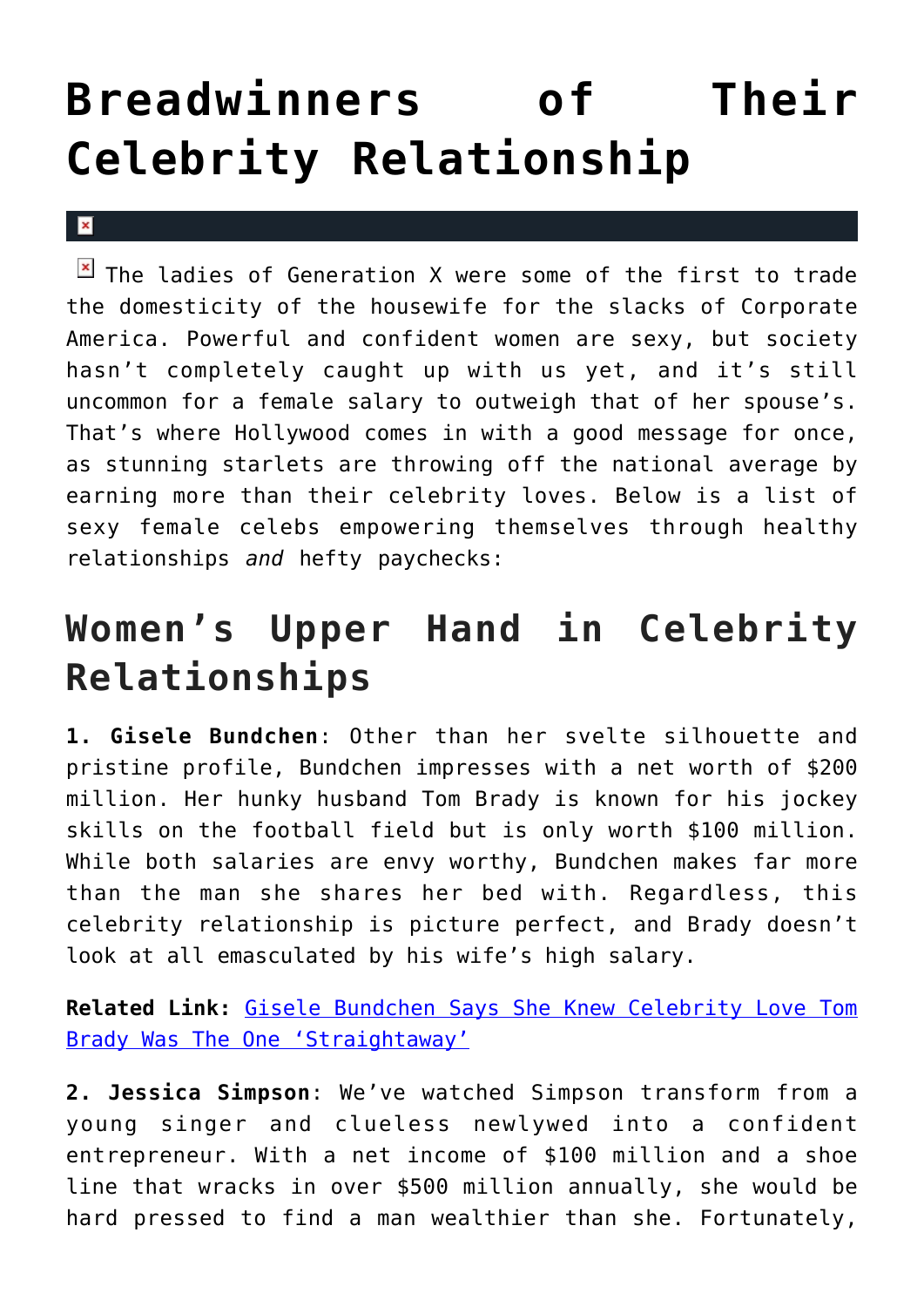she's has found happiness with ex-NFL player Eric Johnson. Though his salary hasn't been reported, he *is* currently unemployed. Regardless of their paychecks, the two are expecting their first child this year, proving that money is not an issue with this celebrity relationship.

**3. Oprah Winfrey**: Whether you're an Oprah devotee or totally impartial, there's no denying this woman grabbed life by the reigns when she began her journalism career in the mid 1970's. Forty years and one huge following later, Winfrey is worth a staggering \$2.7 billion. Longtime partner Stedman Graham may not make as much, but he isn't loafing off of Winfrey's riches either. As CEO of S. Graham and Associates, Stedman has wracked in an impressive \$10 million of his own.

**Related Link:** [Oprah Winfrey Explains Why She Never Wanted to](http://cupidspulse.com/65837/oprah-winfrey-explains-why-she-never-wanted-to-raise-children/) [Raise Children](http://cupidspulse.com/65837/oprah-winfrey-explains-why-she-never-wanted-to-raise-children/) 

**4. Julia Roberts**: Roberts, America's *Pretty Woman*, has a hefty income of \$140 million. Her husband, however, Danny Moder, is a camera man. Though his salary has not been reported, it has long been known that Roberts is the money maker in the Moder home. Regardless, after ten years of being a married celebrity couple and having three children, the two have shown that true love trumps any jealously over income.

### **Actress Earns More Than Celebrity Love**

**5. [Angelina Jolie](http://cupidspulse.com/86085/angelina-jolie/)**: From dominatrix to domestic diva, Jolie is another star we've had the pleasure of watching grow up in front of our eyes. While her days of drinking blood have passed, she continues to make celebrity news by adopting children, working as a humanitarian and starting foundations to help combat poverty. Somehow, this busy mother and activist also has time to star in movies and grosses nearly \$150 million. Her equally famous and good-hearted soon-to-be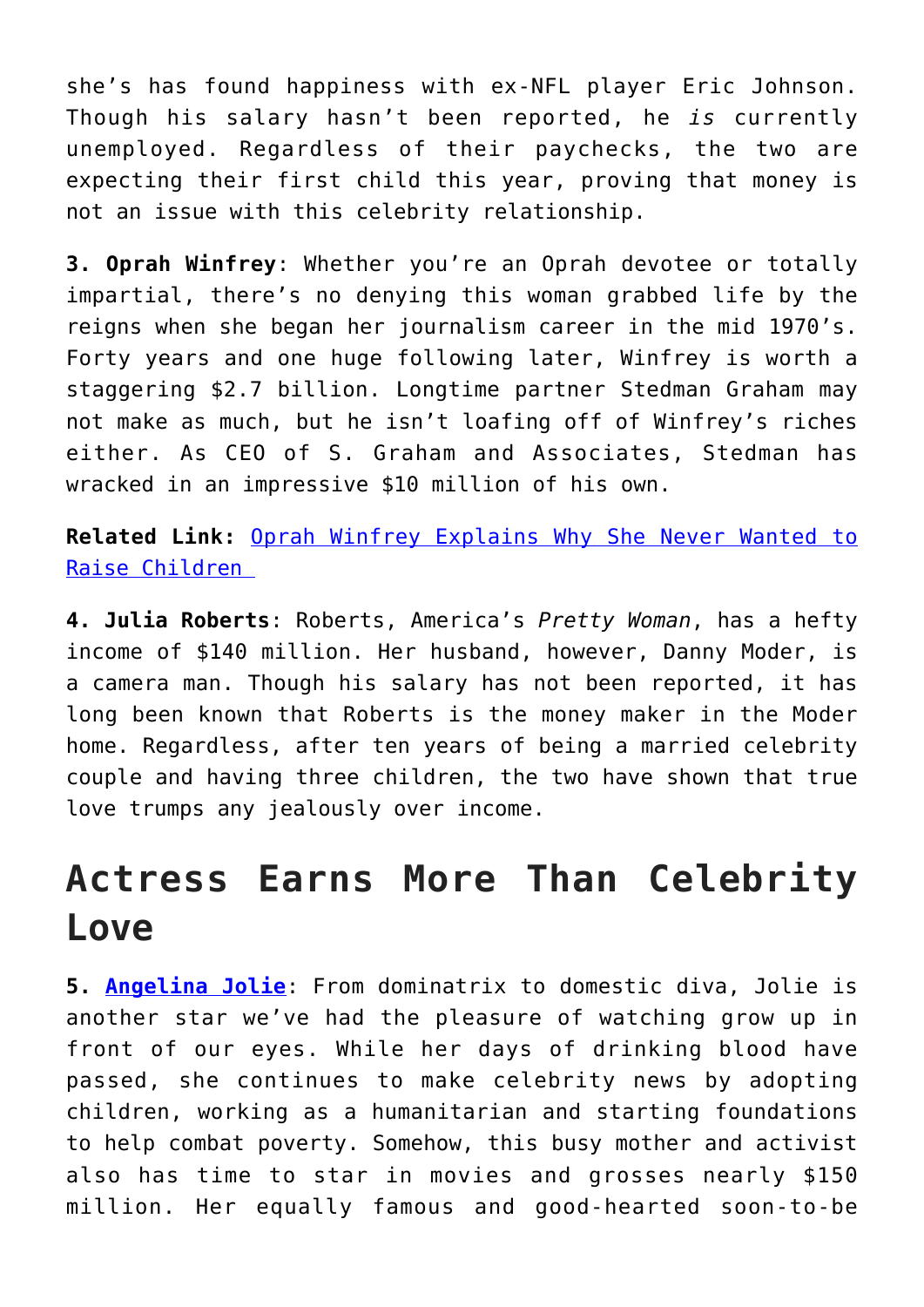husband Brad Pitt makes only a little less than her at an annual salary of \$130 million. These two aren't sitting home comparing paychecks though. Instead, they combine their incomes to help better the world around them.

**6. Nicole "Snooki" Polizzi**: Outside of partying, tanning and going to the gym, Snooki found her fame by starring on MTV's *Jersey Shore*. Though her wild antics have made her somewhat infamous, she wasn't downing tequila shots for nothing. At an annual salary of \$2 million, the tiny beach bum can at least impress with her bank statements. Fiancé Jionni Lavalle chose a more modest lifestyle and is currently studying to become a teacher. While his salary may never match Polizzi's, the two were able to work past the drama of the shore and are currently expecting a baby.

**Do you think salaries matter? Do you make more than your man? Comment below.**

## **[Renew Your Vows Like #1 Life](https://cupidspulse.com/29217/renew-vows-evan-money-mariah-carey-nick-cannon/) [Coach and Mariah Carey](https://cupidspulse.com/29217/renew-vows-evan-money-mariah-carey-nick-cannon/)**

### $\mathbf{x}$

 $\overline{B}$  By Evan Money

How can a Life Coach be proud of the fact that he's getting married for the  $16<sup>th</sup>$  time? Well, in my case, I'm marrying the same woman! You see, my bride and I remarry in a different state or country ever year, and this year is number 16! We are not alone, however, as celebrities like Mariah Carey and Nick Cannon are following our lead and doing the same exact thing.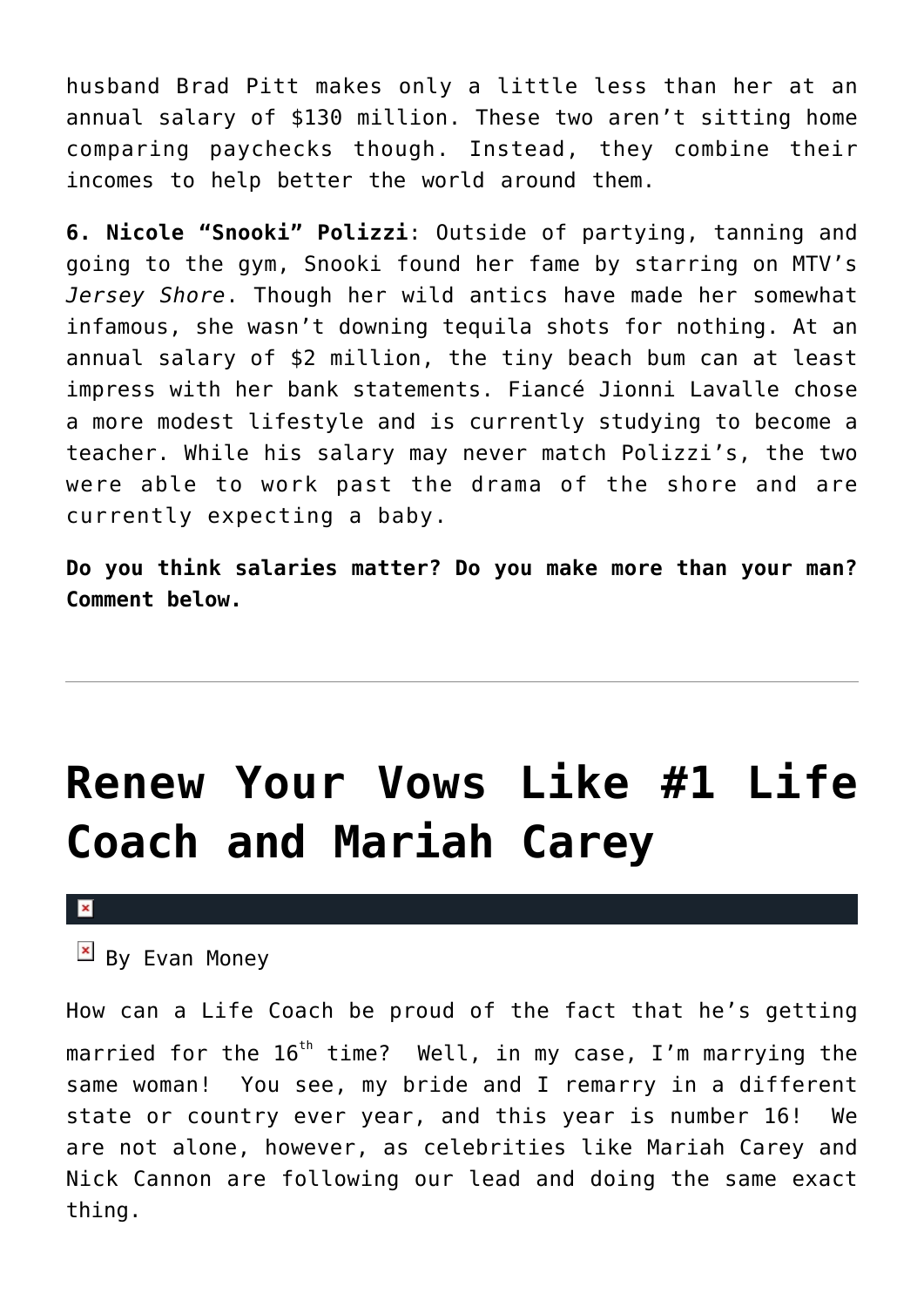Whenever my bride and I share this story, most people respond by saying they would really like to do follow suit or that it sounds really [romantic](http://cupidspulse.com/valentines-day-advice-romantic-home-dates-for-busy-parents/). Guess what? It really is! And I highly recommend it for everyone, not just my clients. Here's my story:

### **Related:** "[Get Married This Year: 365 Days to 'I Do'"](http://cupidspulse.com/get-married-this-year-365-days-to-i-do-12-month-plan-janet-blair-page/)

It all started 15 years ago when I heard a story about a successful business man who was married for 25 years, and he and his wife renewed there vows every year. As a newlywed and young businessman, it sounded like this idea would be a big help in having a successful marriage, something my bride and I desperately wanted. It seemed to us that most married people were divorced or miserable. We wanted to "live happily ever after," so rather than just saying, "Oh, that sounds like a good idea," my wife and I chose to take action.

We just happened to be in Paris for our anniversary the next year. However it's not as romantic as you think, since we were chaperones for a group of high school students on a tour. My business had yet to take off, and money was really tight, but a funny thing happens when you make a real commitment — you can always find a way. So, lo and behold, my bride and I found ourselves in the City of Love for our first vow renewal. It was really pretty simple, as we had a small private ceremony in the gardens of Versailles (a famous French mansion) that lasted about five minutes. Simple , short and sweet, but our married lives were changed forever from that day forward.

When we returned home, we became so excited to plan our next renewal. We still didn't have any money, so we just needed to get creative, take action and find a way. We chose Arizona for our second renewal simply because we could drive there and not have to pay for airfare. We had some wealthy friends with a ranch in the city of Carefree and we had a fun ceremony on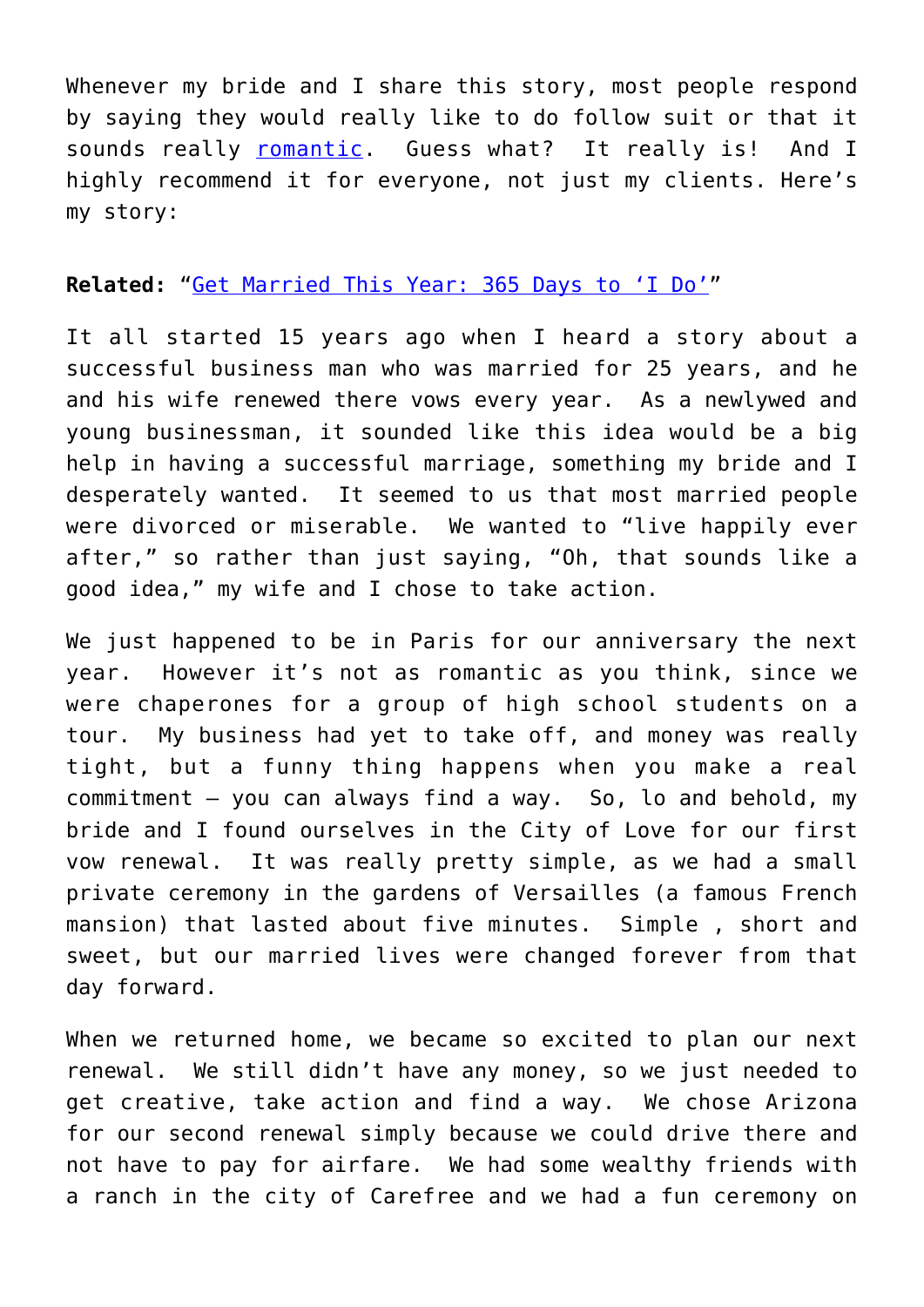their private lake. My bride's bouquet was made of peacock feathers since they had a few of the majestic birds on the property. This ceremony was much bigger and more exciting, thanks to our friends help, and yet again, our married lives were changed forever. It seemed after each ceremony, our marriage bond became stronger and stronger. We were truly living happily ever after!

**Related:** [Khloe Kardashian Gives Tips for a Happy Marriage](http://cupidspulse.com/khloe-kardashian-gives-tips-for-a-happy-marriage/)

Through the years as my business has grown, along with my love for my bride, we were able to do more exotic yet still highly creative vow renewals. Number 14 was in the Bahamas at the famous Atlantis resort. A friend of mine is one of the dolphin trainers, so we were able to have the ceremony in the water with the dolphins by our side. I had my best "mammal" and my bride had her brides "mammal." It was so amazing!

For those who have really connected with this idea, but are still having doubts or letting your limiting beliefs get in the way, I want to encourage you with these final thoughts:

**If your limiting beliefs are around finances:** If you're not willing to invest in your relationship, what else is there to invest in? The returns on renewing your vows is 1,000% more than the stock market or real estate.

**If your limiting beliefs are about time:** I have two young children that we home school, I run multi-million dollar corporations, I lead a non-profit, I volunteer with foster kids and even teach a high school class on entrepreneurship at a private school. Even with those commitments, every year my bride and I prioritize our time so we can leave the country or state and take two to five days for marital bliss.

**Finally, for any of the guys that may be reading:** Why would you only settle for one honeymoon in life? I'm on honeymoon number 16, and they just keep getting better!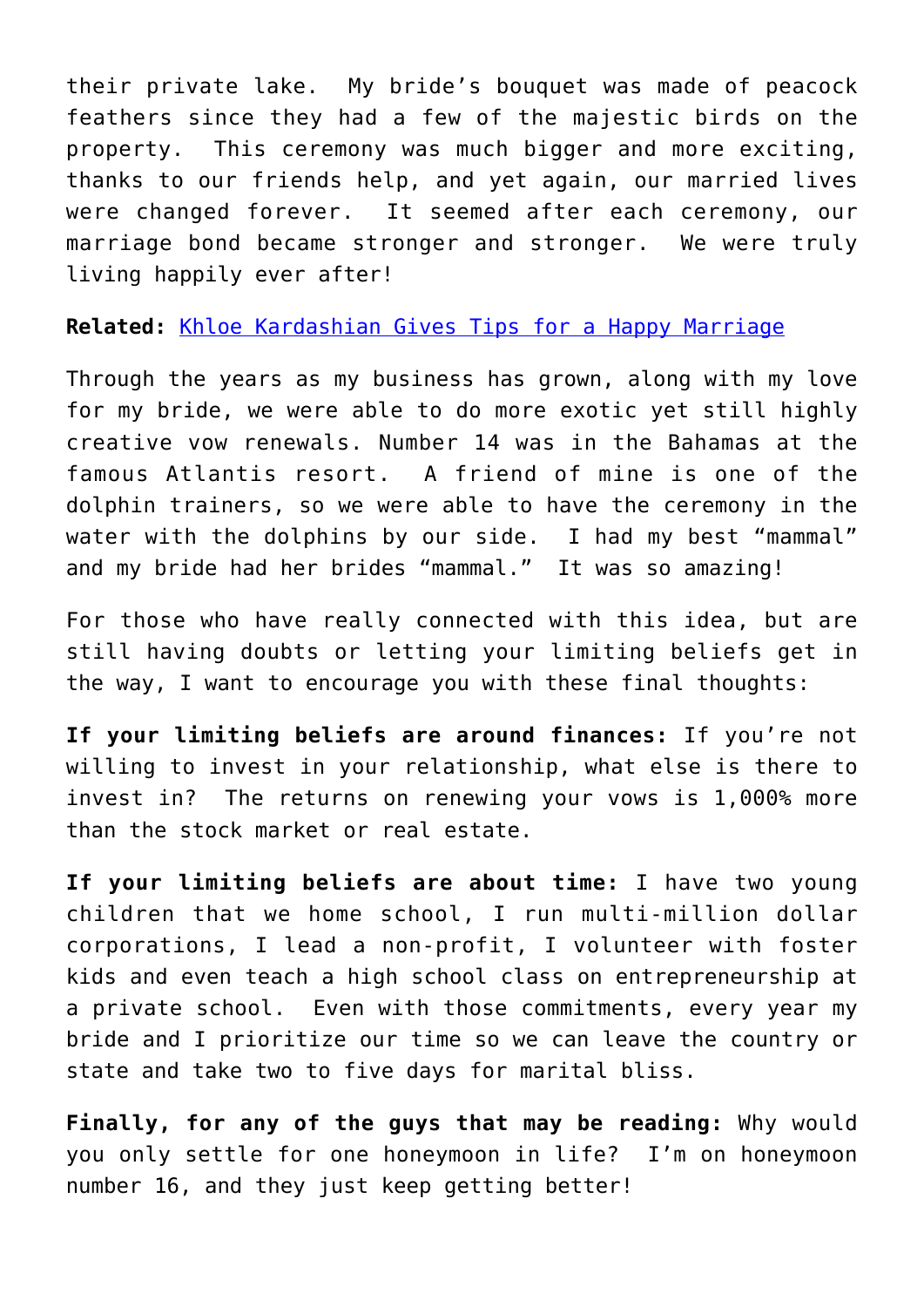*Evan Money is the #1 Online Life Coach and the author of the runaway hit Take Action Now — How to Live Your Dreams in Less than 3 Weeks!*

## **[Reality Stars Who Found Real](https://cupidspulse.com/28619/reality-star-couples-real-love/) [Love](https://cupidspulse.com/28619/reality-star-couples-real-love/)**

#### ×

 $\overline{B}$  By Samantha Mucha

For the past decade, the world has become infatuated with reality TV shows. However, most people are less interested in the everyday lives of the featured stars, but rather their drama-filled love lives.

There have been beds flying across rooms, as seen on MTV's *Jersey Shore* with Ron and Sam, and a couple of weddings on *The Bachelor* and *The Bachelorette*. We've been in shock, we've laughed and we've cried with reality stars as we sit on our couches and watch them make the same mistakes over and over again. No matter how many times the things happens, we're drawn in and simply cannot take our eyes off the screen.

Through all of the deceit and drama, most reality relationships end in failure; however, there are a few couples that beat the trend and have ended up happy and successful together:

**1. Nicole "Snooki" Polizzi and Jionni LaValle:** With Polizzi and LaValle expecting their first child and discussing future wedding plans, they proved they were able to make their love last … at least for now. This couple fell in love quickly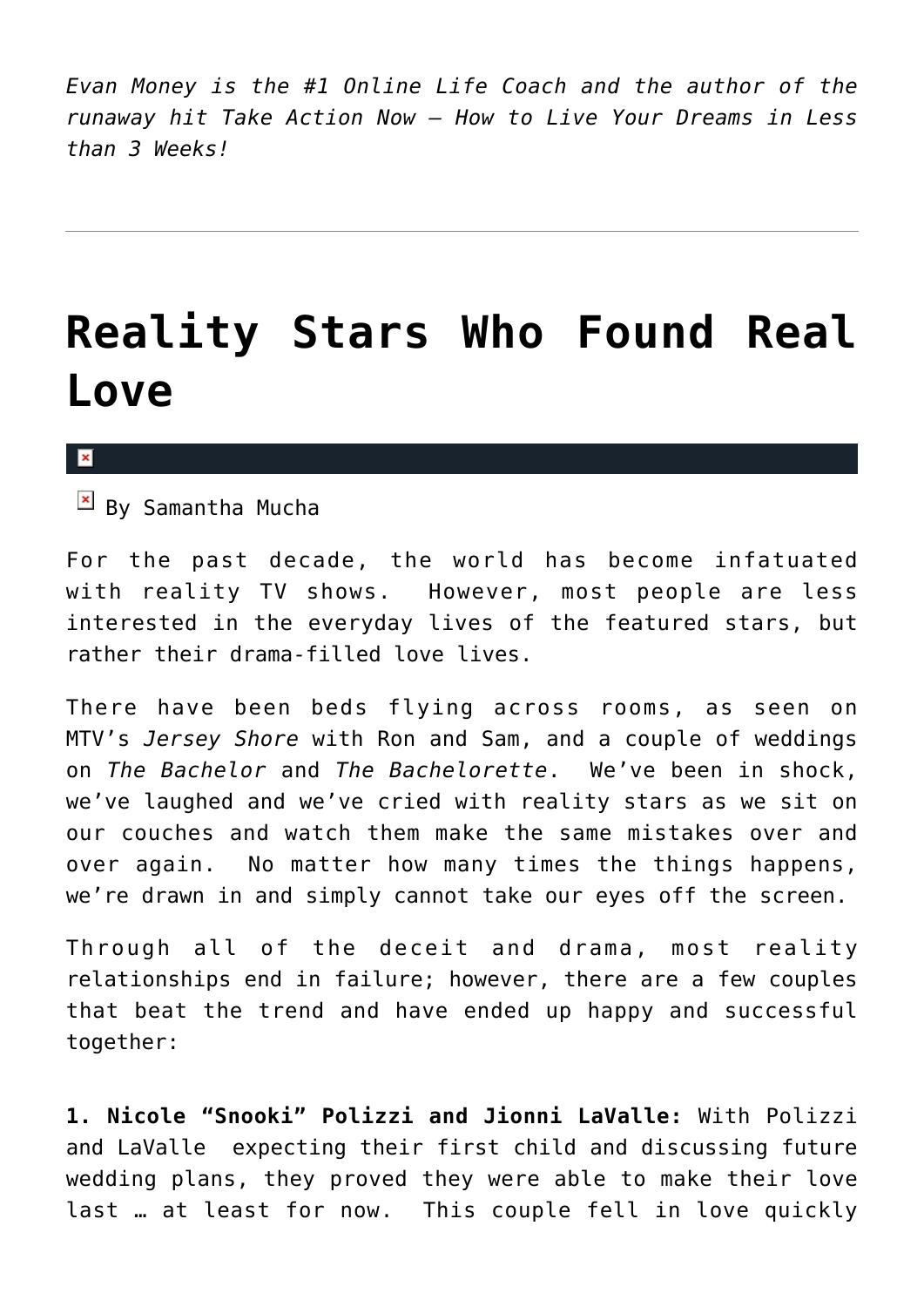after meeting in New Jersey and began dating after hooking up with each other on *The Jersey Shore*; but when Polizzi left to film in Italy, they ran into some issues. After a major argument and break up, the two lovebirds were able to restore their romance and are now happier than ever.

### **Related:** [Snooki's Pregnancy – Can You Salvage Your Image?](http://cupidspulse.com/snooki-pregnancy-salvage-image-career/)

**2. Trista and Ryan Sutter:** After being the runner up on *The Bachelor*, Trista went on to become the star of the first season of *The Bachelorette* where she met the love of her life, Ryan. They have been happily married for the past seven years and are now the proud parents of son, Max, and daughter, Blakesley. Although this pair's love story began on television, they opted out of raising their family in front of millions of viewers and cherish their "normal" life in Colorado. Trista told *Parade*, "We never would have met have if it had not been for the show, so we're thankful for that. For the most part, we do live a quiet life out here, and I think it's definitely helped to keep us grounded and together."

### **Related:** [How to Avoid the Reality Show Relationship Curse](http://cupidspulse.com/kim-kardashian-kris-humphries-how-to-avoid-reality-show-relationship-curse-jessica-simpson-hulk-hogan-carmen-electra-kate-gosselin/)

**3. Matt Hoover and Suzy Preston:** This duo's romance began after meeting on *The Biggest Loser* and quickly grew as the two took long walks while getting to know each other Eventually, Hoover and Preston dined at a healthy restaurant for their first date after the finale and have been together ever since. Their success on *The Biggest Loser* gave them a unique foundation for their romance, and Hoover proposed to Preston live on the *Today* show. "I saw him at his worst, absolutely," Preston told *People*. "And he saw me at my worst. He saw me sweating and passing gas." Luckily, their sweat and hard work not only led them to healthy lifestyles, but to a happy marriage as well.

**4. Heidi Montag and Spencer Pratt:** Ex-friend Lauren Conrad's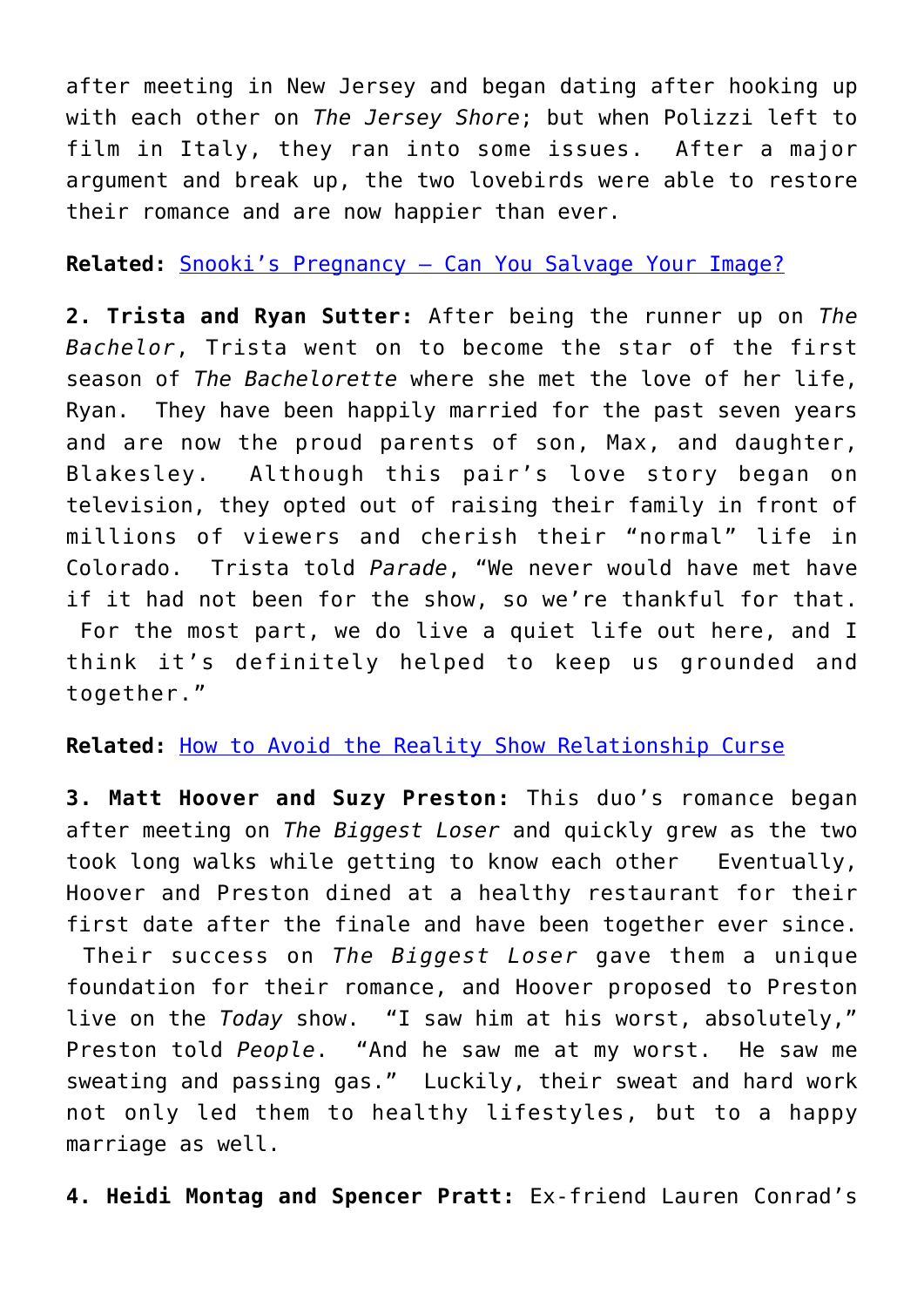show *The Hills* led this couple to meet. Although the show destroyed Montag and Conrad's relationship, it caused Pratt and Montag's relationship to blossom. Through struggles and hardships this couple has managed to have a lasting marriage.

**5. Nick Lachey and Vanessa Minnillo:** Who would have thought a relationship could bloom out of recovery from a marriage gone wrong. This Hollywood duo began dating after Minnillo, the *Total Wipeout* host, starred in Lachey's music video "What's Left of Me" in 2006. The couple is happily married and are expecting their first child! Minnillo told *Dailymail*, "I can't wait to meet my new son or daughter!"

**Who are some other reality couples that have found real love? Share your comments below.**

# **[Love Advice For a Stronger](https://cupidspulse.com/29912/4-steps-strong-long-term-relationship/) [Long-Term Relationship](https://cupidspulse.com/29912/4-steps-strong-long-term-relationship/)**

 $\mathbf{x}$ 

### $\overline{B}$  By Ricky Peterson

Everyone wants to have a great long-term relationship that keeps on getting better, but it simply won't happen without some effort on the part of both partners. Making a stable relationship and love work isn't always easy though, as we see many famous couples going through their ups and downs in public via celebrity news and gossip…and it's no different for us regular folk. That being said, here are four pieces of love advice (with help from some of our favorite celebrity couples!) that we can all use to make our relationships stronger.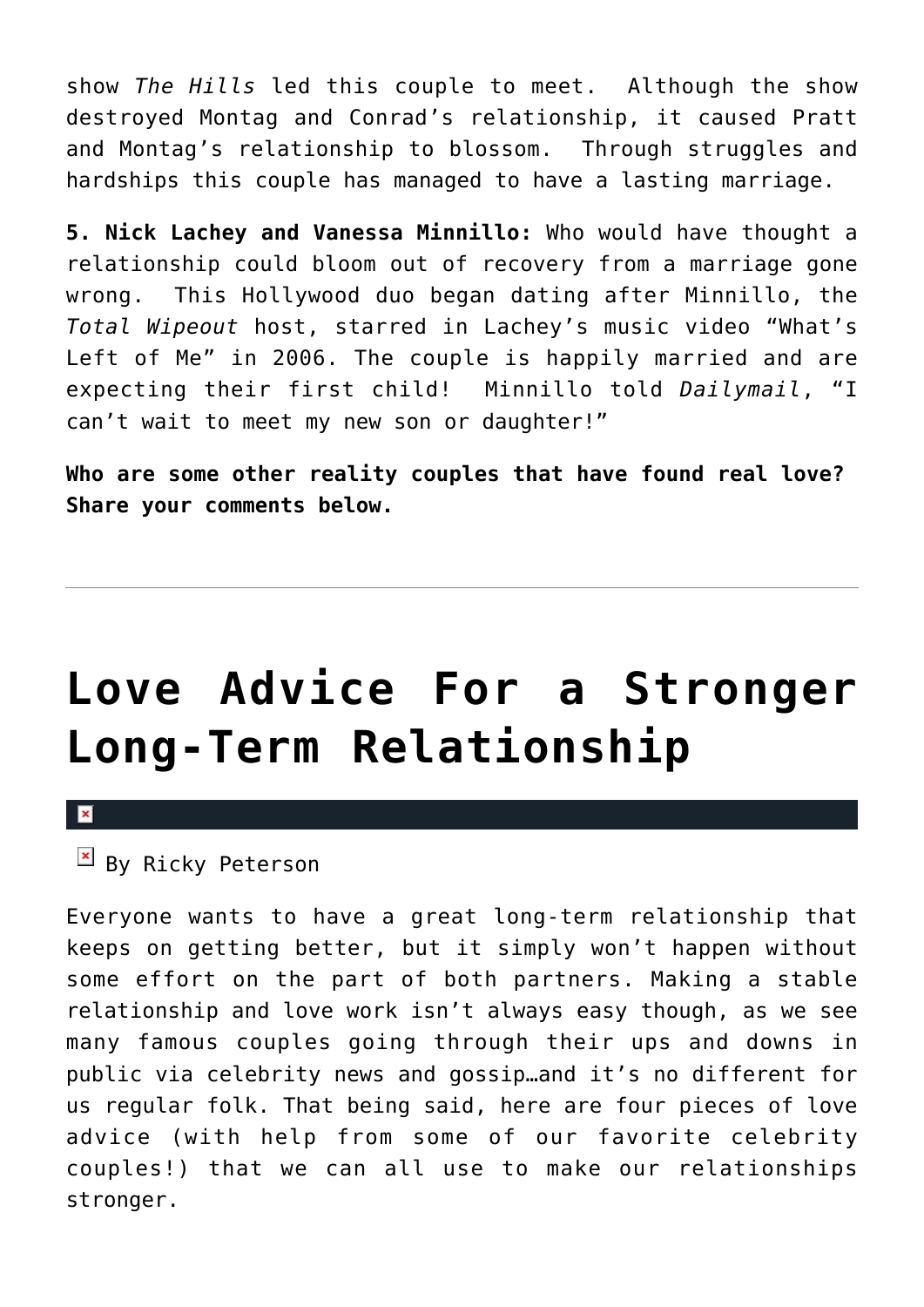### **Love Advice To Follow**

**1. Be prepared to listen to each other:** Listening is the hallmark of all good relationships. If you don't listen to your partner or they don't listen to you, how can you hope to develop a strong relationship and love for the long haul? Talking is good, but recognize when listening is required of you, and practice doing it more often. Everyone feels more valued when their partner sits and really listens to them. Listening means comprehending and not just making the right noises in the right places!

**Related Link:** [Relationship Advice On How To Fall In Love](http://cupidspulse.com/101388/relationship-advice-fall-in-love/)

**2. Don't ignore problems — they'll only get worse:** You cannot hope to go through life with no problems at all. There might be minor setbacks in your relationship or problems that occur outside the relationship that affect you both. The trick is to never ignore them and to confront them head-on. Talk about these issues and decide how to tackle them as a team.

*Celebrity Couple Example:* Seal and Heidi Klum are a great example, as Seal's reported anger management issues seem to have caused a rift in their celebrity relationship. This is the sort of thing that, if worked on early, could have been resolved, possibly saving the marriage.

**3. Never wait for the other person to apologize:** The apologies have to come from both partners; otherwise, one of you will always be saying "sorry" even when the other one does something they shouldn't. You've probably heard the idea that you should never go to bed angry, and that definitely applies in this case.

**Related Link:** [Heidi Klum and Seal — What Blew Up Their](http://cupidspulse.com/project-runway-heidi-klum-seal-what-went-wrong-caused-separation-split-divorce/) [Marriage?](http://cupidspulse.com/project-runway-heidi-klum-seal-what-went-wrong-caused-separation-split-divorce/)

**4. Be positive in lots of little ways:** We would all benefit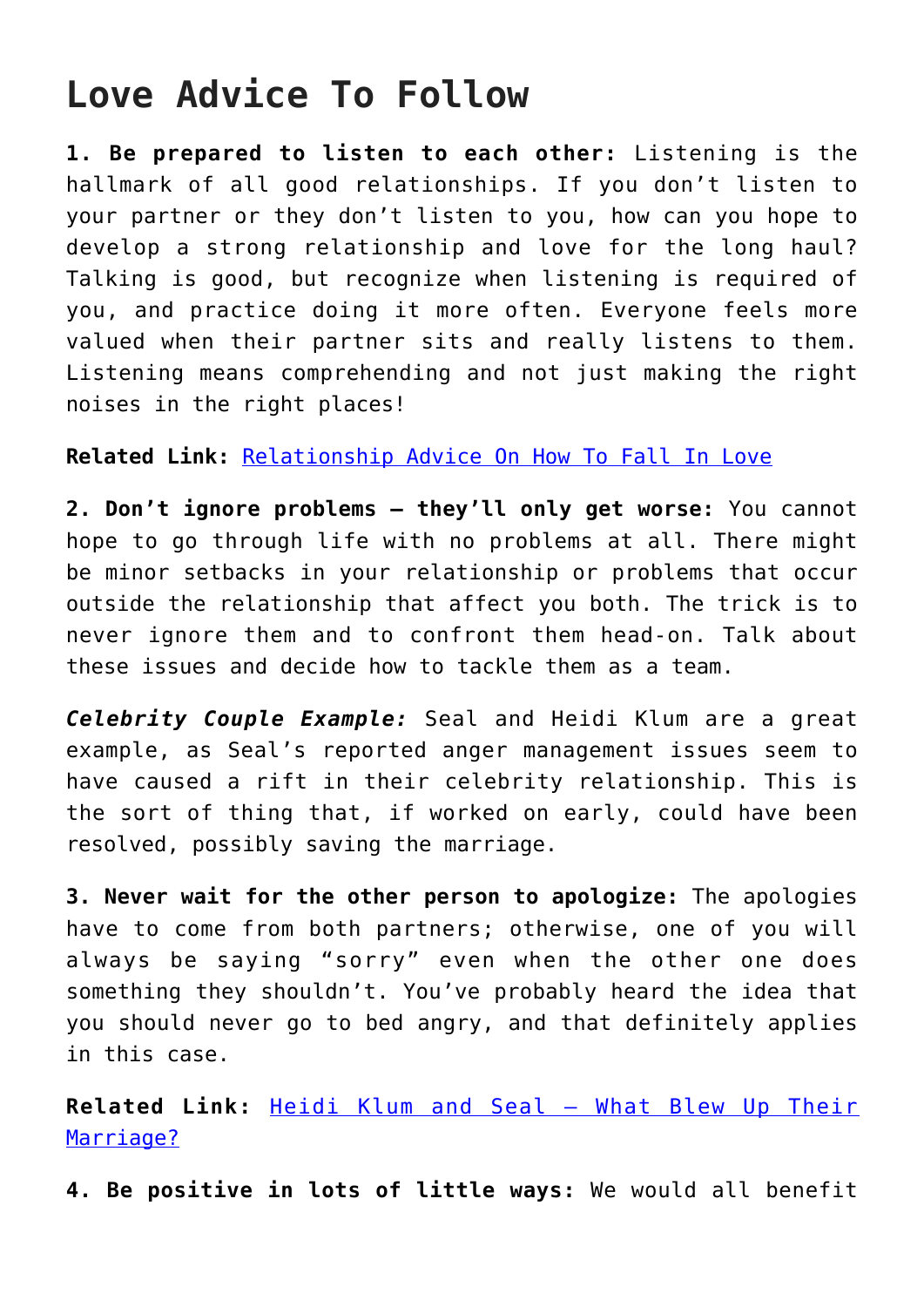from being more positive in our daily lives. For example, if your partner has a job interview, be sure to call them just before they go in to provide some support. Then, call them afterwards to see how it went. You could even plan a dinner to mark the event, whether they were successful or not. You can either congratulate them or provide support and let them know the experience was still a positive one because it will help them gain experience for a the future.

*Celebrity Couple Example:* [Angelina Jolie](http://cupidspulse.com/86085/angelina-jolie/%20) and [Brad Pitt](http://cupidspulse.com/88145/brad-pitt/) have had their ups and downs, but recent reports of a date night show that they are at least making the effort. Sadly, the media is much more into reporting on Hollywood couples who are having problems than those who are happy, but little bits of effort like this can make all the difference. Let's hope it works out for these two!

### **Stronger Relationships and Love**

By following this love advice, it'll be easier than you think to build a strong partnership that will survive the test of time. Be sure you know how to make the most of your relationship and love, and start putting more effort into it today for the best results in the future.

*Ricky Peterson is a writer who works for passionsearch, an online dating site.* 

## **[Four Ways to Tell If He's](https://cupidspulse.com/29714/four-ways-tell-hes-the-one/)**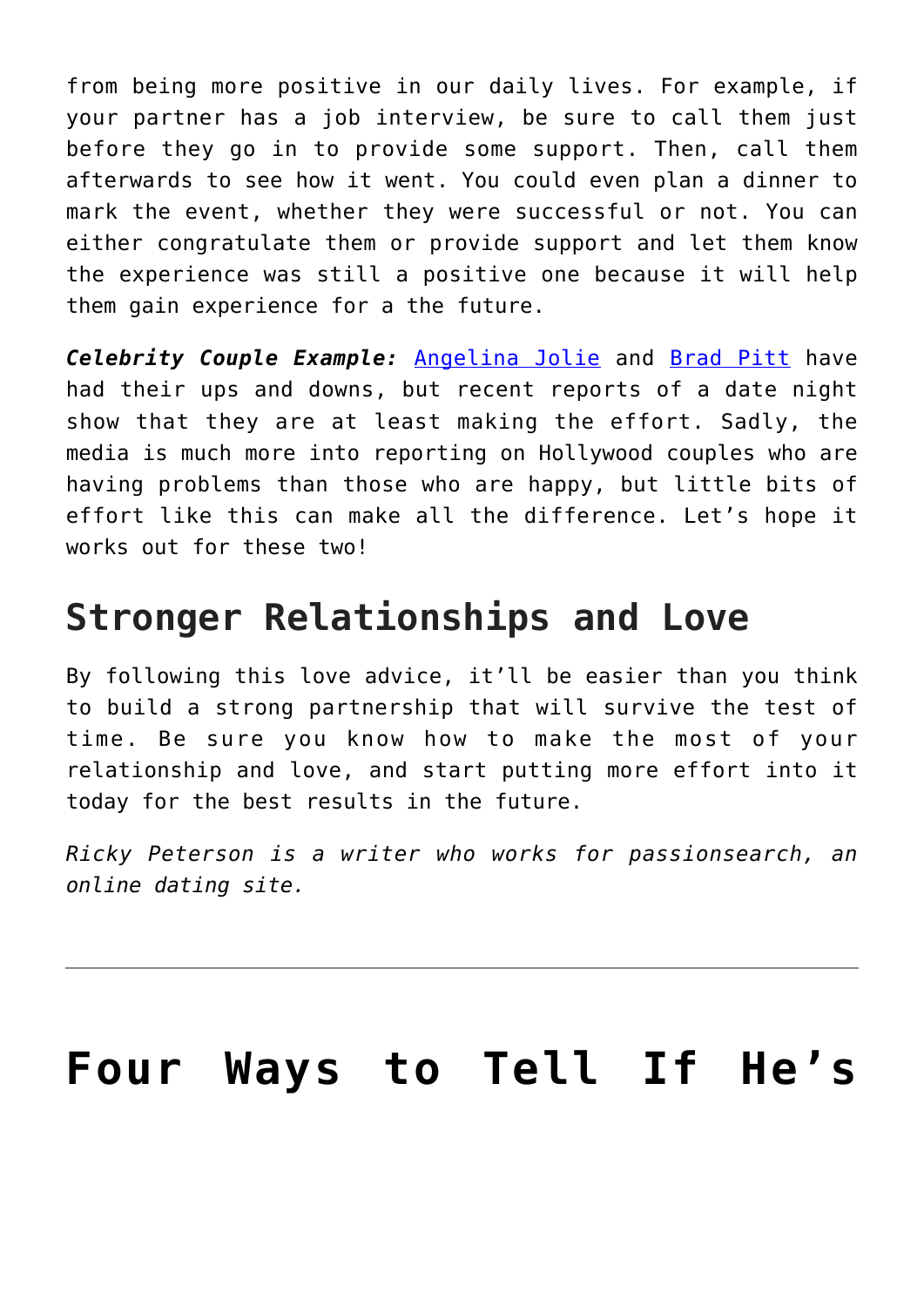## **["The One"](https://cupidspulse.com/29714/four-ways-tell-hes-the-one/)**

### $\mathbf{x}$

 $\boxed{\times}$  By Johanna Lyman, the JOY Professor, for GALtime.com

*Finding your soulmate may take longer than you think. Take some time to get to know your partner, then ask yourself the following questions to decide whether he/she is truly "the one".*

How do you know when you've found "The One?" Allow me to first dispel a common myth. Most of us have more than a single "The One" in our lives. With few exceptions, we will all experience more than one great love in our lives. Each person who shows up as a great love is there to teach us a lesson (or two) and to bring us closer to unconditional love. Everyone who shows up as love in your life is one of your soul mates.

Another common myth is that you can discern true love within the first 3-6 months of a relationship. I'm sorry to say, it just ain't so. What you're feeling in the first 3-6 month (aka the honeymoon period) is a potent cocktail of hormones designed to make a man and a woman want to copulate to propagate the species. It feels sexy, but it's really about the survival of the species. Please do yourselves and the population a big favor by not falling for it. I don't mean to sound negative. There are lots of great things about that potent combination of oxytocin, serotonin and other chemicals. I'm just saying that if you think you're thinking clearly while under the influence of the honeymoon hormones, you're mistaken.

After the honeymoon phase begins to wear off, here are some things you can look for to help you determine the staying power of this relationship.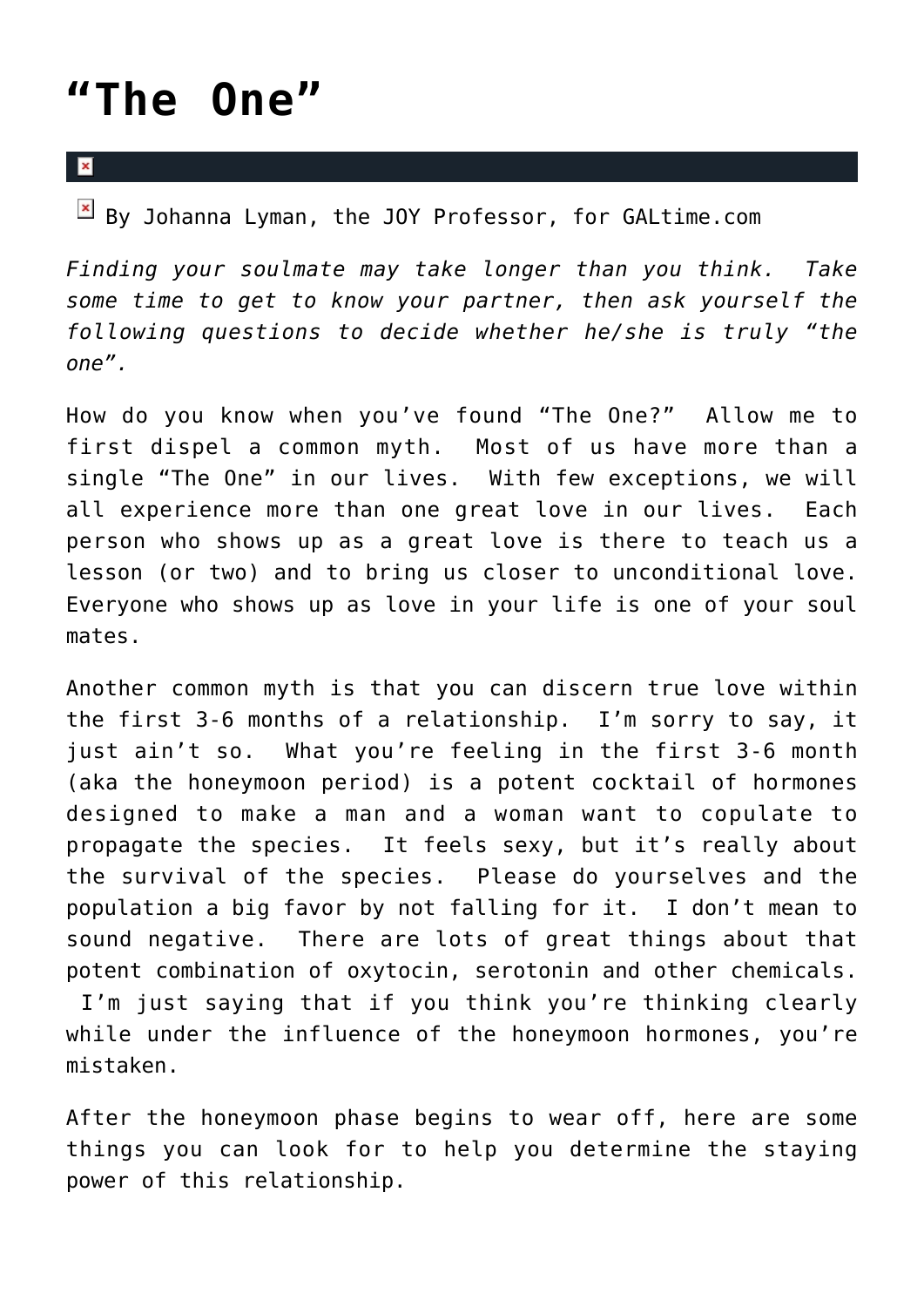**Related: [Fishing For Mr Right– Types of Guys to Throw Back](http://galtime.com)**

**1. Are you truly yourself around him?** Does he understand (or at least humor) your handbag obsession? Does he really know how much you drink, smoke, shop, or eat Twinkies, and is he truly comfortable with it? Do you act the same way with him when you're around each other's friends?

**2. Is he truly himself around you?** Do you know about his "Three Stooges" fetish? Do you know how many hours he spends gaming and are you comfortable with that? One way to gauge how authentic he's being is to check out if your friends see him in the same way you do. Obviously they won't know him as intimately as you do, but they should have the general same impressions. Also, does he act the same when you're alone together as he does around your friends?

**3. Do you trust him?** Not just about monogamy (if that's your agreement together) but do you trust him with your secrets, desires and ambitions? I believe that trust is a lot harder to come by than those emotions we call love. Trust is the number one barometer of longevity in relationships, in my experience.

**4. How do you fight?** Do you, or does he, bring up old wounds, or do you fight in the present, about the current hurt? Can you disagree without attacking each other? Are you comfortable with disagreeing, or do you try to smooth things over? Couples in healthy relationships learn how to fight productively. If you weren't having being intimate with him, how much would you still like him?

**Related: [When It Comes to Dating, How Long Is Too Long?](http://galtime.com)**

Believe it or not, you will not always be wildly attracted to your partner. Even if he is an Adonis, familiarity tends to take the spark out of the eroticism in relationships. And while I have lots of remedies for bringing back the spark, the more you like about each other outside the bedroom, the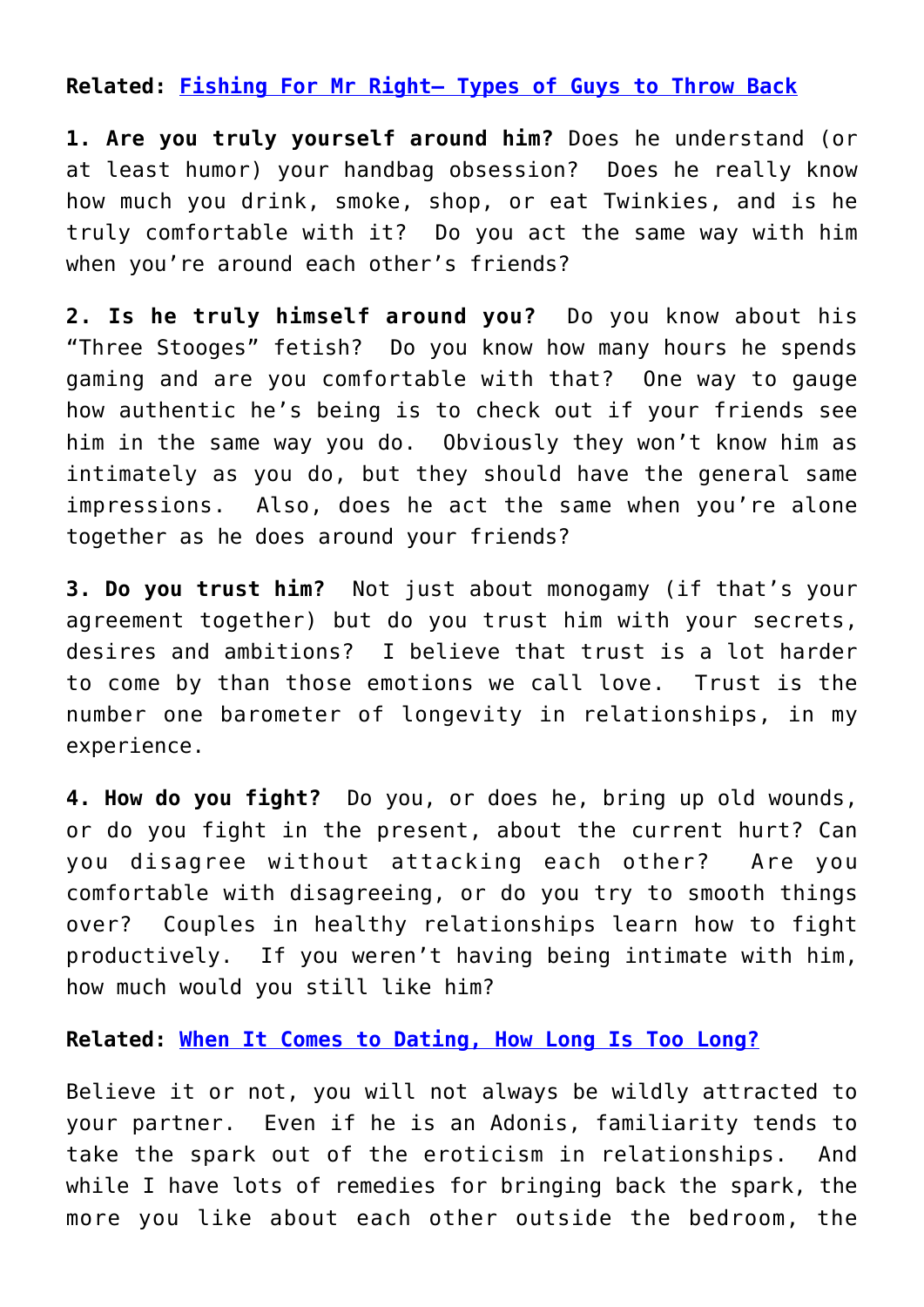tastier those remedies will be. People tend to think that love just happens. I hate to be the bearer of bad news, but long-term love takes effort. It doesn't just happen, but if you focus your time and energy on keeping your relationship healthy, the results will bring you a lifetime of JOY.

These are good questions to ask yourself, whether you've been in a relationship for three weeks or thirty years. If you don't like your answers, you can always choose again. When you change your mind you change your attitude and when you change your attitude you can change even the most worn out relationship.

## **[Is Your Boyfriend Hopping](https://cupidspulse.com/28889/boyfriend-avoiding-big-question-marriage/) [Around the Big Question?](https://cupidspulse.com/28889/boyfriend-avoiding-big-question-marriage/)**

### $\pmb{\times}$

### $\boxed{\times}$  By Daniela Agurcia

It's only expected for the next step in your relationship to be marriage after years of being committed together, right? However, sometimes boyfriends evade the big question and you end up waiting for, well, nothing. Even if they do plan to spend the rest of their lives with you, they tend to forget that if you're left hanging for too long, you'll move on to find someone who's ready to get serious. But most of the time, it really isn't your fault. Here are some reasons why your boyfriend may be hopping around the big question:

### **1. He's waiting for the perfect moment, financially**

When a man gets married, he feels the responsibility to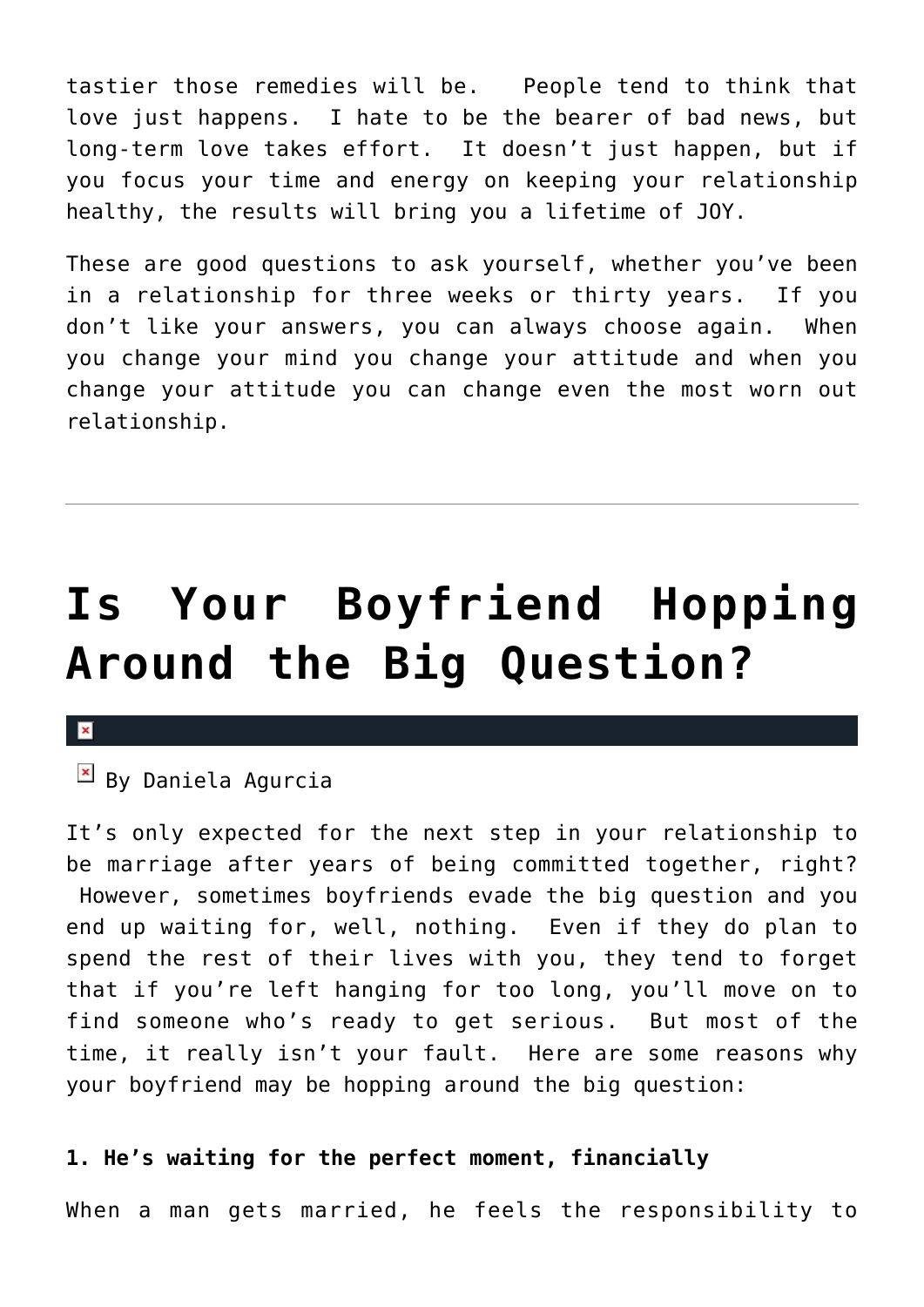provide and care for his family. These financial responsibilities will usually push a guy to taking any opportunity in order to make the most money he can. Getting married without being financially stable or without having a plan isn't in the books for him.

**Related:** [Building a Committed Relationship With 'Sealing the](http://cupidspulse.com/diana-kirschner-phd-successful-committed-relationship-sealing-the-deal/) [Deal'](http://cupidspulse.com/diana-kirschner-phd-successful-committed-relationship-sealing-the-deal/)

### **2. He doesn't want to give up his buddies**

A guy is usually obsessed with his male buddy and his ['guy](http://cupidspulse.com/weekend-date-idea-give-your-boyfriend-a-guys-night-out/) [time'](http://cupidspulse.com/weekend-date-idea-give-your-boyfriend-a-guys-night-out/) can be something he may feel like he'll be giving up entirely once he gets married. Especially if your boyfriend's friends are single, it will be harder for him to tear himself away from the group. He'll try to get all that guy time out of his system before deciding he's ready to be 100 percent committed to marriage.

### **3. He might not be ready to get married yet**

Getting married leads to other huge decisions that go along with it. Marriage means getting into the topic of having kids, possibly moving someplace different and other responsibilities he isn't ready to get into just yet. It's better to know he's proposing when he is completely ready to make those decisions with you, so you don't run into any problems later.

### **Related:** [5 Things Men Look For in a Wife](http://cupidspulse.com/five-qualities-men-look-for-wife-spouse-partner/)

### **4. He doesn't want to lose all his privacy**

When you're dating someone for so long, you become a huge part of each other's lives. Marriage is another step ahead of that; you're around each other *all* the time. Privacy can be very important to a man, something that's hard for them to give up and share with a female. Realizing that everything unites once you're married may have made your boyfriend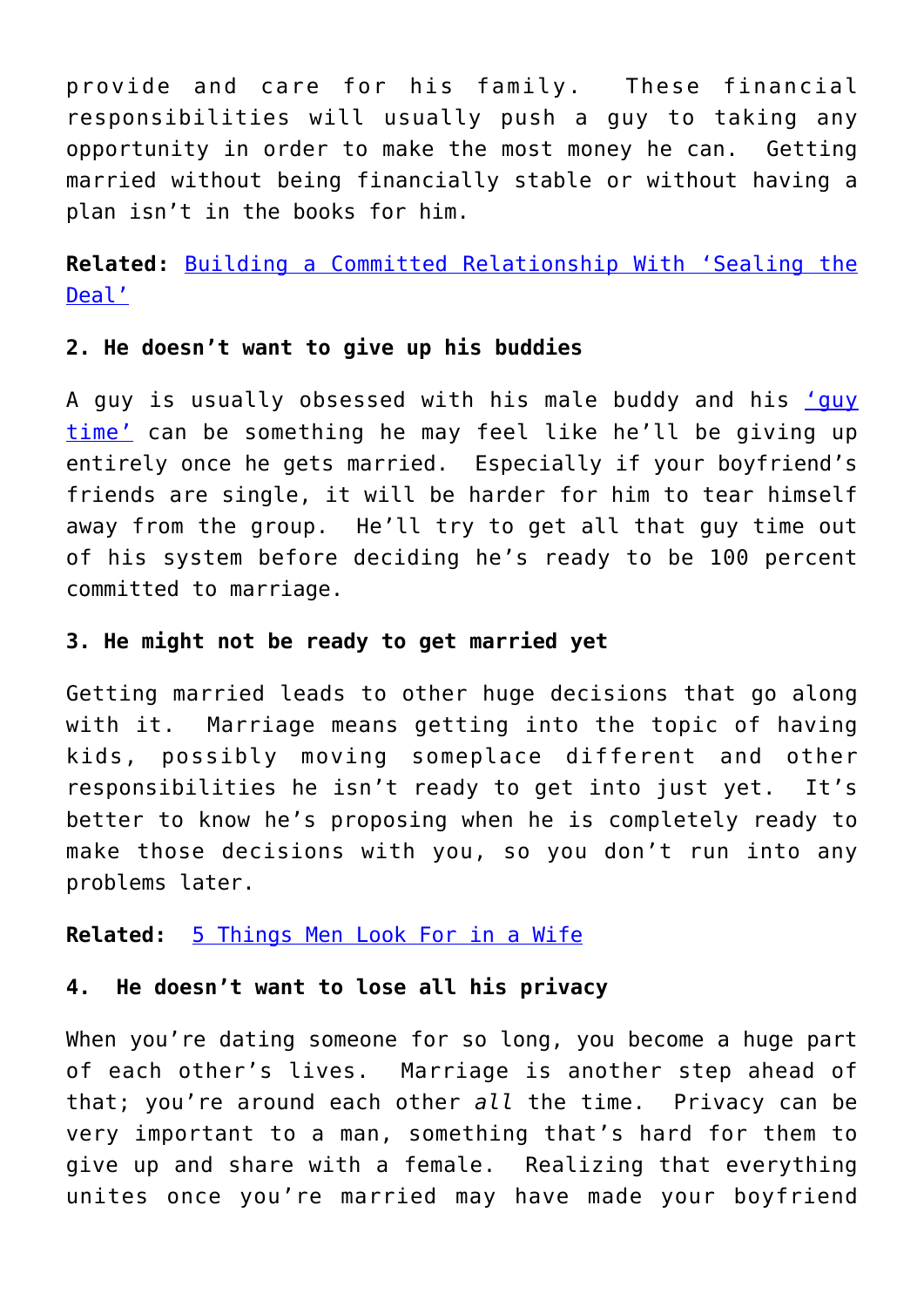wanting to delay the proposal a little bit longer.

What you can do to help speed up the process before he gets too comfortable is to avoid trying to change him. Let him do his own thing while you're together, and if he feels he has to give up too much to be with you, it won't be something he'll want to make permanent. But, definitely make sure to have a talk with him about your next steps together as you always want to be on the same page. If you are, marriage can't be too far into the future.

**What are some other reasons your boyfriend may be hopping around the big question? And how do you keep from losing your cool? Share with us below.**

# **[Five Celebrity Divorces We](https://cupidspulse.com/29789/five-celebrity-divorces-not-expecting/) [Really Weren't Expecting](https://cupidspulse.com/29789/five-celebrity-divorces-not-expecting/)**



 $\mathbb{E}$  By Francesca B.

The world of celebrity is fraught with ups and downs. Scandals of drug abuse, cheating husbands and lying wives make for gripping and sensational stories when they come to public attention. We have come to expect a bit of drama from Hollywood romances, but even so, there have been some celebrity divorces that we really didn't see coming. Here are a few:

**Related:** [10 Most Beautiful Celebrity Couples](http://cupidspulse.com/ten-most-beautiful-celebrity-couples/)

**Tom Cruise and Nicole Kidman**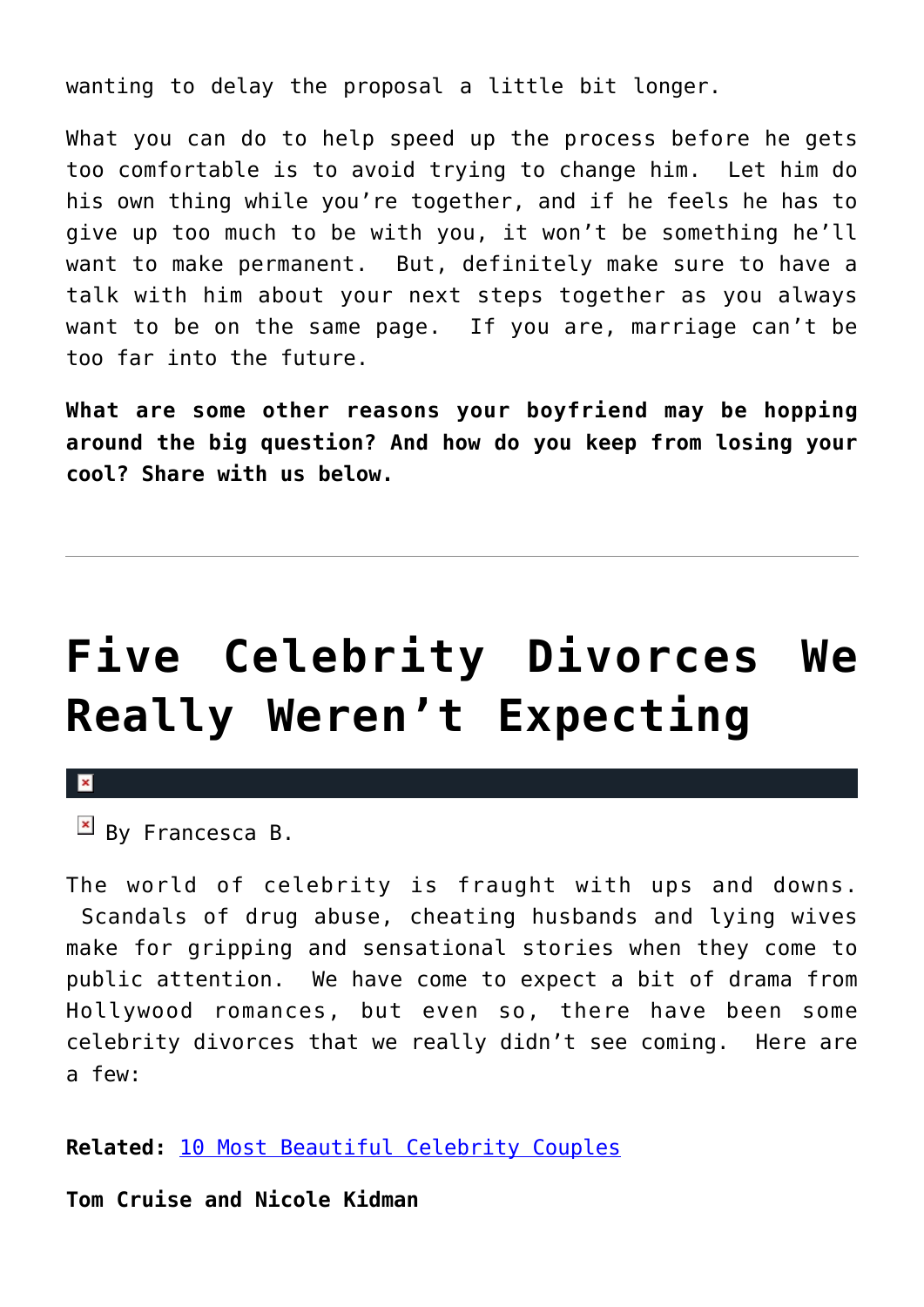The original Hollywood sweethearts, Tom and Nicole met on the set of the hit movie, *Days of Thunder*, in which they played a young and romantically entwined couple very believably indeed.

 It was therefore no great surprise when their on-screen romance started to become apparent off screen as well, and they were eventually wed on Christmas Eve, 1990. A popular and adorable couple, they stuck it out for over a decade before "irreconcilable differences" saw them seeking the advice of divorce solicitors and putting an end to the fairy tale romance the whole world had enjoyed. Still, both parties have now happily remarried and have children with their new partners.

### **Kate Winslet and Sam Mendes**

The beautiful actress of *Titanic* fame, who we all thought would marry the gorgeous Leonardo DiCaprio, instead fell for dashing director, Sam Mendes. Despite being 10 years her senior, he definitely wasn't her sugar daddy, with Winslet being worth about double the Mendes fortune. They painted a picture of domestic bliss, but following the making of *Revolutionary Road*, a film starring Winslet and directed by Mendes and ironically about a couple stuck in a failing marriage, their relationship hit the rocks. To the surprise of the couple's friends and fans, they split in March 2010, leaving Winslet with two children from two marriages at just 34.

**Related:** [Why Celebrities Fall In and Out of Love So Quickly](http://cupidspulse.com/why-celebrities-fall-in-out-love-quickly-whirlwind-romance-heartbreak-divorce/)

### **Courteney Cox and David Arquette**

One of the world's best-known faces of the '90s for her role in *Friends*, Courteney Cox surprised everyone when she hooked up with David Arquette after starring in the *Scream* movies with him. However, even more shocking was the news that after 11 years of marriage and a child together, the couple had decided to split. Despite speculation about the real reasons,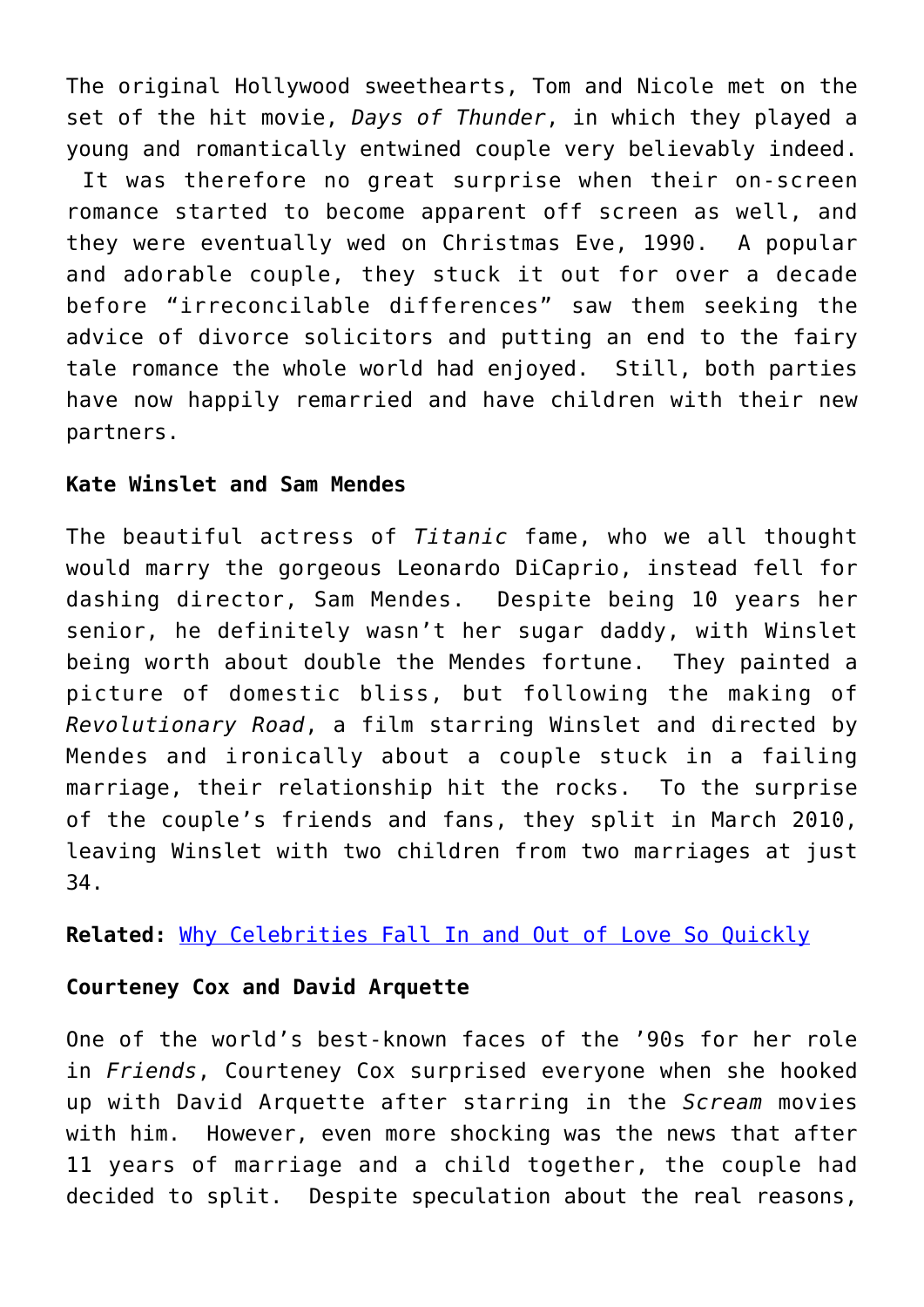Cox stated that she "was tired of being (David's) mother."

### **Madonna and Guy Ritchie**

We all love Madge, and when she decided to marry a quirky British director and settle down in the English countryside, the place we held in our hearts for her grew a little bit bigger. The announcement that the couple were splitting up in 2011 came as a complete shock to most, with Madonna claiming that Ritchie 'drinks too much' as the reason for the split. That's OK, Madge, we still love you.

### **Jennifer Aniston and Brad Pitt**

Another celebrity of *Friends* fame and so popular she had an entire generation of young ladies going into hairdressers and asking for 'a Rachel,' Jennifer Aniston tied the knot with the most eligible bachelor in the world, Mr. Brad Pitt. Without a doubt the hottest couple in Hollywood, it seemed nothing could come between them. But that was until naughty Brad went off to film Mr. and Mrs. Smith and reportedly fell in love with Miss Luscious Lips herself, Angelina Jolie. Brad and Jen split a few months later, back in 2005, but even today Hollywood still rumbles with the scandal from time to time.

Whether expected or unexpected, Hollywood splits never cease to rock the Tinseltown boat with rumors and gossip. If only everyone could just be happy all the time!

*Francesca is a freelance writer and blogger who enjoys writing about a variety of subjects from celebrity gossip and fashion, to travel and food. Be sure to let her know what you think of this guest post by leaving a comment below or Tweeting her @franki\_blogs.*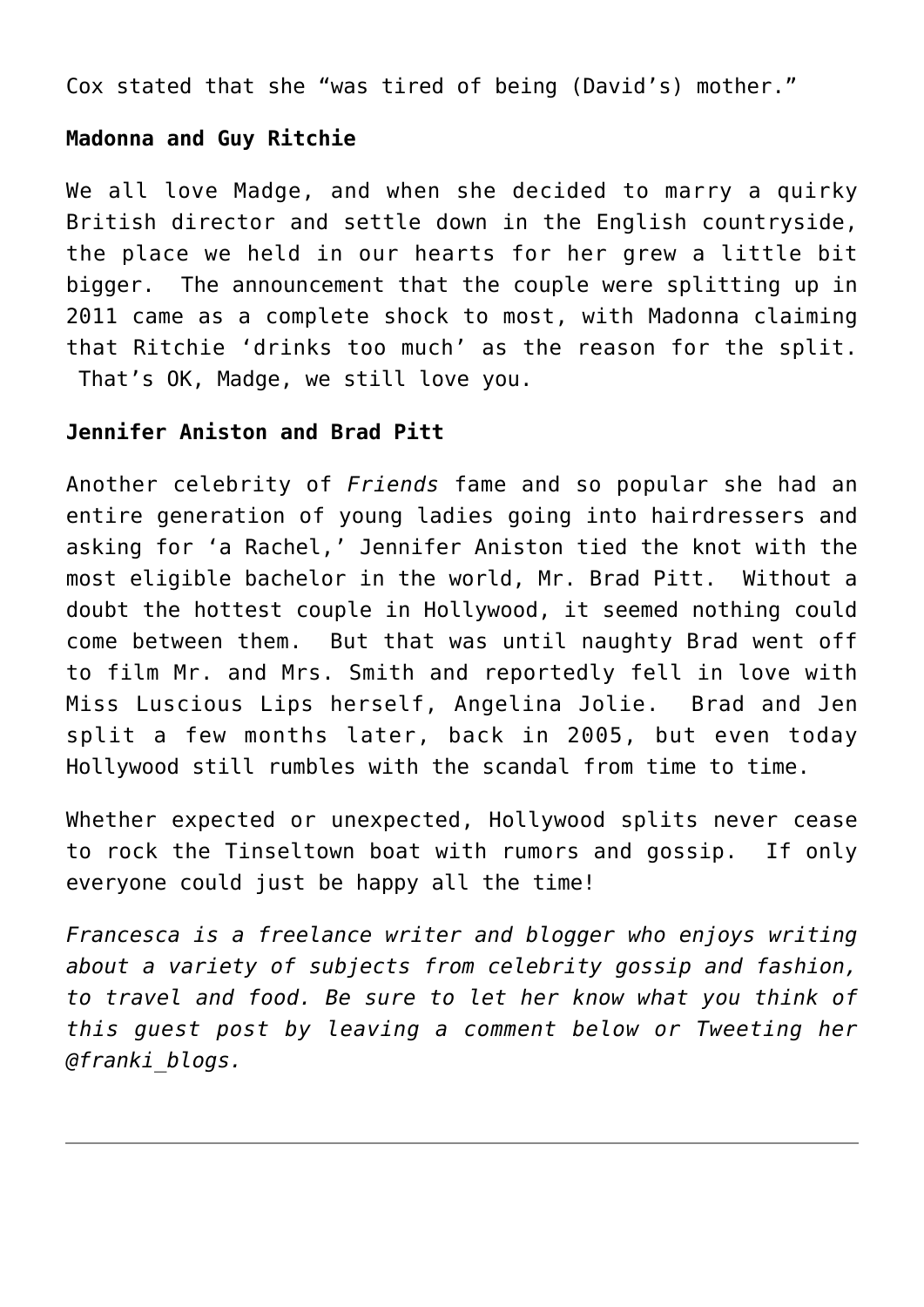## **[Why Celebrities Fall In and](https://cupidspulse.com/28195/why-celebrities-fall-in-out-love-quickly-whirlwind-romance-heartbreak-divorce/) [Out of Love So Quickly](https://cupidspulse.com/28195/why-celebrities-fall-in-out-love-quickly-whirlwind-romance-heartbreak-divorce/)**

#### $\pmb{\times}$

By [Whitney Baker](http://cupidspulse.com/?s=Whitney+Baker)

In recent years, the divorce rate in America has hovered around 50 percent, and in Hollywood, this statistic appears to be closer to 70 percent.

For some celebrity couples, rushing into a serious relationship or even marriage is no big deal; they can always break up or file for an annulment or divorce, knowing that their family, friends and fans will stand behind them. They are not held accountable by their vows, viewing any "easy way out" as an acceptable solution.

But why do so many Tinseltown twosomes approach romance with such a wavering attitude, in such fleeting terms? Here are just a few reasons why some celebrity relationships change with the seasons:

**1. Publicity**: They say that all you need is love, but in the case of some celebrity relationships, all they want is publicity. And some celebrity couples continue to demand attention even *after* the break-up. Take Jon and Kate Gosselin, for example. The *Jon & Kate Plus 8* stars are still garnering media attention for their failed marriage and exceptionally large family.

**Related**: [Celebrities Who Share Too Much PDA](http://cupidspulse.com/celebrities-who-share-too-much-pda-public-affection-kissing/)

**2. Rushing things**: Many celebrity couples mistake lust for love and rush into something too serious when they're still in the "get to know you" phase of their relationships. Beyond their own feelings, there may be outside pressure from family,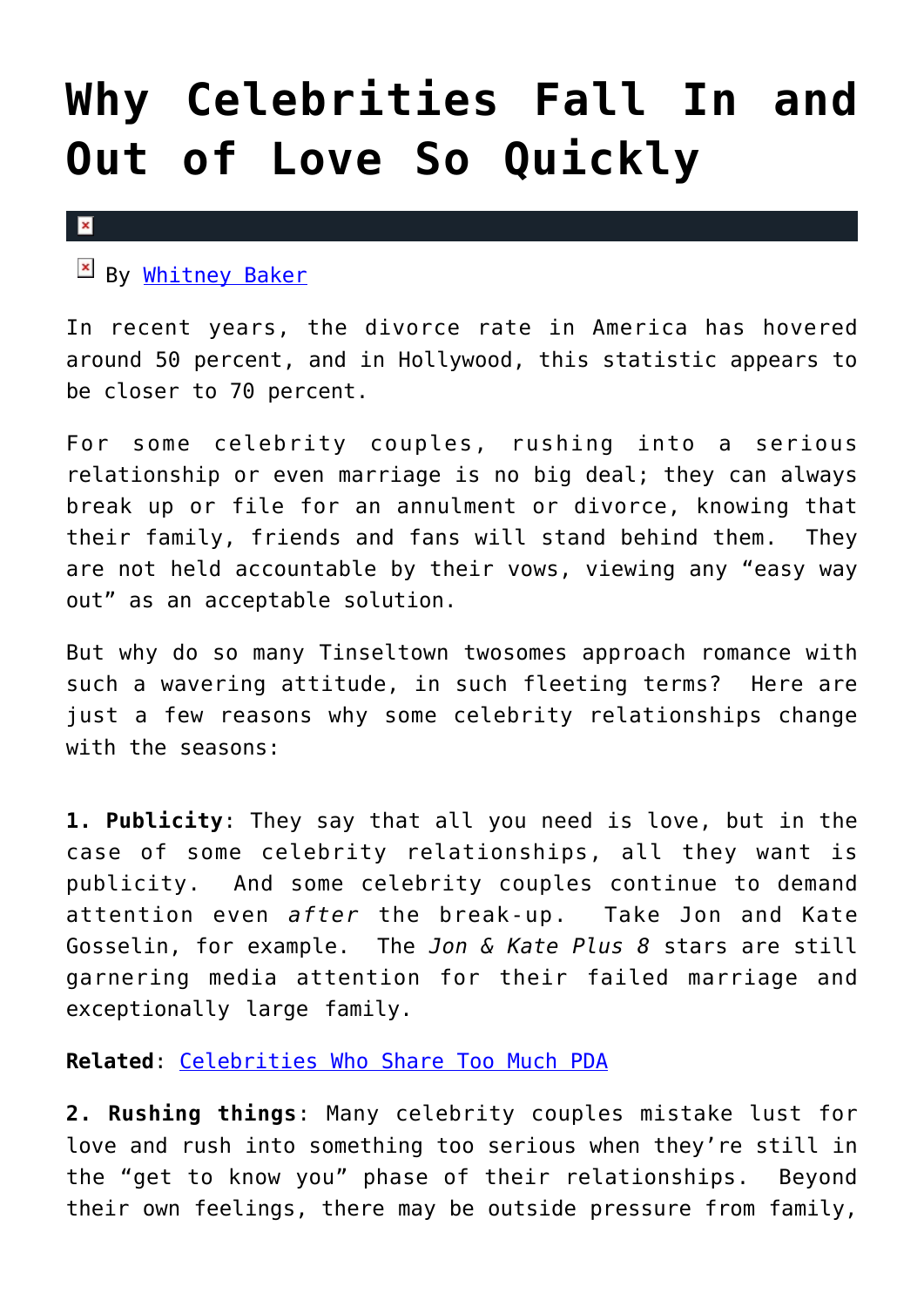friends and perhaps the media. For instance, Kim Kardashian's whirlwind romance with Kris Humphries lasted only 11 months, but included a made-for-television proposal, wedding and divorce. As this relationship's quick demise proved, infatuation can easily outweigh true love, but it doesn't last nearly as long.

**Related:** [How to Avoid the Reality Show Relationship Curse](http://cupidspulse.com/kim-kardashian-kris-humphries-how-to-avoid-reality-show-relationship-curse-jessica-simpson-hulk-hogan-carmen-electra-kate-gosselin/)

**3. Time apart**: Relationships require both time and effort to flourish. For celebrities, time together isn't always possible. Their busy schedules often keep them apart; such was the case with Katy Perry and Russell Brand. After only 14 months of marriage and a Christmas spent 7,000 miles apart, Brand filed for divorce. As celebrities focus on their individual careers, they fail to make the proper commitment to build a lasting and meaningful relationship.

**4. Just because they can**: Among some celebrities (such as Britney Spears in her younger years and Brandi Glanville of *The Real Housewives of Beverly Hills* fame), there's a sense that they can do anything they want. Spears married childhood friend Jason Alexander in a Las Vegas ceremony, only to have it annulled a mere 55 hours later. Glanville — a divorced mother of two — rushed into Las Vegas nuptials with a close friend on New Year's Eve. Calling it a "[drunken BFF thing](http://www.huffingtonpost.com/2012/01/03/brandi-glanville-married-_n_1179897.html)," she later admitted that they were just having fun.

**5. Constant media attention**: Sure, some celebrities fall in and out of love for publicity's sake, but on the opposite note, too much media hype can also lead to heartbreak. Back in 2003, Nick Lachey and Jessica Simpson seemed to be living a fairytale romance until MTV cameras invaded their home for the reality hit *Newlyweds: Nick and Jessica*. Similarly, Taylor Swift and Jake Gyllenhaal dated for only two months at the end of 2011 and sources blame the short-lived romance on aggressive media coverage.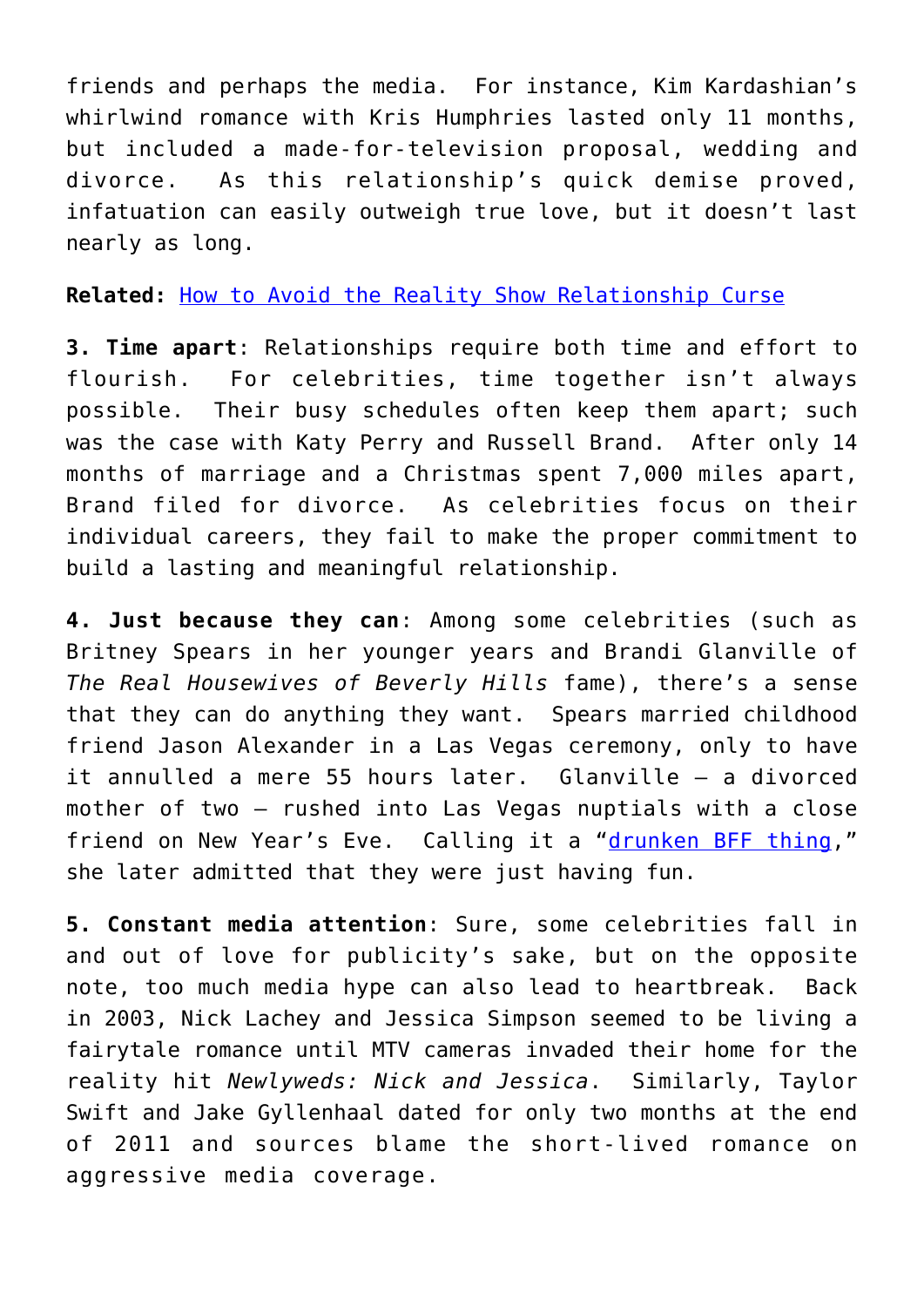**Why do you think some celebrity romances don't last? Share your comments below.**

## **[What Attracts Us to Bad Boys?](https://cupidspulse.com/29606/what-attracts-us-to-bad-boys-chris-brown-brad-pitt/)**

### $\mathbf{x}$

 $\mathbb{E}$  By Dr. Carole Lieberman

Though we women pride ourselves on how 'we've come a long way, baby,' we still fall prey to the charms of bad boys. Why? It all starts with Daddy — the first man we've ever loved. If this relationship was dysfunctional, such as with a father who was abusive, depressed, a workaholic, or simply divorced and unavailable, we feel unlovable and grow up with a penchant for bad boys.

The Dozen Dangerous Devils, or 12 types of bad boys, include the: Fixer-Upper Lover, Compulsive Flirt, Grandiose Dreamer, Misunderstood and Married, Mr. Power Mad, Commitment Phobe, Wounded Poet, Self-Absorbed Seducer, Man of Mystery, Dramatic Daredevil, Prince of Darkness and Lethal Lover. We are attracted to one or more of these types in an unconscious effort to turn our disappointment with Daddy into a fairytale happy ending.

### **Related:** [Five Reasons Why Opposites Attract](http://cupidspulse.com/five-reasons-why-opposites-attract/)

For example, if a little girl's father abandoned her, such as by death, divorce or emotional distance, she would likely grow up to be attracted to a Fixer-Upper Lover (also named the Frazzled Frog), who seems like he would be the least likely man to abandon her because his life is in need of much repair. But, once she provides him with the nurturance he craves and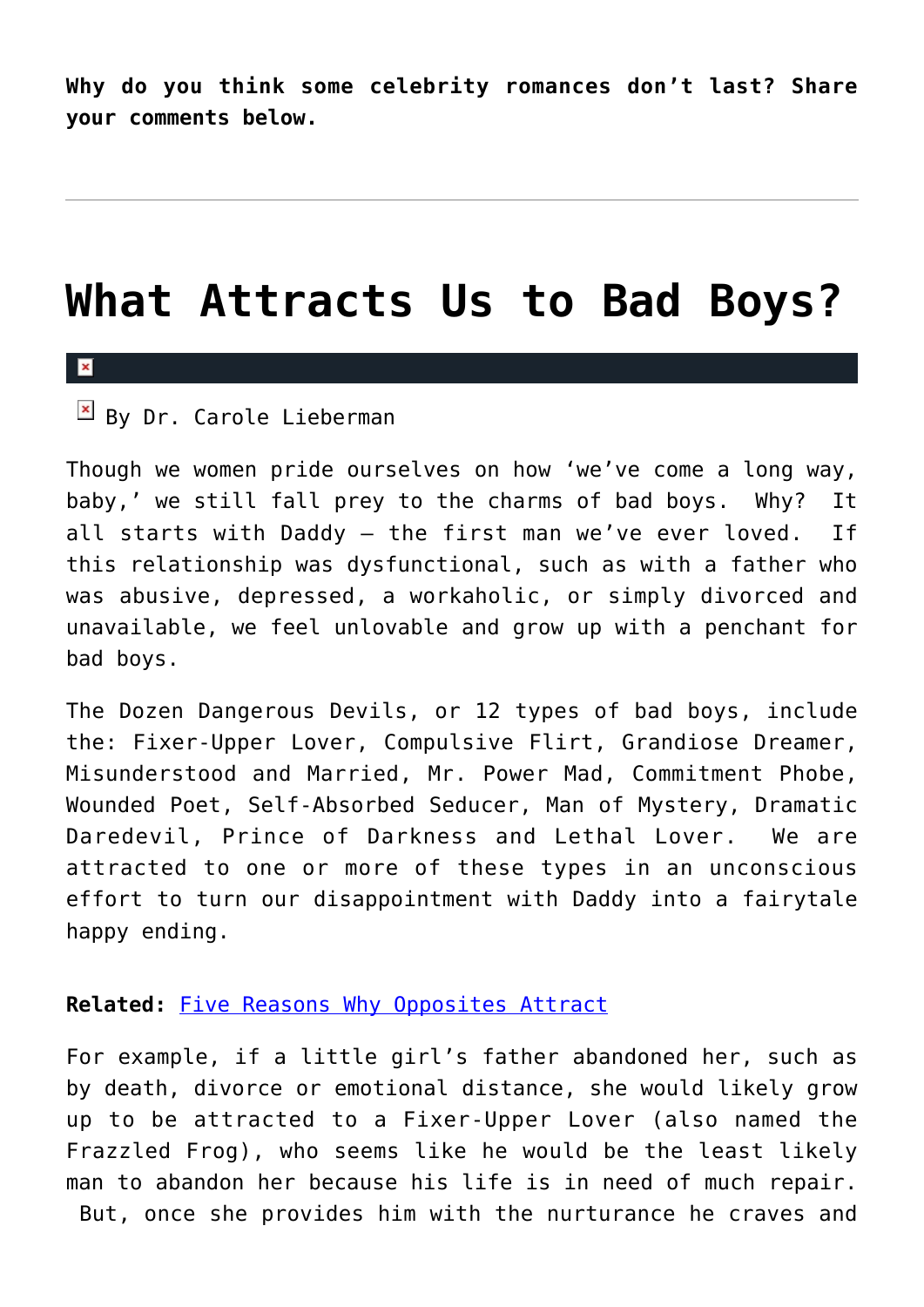helps him get his act together, he hops away to find a more discerning princess. All Dozen Dangerous Devils are heartbreakers. They just break a woman's heart in 12 different ways!

**Related:** [How Decoding Your Love Map Can Heal a Broken Heart](http://cupidspulse.com/decoding-love-map-heal-broken-heart-rachel-sussman/)

Headlines are perpetually filled with celebrity bad boys from Brad Pitt, who claimed to be Misunderstood and Married when he fell for Angelina Jolie; to Chris Brown, an abusive Prince of Darkness who Rihanna still can't resist; to *Bachelor* Ben Flajnik, who's become a Compulsive Flirt despite his engagement.

Some bad boys can be tamed, but a woman must be careful not to lose her self-respect or sanity in the process. Look where it got Catherine Greig, the woman who harbored mob boss James 'Whitey' Bulger, a Lethal Lover. She'd laughed about liking bad boys until it landed her in jail!

*Dr. Carole Lieberman is an internationally renowned "Media Psychiatrist." On TV, Radio, the Internet, in Film, Print, as a Speaker and as the first "Shrink on Board" airline in-flight entertainment, Dr. Carole's insights help people seize the moment to live happier, more fulfilling lives. She's also the author of Bad Boys: Why We Love Them, How to Live with Them and When to Leave Them.* 

# **[Spring Cleaning: 5 Types of](https://cupidspulse.com/29288/spring-cleaning-five-types-guys-dump-breakup-galtime/) [Guys to Dump](https://cupidspulse.com/29288/spring-cleaning-five-types-guys-dump-breakup-galtime/)**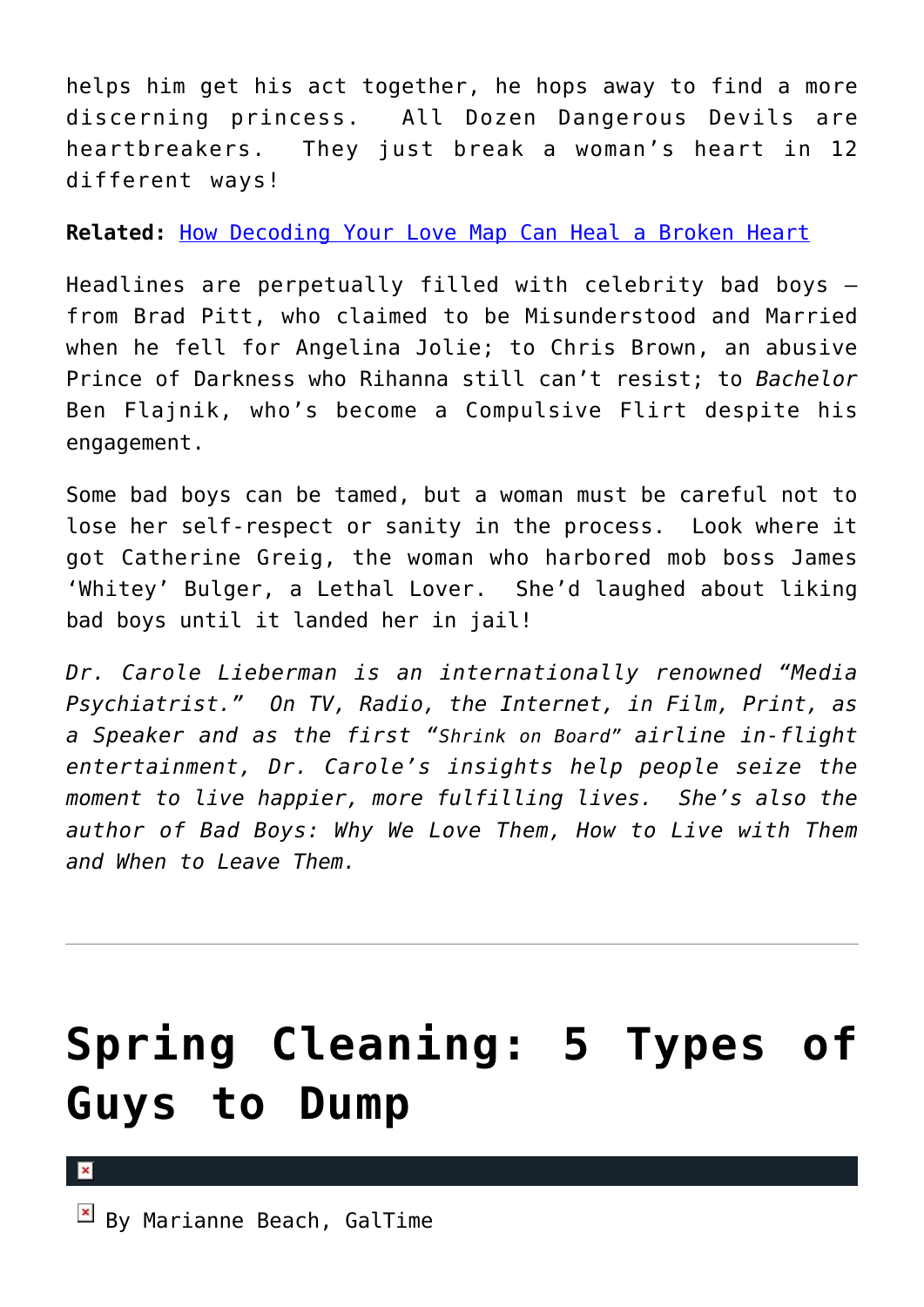The flowers are blooming, the grass is growing–meaning it's time for some spring cleaning. But we're not talking about clearing out your closet or freshening up your house. Nope, we're talking about spring cleaning your love life. Yes, you heard me. It's time to wash that guy right out of your hair.

Jumpstart this spring with a fresh outlook and shed yourself of the five kinds of guys that spell out trouble.

Of course we girls are notoriously bad at letting go of Mr. Wrong. Even though we know in our hearts we should. (How could we not, with our best friends telling us every five seconds?)

So for a little added motivation, we recruited our favorite Straight Male Friend, Marcus Osborne, to smack us down. And give us the 411 on the **five guys we need to dump** this spring.

"You've GOT to be willing to cut the cord. Respect your dealbreakers… and let the deal be broken," Osborne insists. "The alternative is to stick around in a relationship that fires round after round at your self-esteem."

**Related:** [10 Tips to Avoid Marrying Your Future Ex-Husband](http://galtime.com) 

Is your man on Osborne's hit list? Take a look!

### **5 Guys to Dump**

**1. Mr. I'm Too Busy:** "Gosh you're amazing but I just don't have the time for a relationship right now." If you've heard any variation of that line, know that you've just been warned.

 That relationship, if that's what you're hoping for, is going nowhere and he's basically told you so. The deal with Mr. I'm Too Busy is that he really isn't too busy. If you believe nothing I ever tell you, believe this- If the guy is into you, he'll find time. Period.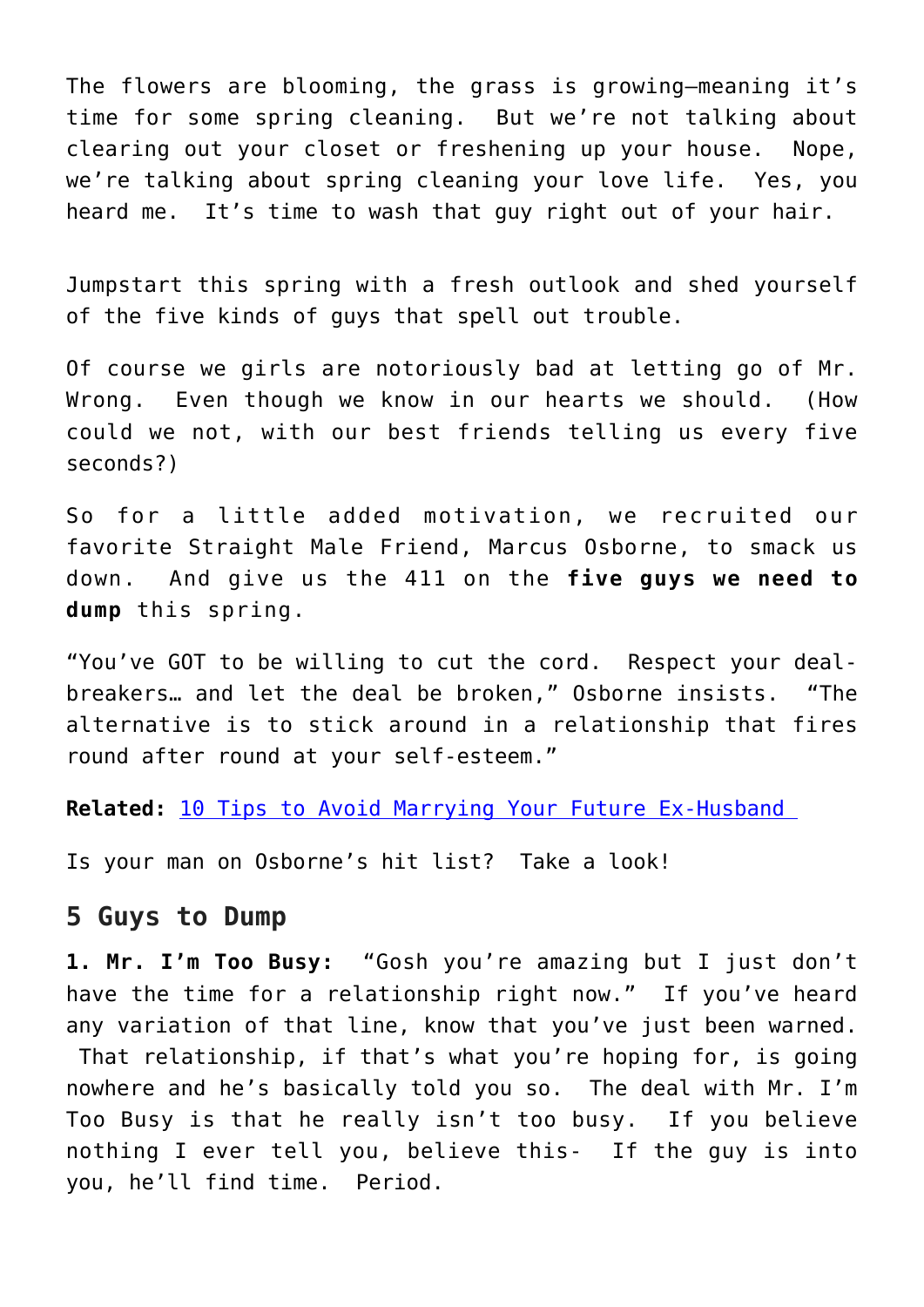**2. Mr. Panderer:** This is the guy who has mastered the "game." Typically, he seeks out women who are looking for an oldschool/traditional guy. Why? Because (in his mind) that woman can be had by sticking to the old courting playbook. She's not a huge challenge for him–even though the woman may think she is. Not for Mr. Panderer. He knows what SHE thinks before she even thinks it because it's all in the playbook. He says and does all the "right" things as a gentleman all the time. If he seems too good to be true….start looking for clips of him on Dateline.

**3. Mr. Mysterious:** This guy can be everything or anything. His genius is making you feel as if you know him "well enough" without knowing a thing about him. You probably haven't been to his place. And if you have, you've probably only been there at certain times. He never really answers questions about his life. It's likely he's reluctant to introduce you to his friends or family–and has made mention or attempt at doing so. And he probably doesn't care to meet yours. This guy probably has no male friends either. No best friends? Beware. No matter how sexy or intriguing Mr. Mysterious seems to be, there's something not quite right about him.

### **Related:** [Why Men Look at Other Women](http://galtime.com)

**4. Mr. Know-It-All:** One of the worst. Mr. Know-It-All may initially be impressive. His intellect is alluring, no doubt. Problem here? No one really knows it all. Furthermore, no one wants to be around anyone who thinks they know it all. Even worse, this guy can tend to be overbearing and domineering. He's always telling you what you did wrong, always telling you the "right" way to do things. He has very little regard for other perspectives. His high opinion of his opinions turns your friends off as much as it turns you on. Ultimately, this guy will end up being far more controlling than you expect and that's not good.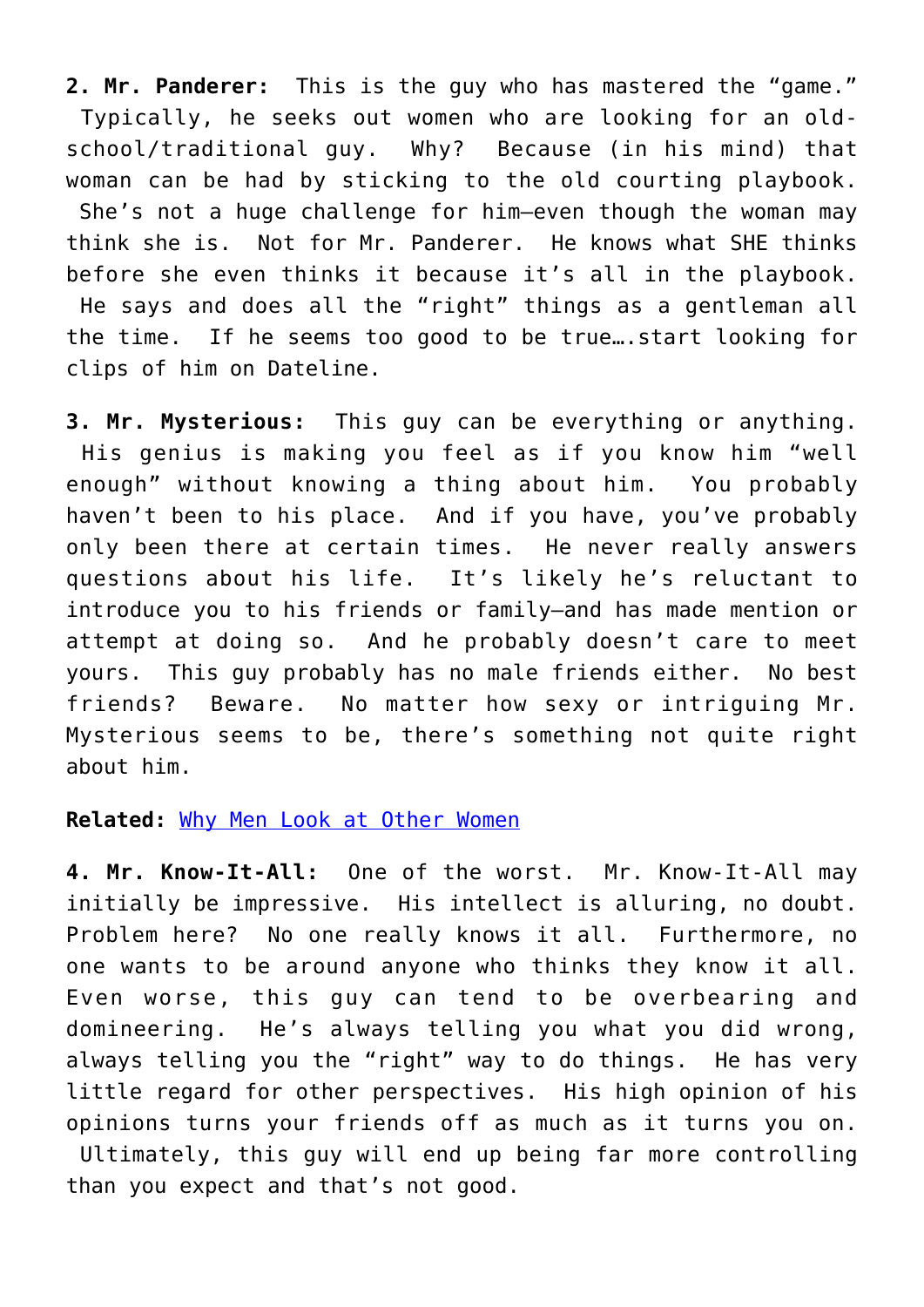**5. Mr. Apology:** We all love and appreciate contrition. You screw up? You own up to it. But there's a limit to everything. How many times can a person apologize before you realize that the repentance has the worth of Monopoly money? (Especially if it's for the same transgression time and again.) Understand this; if the guy is constantly apologizing he either lacks confidence or he doesn't really respect you. Because at some point the lesson learned should stick and shouldn't keep happening. If it DOES, it's because he knows he can get away with it by saying, "my bad." Not good enough.

## **[Can Being A Sibling Teach You](https://cupidspulse.com/28902/sibling-teach-good-relationship-romance-lessons/) [To Have A Good Relationship?](https://cupidspulse.com/28902/sibling-teach-good-relationship-romance-lessons/)**

### $\mathbf{x}$

### $\overline{B}$  By Steven Zangrillo

My sister and I grew up in Suburbia, which affords bored, middle-class children multiple opportunities for creative mayhem. My sister, therefore, functioned as a-guinea pig of sorts. For instance, picture a 10-year-old and his friends chasing you around with Super Soakers filled to the hilt with pickle juice. You'd have hated me, too. When we both hit adolescence, we grew up a little bit. We went to high school and started to test the dating waters. As if being a 14-yearold, pimple-faced fat kid wasn't enough, I had to come home to the chiding laughter of my older, hotter, more dating-tested sister whenever I failed. Good news of failed romance spreads fast in Suburbia. My immaturity blinded me from taking in the romance lessons that are now so clear to me. Let's break them down: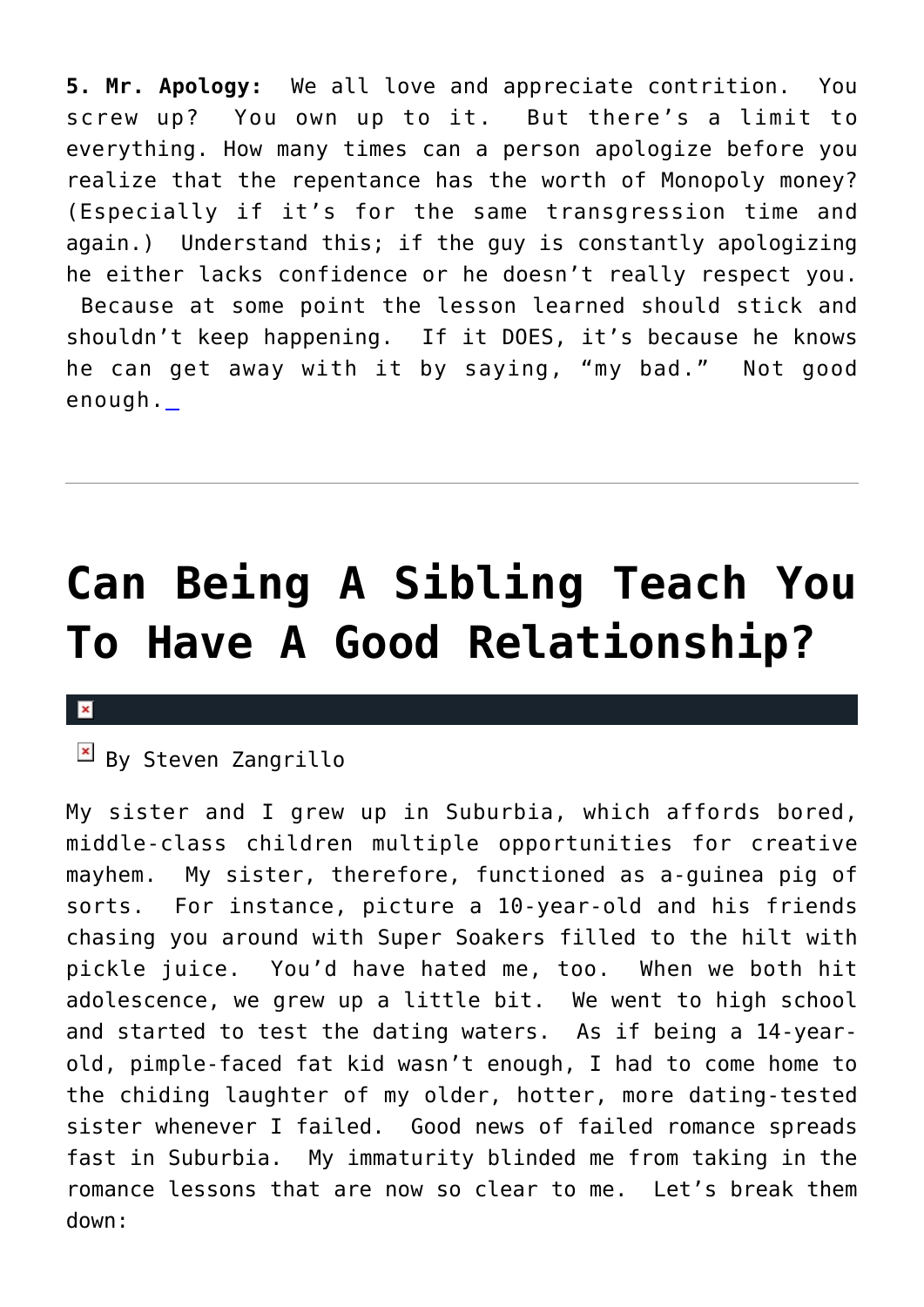**Related:** [10 Love Lessons From Bruce Springsteen](http://cupidspulse.com/10-love-lessons-bruce-springsteen-singer-songs-lessons/)

### **1. People will always aggravate you, but how you react is dependent on how you want this situation to end.**

On Easter we would have an Easter egg hunt, followed by a trip to the Sunday car show downtown. My sister would wake up extra early and find out where the eggs were, leave them there and go back to bed. When our parents woke us up a little later, Samantha would rifle through the house and snag every egg. Me? I was left in bitter tears and tuxedo pajamas (they were sweet, don't judge). She won the battle, and I didn't complain. I won the war later when I, not she, got to sit in the cars first at the show. Karma comes back around.

The lesson here is that your significant other will purposefully or unintentionally do aggravating things, just like your sibling. Whatever habits, issues, or situations you're faced with, remember that you can either continue to stamp your feet and cry while everyone goes to the car show, or you can calm down and hop your little tush into the front seat of a '72 Corvette.

### **2. Everyone is equally accountable under the same roof.**

I had a Sega Genesis; she had a boom box. Montel Jordan was particularly popular at the time. You're already singing it in your head, "*Thiiiiis is how we doooo ittttt…"*

I was busy freezing people and knocking their heads off in *Mortal Kombat* when Samantha came bounding down the stairs, asking if she could play. I shrugged and, since I was bored anyway, surrendered the game console to her. I began to aimlessly prance around the house as quickly as my 7-year-old body would allow me to move. I stumbled upon her glistening, gorgeous new Sony boom box. Somewhere between the chorus and the second stanza I managed to scramble up the tape deck. I was left with a mangled mess of what once was a cassette. Needless to say, my sister and I brawled that day.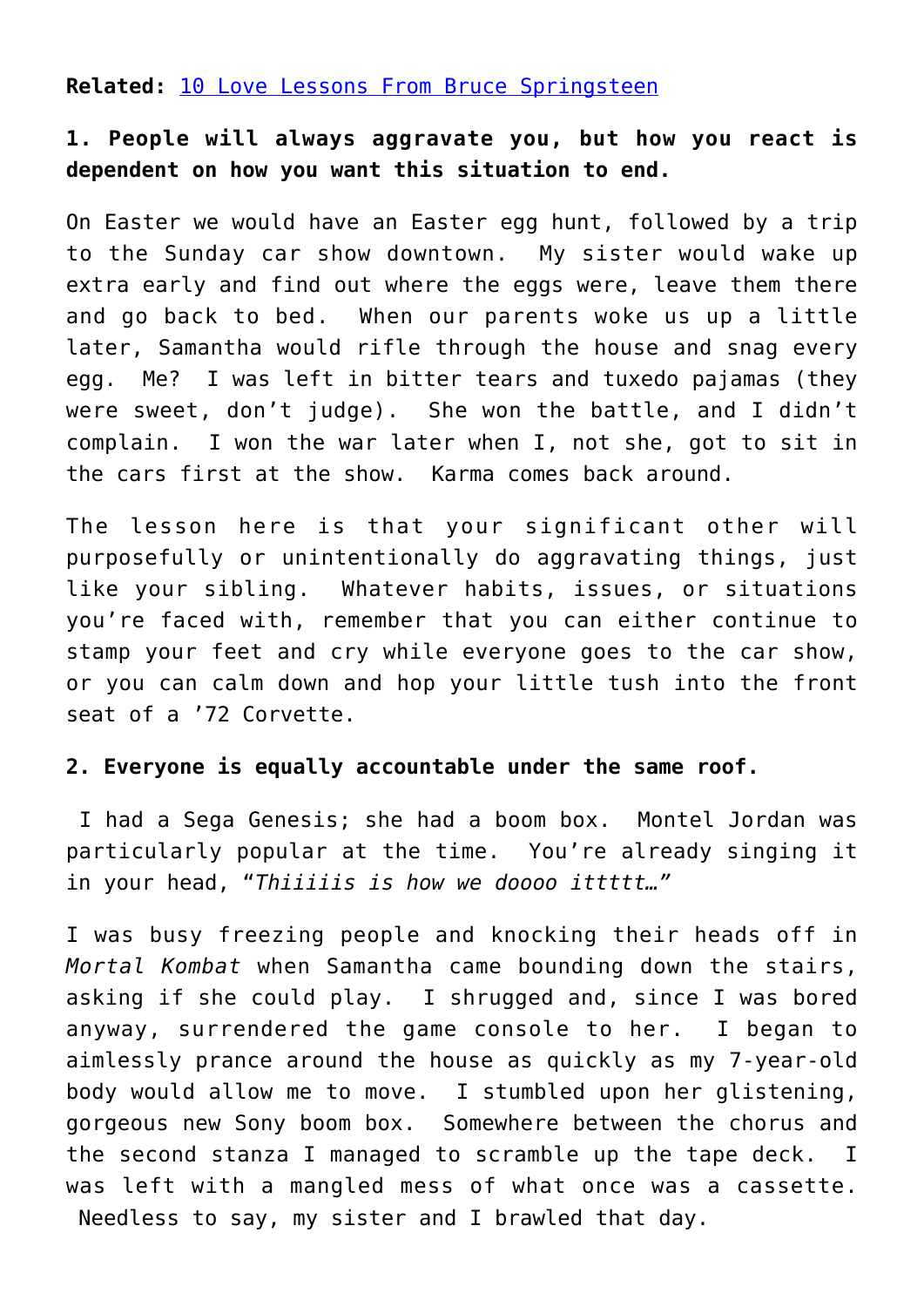The lesson here, of course, is to communicate. Want to borrow his toothbrush? Fine, just say so. The idea that "What's yours is mine, and mine is yours," is great up until that last drop of orange juice is gone and someone is forced to adjust their routine because you didn't say anything. It seems mundane, but little things add up. Give yourself few chances to be accused of things.

**Related:** [How to Communicate to Get What You Need](http://cupidspulse.com/how-to-communicate-get-need-galtime-communication-boundaries/)

### **3. Be a softie- it's okay, seriously. If you don't know how to be one, open yourself to learning about it.**

My sister and I have spent 24 years being absolutely obnoxious towards each other. Between the passive-aggressive verbal assaults, physical encounters, finger pointing, name-gaming nonsense, we've seen some real and palpable tough times. There have been days where I've been called on to be her little brother. That's a role that I relish and will always take seriously.

The same thing goes for relationships. It's easy to be a fun, happy boyfriend or girlfriend. Life is great when you're out on the town having drinks and dinner, going to your favorite club, seeing a movie, or whatever the case may be. The next day that person may be in need of something more concrete. You might be called on to be there for support and you better be ready for it. If you aren't, then just listen to everything they have to say to you. Be a softie. Listen, understand and appreciate. That's your job as a sibling, significant other and a person in the world.

**Do you think being a sibling has helped shape your relationship? Share your comments below.**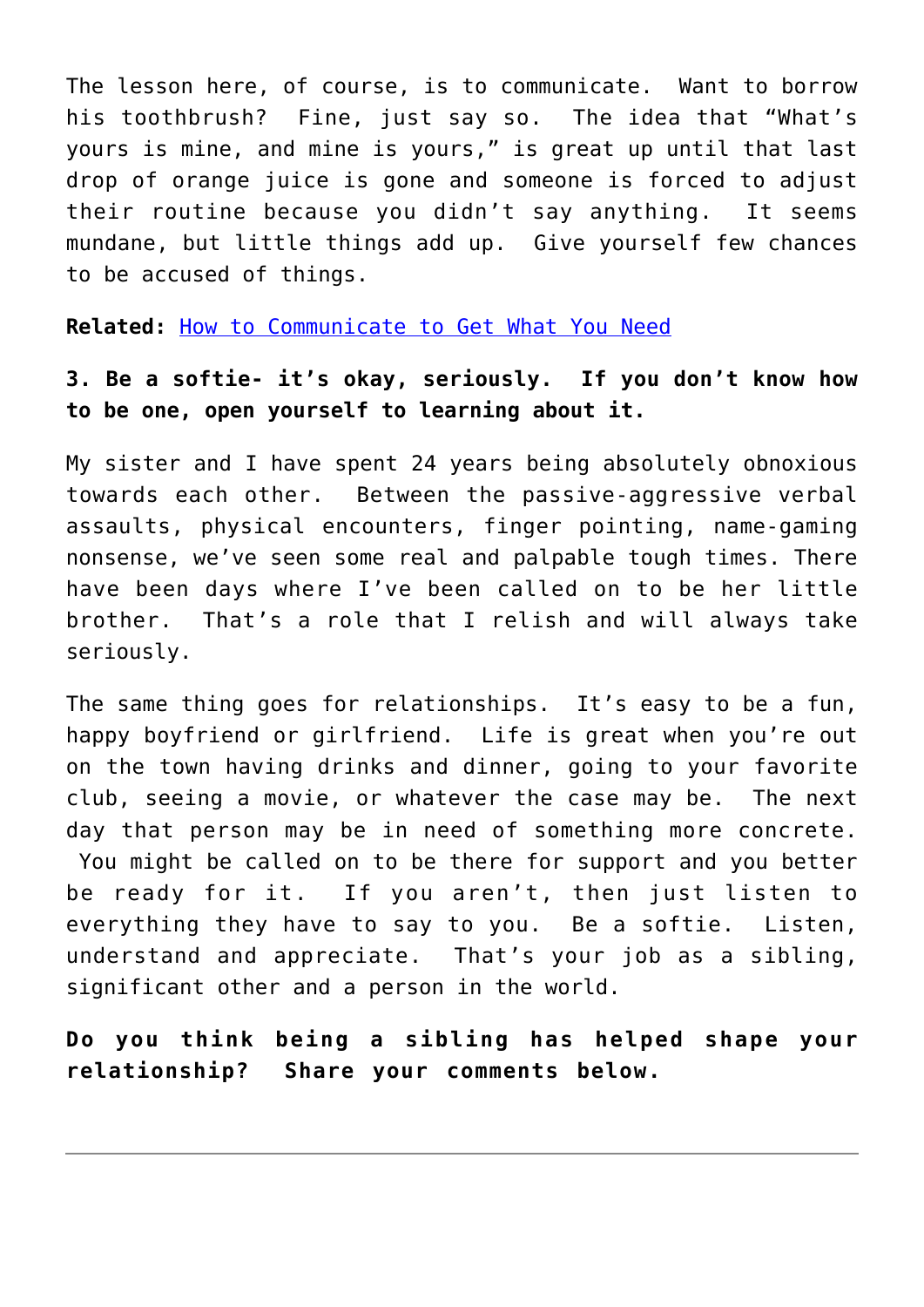## **[How to Get the Best Sleep You](https://cupidspulse.com/29321/how-to-get-best-sleep-with-partner/) [Can With Your Partner](https://cupidspulse.com/29321/how-to-get-best-sleep-with-partner/)**

#### $\pmb{\times}$

 $\mathbb{E}$  By David O Volpi, M.D.

Sleeping habits aren't exactly first date conversation topics, but the reality is that more than a quarter of couples say their partner's sleep habits prevent them from getting a good night's rest, according to the National Sleep Foundation**.** Sleep incompatibilities are a top reason why one in four couples sleep in separate beds, and snoring is actually one of the top three reasons for divorce in the U.S.

So, how can women sleep in sync with their guys? Often times, simple lifestyle changes can help busy couples make their sleep routines mesh, and stop the snoring and bad sleeping habits that prevent them from sleeping soundly together. To get the best sleep possible, try the following tips:

### **Related:** [Five Conversations to Avoid on the First Date](http://cupidspulse.com/25728/five-conversations-to-avoid-on-first-date/)

**Sync up your sleep schedules.** Going to bed and waking up at different times every day is a sleep destroyer, and it's easy to do when couples have different work or social schedules. In order to practice good 'sleep hygiene,' couples should get into a pattern of going to sleep and waking up around the same time every day, including weekends.

**Change your position.** For some people, an increased amount of airway obstruction occurs when they sleep on their backs. This is called positional snoring. The obstruction can be reduced or eliminated if the snorer sleeps on their side, which is why bed partners always try to get their snoring counterpart to wake up and "roll over." In this case, a simple solution is to keep the snoring person off their back.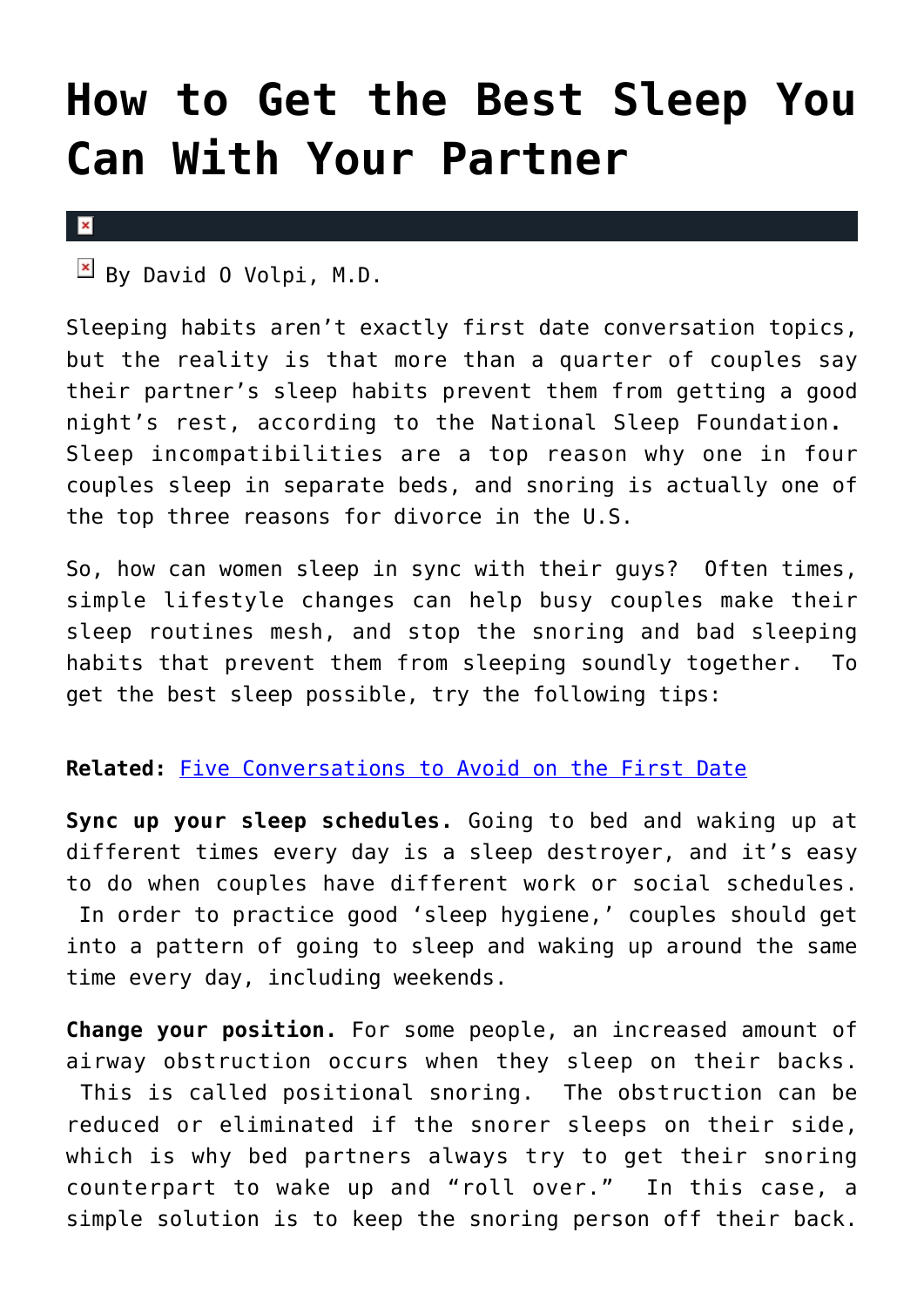To do so, you can try sewing a ball into the pocket of a tshirt, and having the snorer wear it backwards during sleep. Sleeping with an extra pillow can also help, because it elevates the head and opens the airways.

**Reserve the bed for two things: Sleep and intimacy.** Try to avoid eating, watching TV or using electronics in bed. It's been scientifically proven that the light from TV and computer screens affects melatonin production and throws off circadian rhythms. Plus, working in bed won't help couples bond, or wind down and ease into sleep.

### **Related:** [Celebrity Couples Who Could Use an Extra Hour of](http://cupidspulse.com/celebrity-couples-extra-hour-sleep-daylight-savings/) [Sleep](http://cupidspulse.com/celebrity-couples-extra-hour-sleep-daylight-savings/)

**Make sure neither of you use alcohol or sleeping medications before bedtime.** Alcohol and medicines that make you drowsy can actually prevent you from sleeping through the night, even though they may make you drowsy initially. Alcohol and sedatives also cause the throat and tongue muscles to relax even further than usual, exacerbating snoring.

**Create a relaxing bedtime routine.** When your body gets used to a nighttime routine (whether it's a beauty routine or an activity like reading), the brain is tricked into knowing that it's ready for bed. Try doing a crossword puzzle together or taking a warm bath. A study in Sleep, the Journal of the American Sleep Disorders Association, suggests taking a hot bath 90 minutes before bedtime can help you fall asleep. The hot water raises body temperature, and cool air in the bedroom lowers skin temperature, which triggers your body to produce melatonin and become drowsy.

Finally, always see a doctor if you or your partner struggles from sleep problems. Sleep disorders affect millions of people. Even celebrities like Rihanna and Shaquille O'Neal are known for struggles with snoring! But taking time to fix sleep problems is always worth it. In fact, it can help save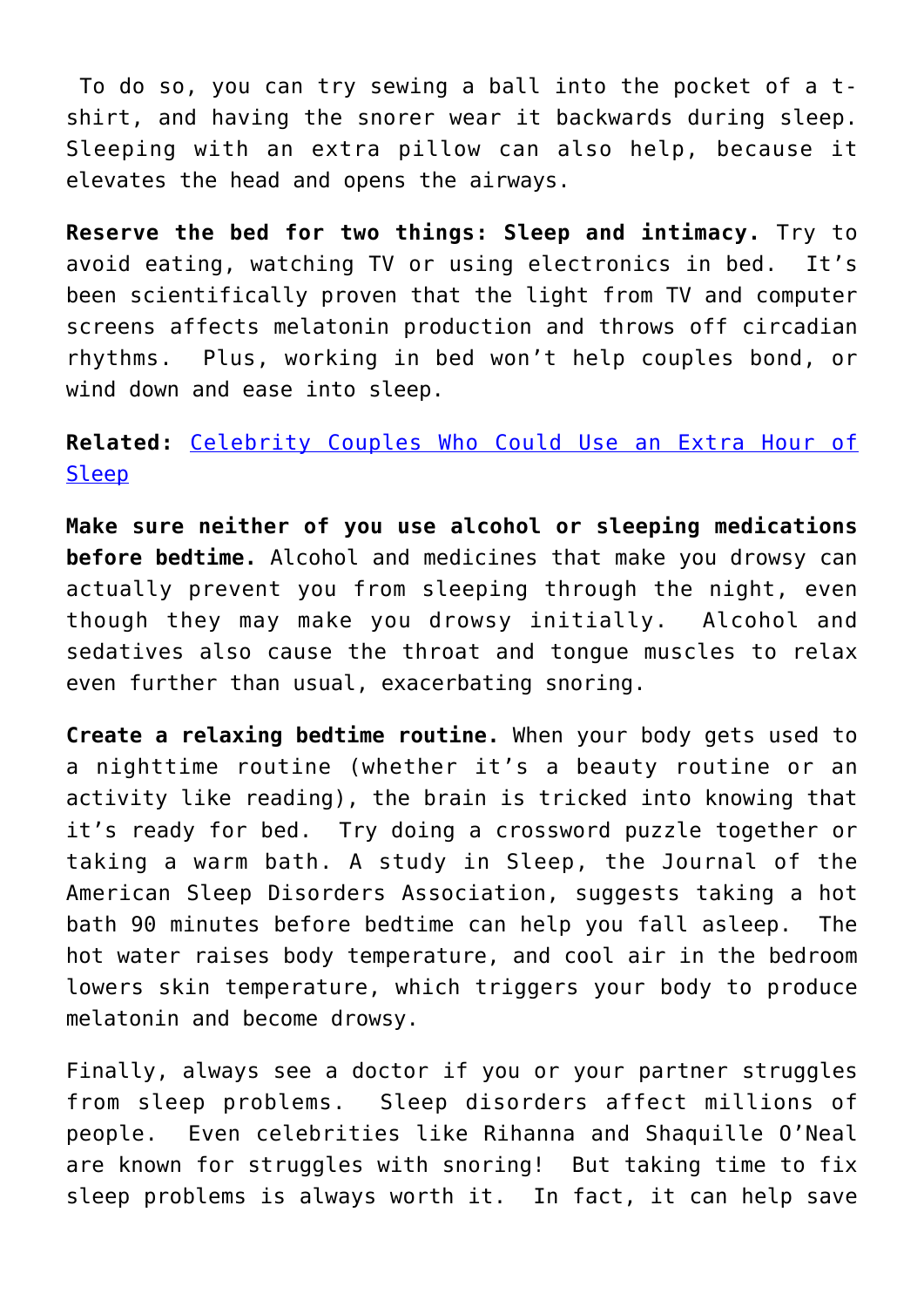### relationships!

*David O. Volpi attended Hahnemann Medical College in Philadelphia and completed his post graduate training in General Surgery at the Hospital of The Medical College of Pennsylvania in Philadelphia and a residency in Otolaryngology, Head and Neck Surgery at the New York Medical College Affiliated Hospitals and the New York Eye and Ear Infirmary. He is also the co-author of the book Wake Up! You're Snoring… which was conceived and written to be an authoritative information source for people seeking guidance on treating the many causes of snoring.* 

# **[Going the Distance: Celebrity](https://cupidspulse.com/29187/going-the-distance-celebrity-couples-who-make-it-work/) [Couples Who Make It Work](https://cupidspulse.com/29187/going-the-distance-celebrity-couples-who-make-it-work/)**

### $\pmb{\times}$

### $\boxed{\times}$  By Jennifer Harrington

Everyone has heard the saying that "relationships are hard work." But it seems that in Hollywood, relationships are even harder work, and celebrity news is always full of star couples calling it quits. We're only a few months into 2012, and this year we've already heard of Russell Brand and Katy Perry's divorce, the conclusion of Drew Carey's five-year engagement to Nicole Jaracz, and the shocking end to Heidi Klum and Seal's seven-year marriage.

We are always looking to celebrities for the latest trends in clothing, music, and movies. But with these couples frequently dissolving in divorce and disputes, are there any famous couples we can look to for inspiration in the love,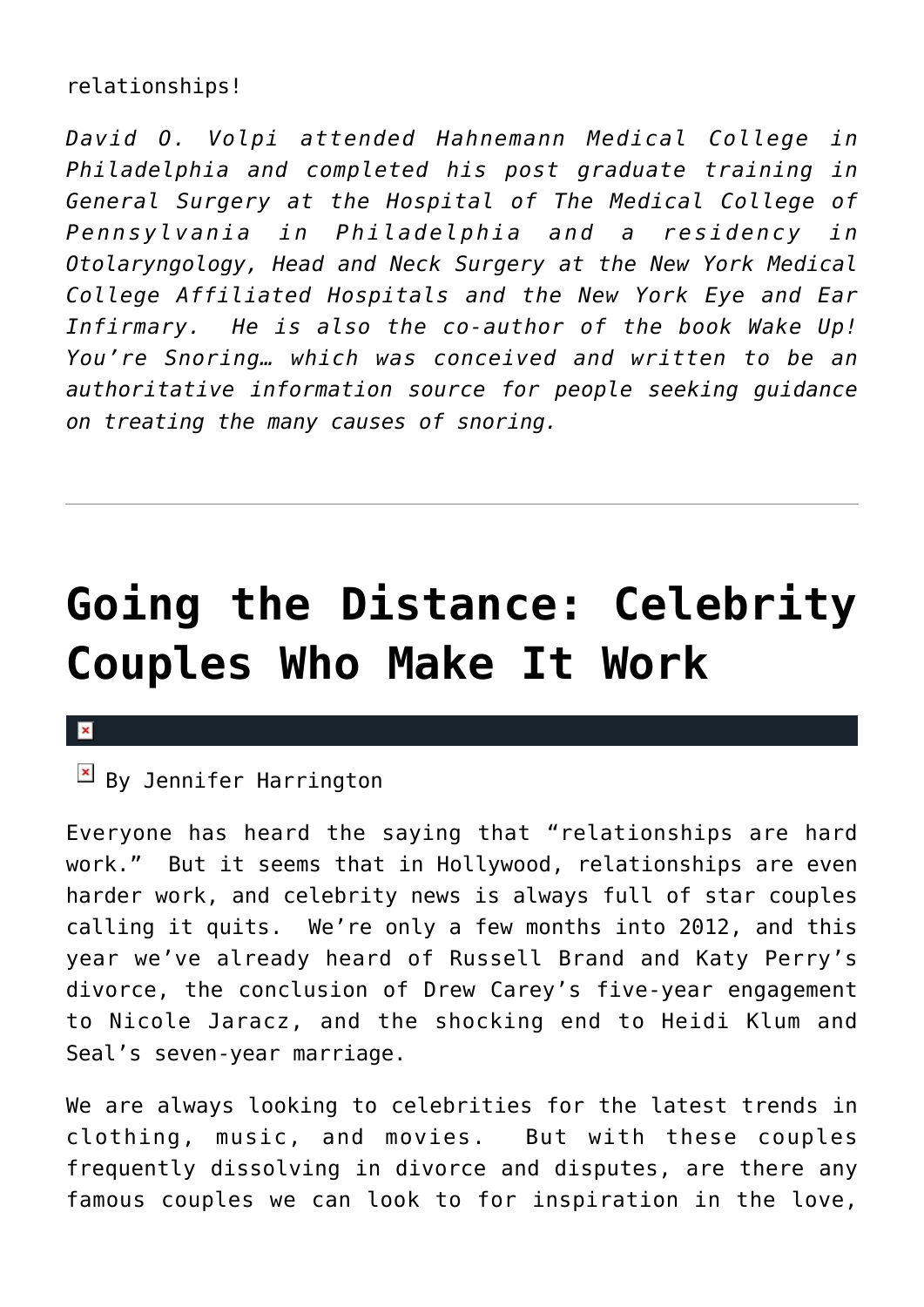romance, and marriage department? Cupid checked it out, and here are three couples who have been lucky in love, despite the constant glare of the spotlight:

**Kurt Russell and Goldie Hawn:** These lovebirds have been together for a quarter of a century, despite never tying the knot. Goldie was quoted in a 2007 *Woman's Day* article saying, "We have done just perfectly without marrying…I like waking up every day and seeing that he is there and knowing that I have a choice. There is really no reason to marry." What's the best part of their romance? They make their own rules and live life their way. Make your own rules in your relationship and do what works best for you and your honey.

**Related:** [Are Celebrity Cougars Becoming Extinct?](http://cupidspulse.com/celebrity-cougars-extinct-demi-moore/)

**John Travolta and Kelly Preston:** The *Saturday Night Fever* star and *Jerry Maguire* beauty have been married since 1991. While both have built enduring, interesting careers in the film industry, personally they have experienced great sorrow with the death of their son Jett in 2009 (due to a seizure) and joy in 2010 when they welcomed son Benjamin into the world. What can we learn from them? John and Kelly share a common foundation in their religion, Scientology, and it's obvious that these shared beliefs have guided them through life's trials and tribulations. Whatever your beliefs, it's easier to cope with life when your partner shares a similar belief system.

**Related:** [What Celebrity Marriages Can Teach Us About Love](http://cupidspulse.com/what-celebrity-marriages-can-teach-us-about-love/)

**Mark Consuelos and Kelly Ripa:** Millions of people start each day with Kelly on the show *Live! With Kelly,* and she's always an open book on all aspects of her life, including her marriage to Mark, which started after they met on the set of *All My Children* in 1995. Between two showbiz careers and three children, Mark confided in a YourTango interview that the secret behind their successful marriage is remarkably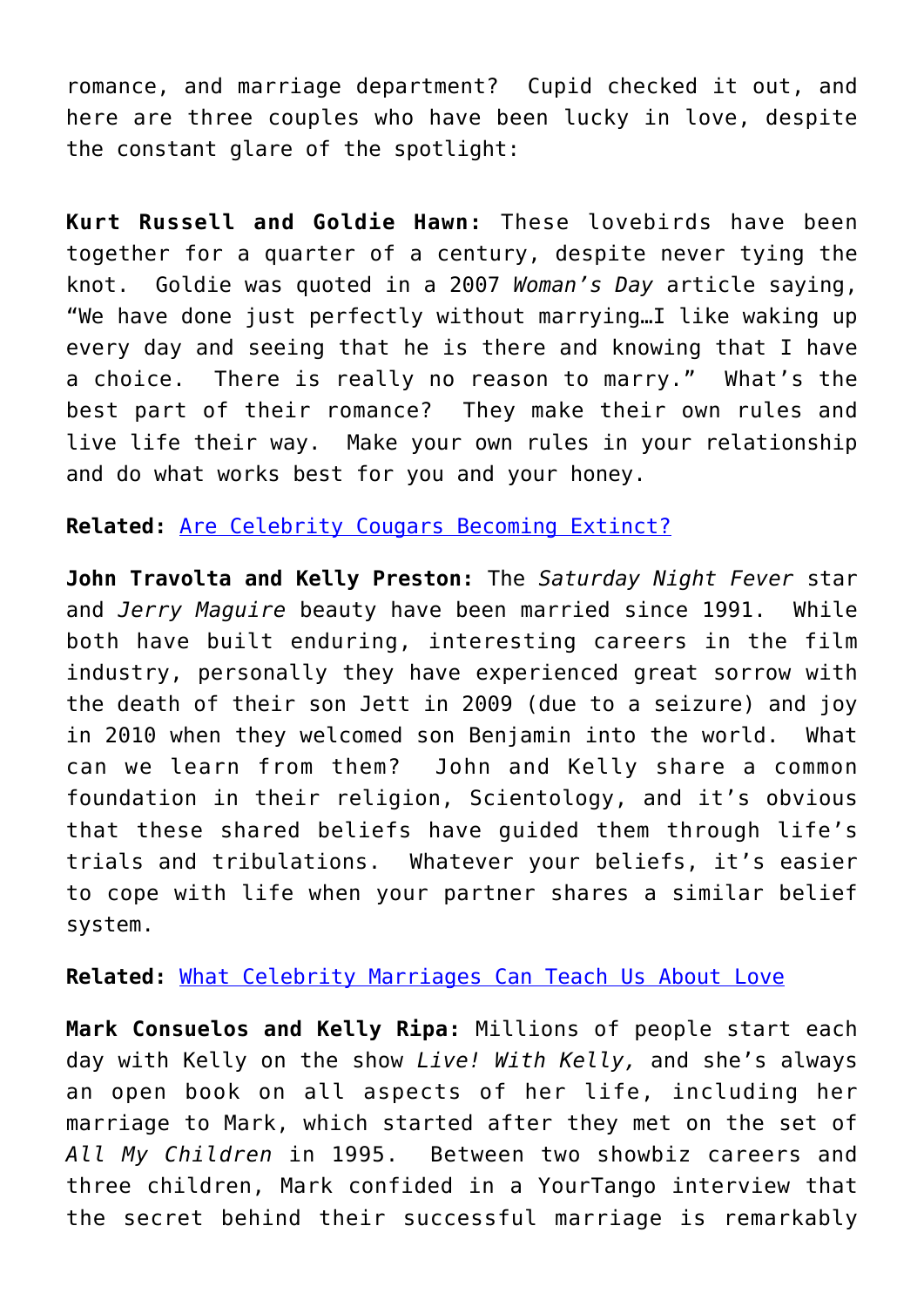simple. Mark said, "We have a lot of respect for each other. Our children are our priority and we come from two families where both parents are still together, and we hold that in high regard." Keep that in mind with your other half; don't lose sight of the basics, such as respecting your partner and putting family first.

So while it may initially seem like Hollywood is full of short-lived romances, it turns out there are successful love stories as well. Thanks to Kurt and Goldie, John and Kelly, and Mark and Kelly for showing us all about love – Tinseltown style!

**What are some other celeb couples who continually make it work? Share your ideas below.**

## **[Snooki's Pregnancy: Can You](https://cupidspulse.com/29177/snooki-pregnancy-salvage-image-career/) [Salvage Your Image?](https://cupidspulse.com/29177/snooki-pregnancy-salvage-image-career/)**

 $\vert \mathbf{x} \vert$ 

 $By$  EJ Parfitt

What happens if you have a certain image at work, and then you change that image? If everyone expects you to be a particular type of person, will they still accept you if you are suddenly different? Can you be effective in your job if you alter your personal "brand"?

We all change as we go through life, and in many cases those changes can affect the way people see us on the job. Even someone with a job as unusual as *Jersey Shore*'s Nicole "Snooki" Polizzi has to deal with these issues. Snooki is pregnant, and the question remains as to how that may affect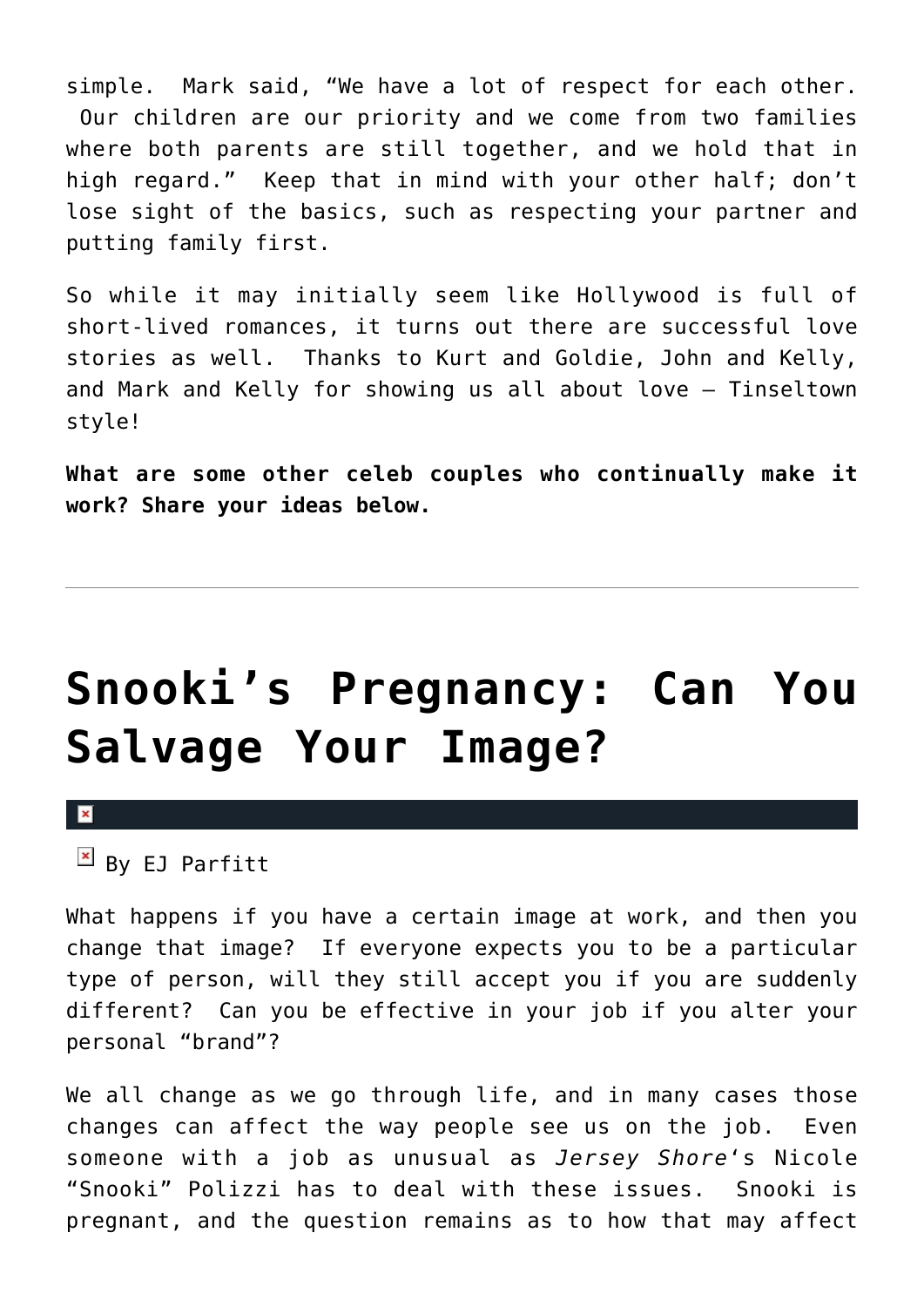her career as a reality TV star. Here are two ways to look at it:

### **The Pessimist**

If you look at the situation from a negative point of view, being pregnant could destroy Snooki's career. From this viewpoint, Snooki's fame is based on being a wild and crazy party girl who takes the freedom of being single to deliciously tacky extremes. This is what viewers have become used to, and this is what they want to watch. It won't be any fun to see her settle down into motherhood. Pregnancy could ruin Snooki's "brand."

### **Related:** [Movie Review –](http://cupidspulse.com/movie-review-easy-a/) *[Easy A](http://cupidspulse.com/movie-review-easy-a/)*

### **The Optimist**

Though there's no denying the potential ruin of Snooki's career, there's another more positive way to look at the situation as well. It's possible that it's mostly Snooki's personality, rather than her crazy antics, that keeps viewers interested. If that's the case, then Snooki's pregnancy won't stop her from continuing to be a star. If people watch her because they feel they can relate to her, then they will be eager to see what will happen next in this new phase of her life. Her pregnancy and motherhood could even give the show a boost for viewers who were becoming tired of the endless partying.

### **Related:** [How Decoding Your Love Map Can Heal a Broken Heart](http://cupidspulse.com/decoding-love-map-heal-broken-heart-rachel-sussman/)

What's true for Snooki is true for everyone. You don't need to have satellite TV providers beaming your life story across the world in order to think about your personal "brand." The key is to make your brand about the things that will last throughout your lifetime, such as your personality, intelligence and skills, not about the things that will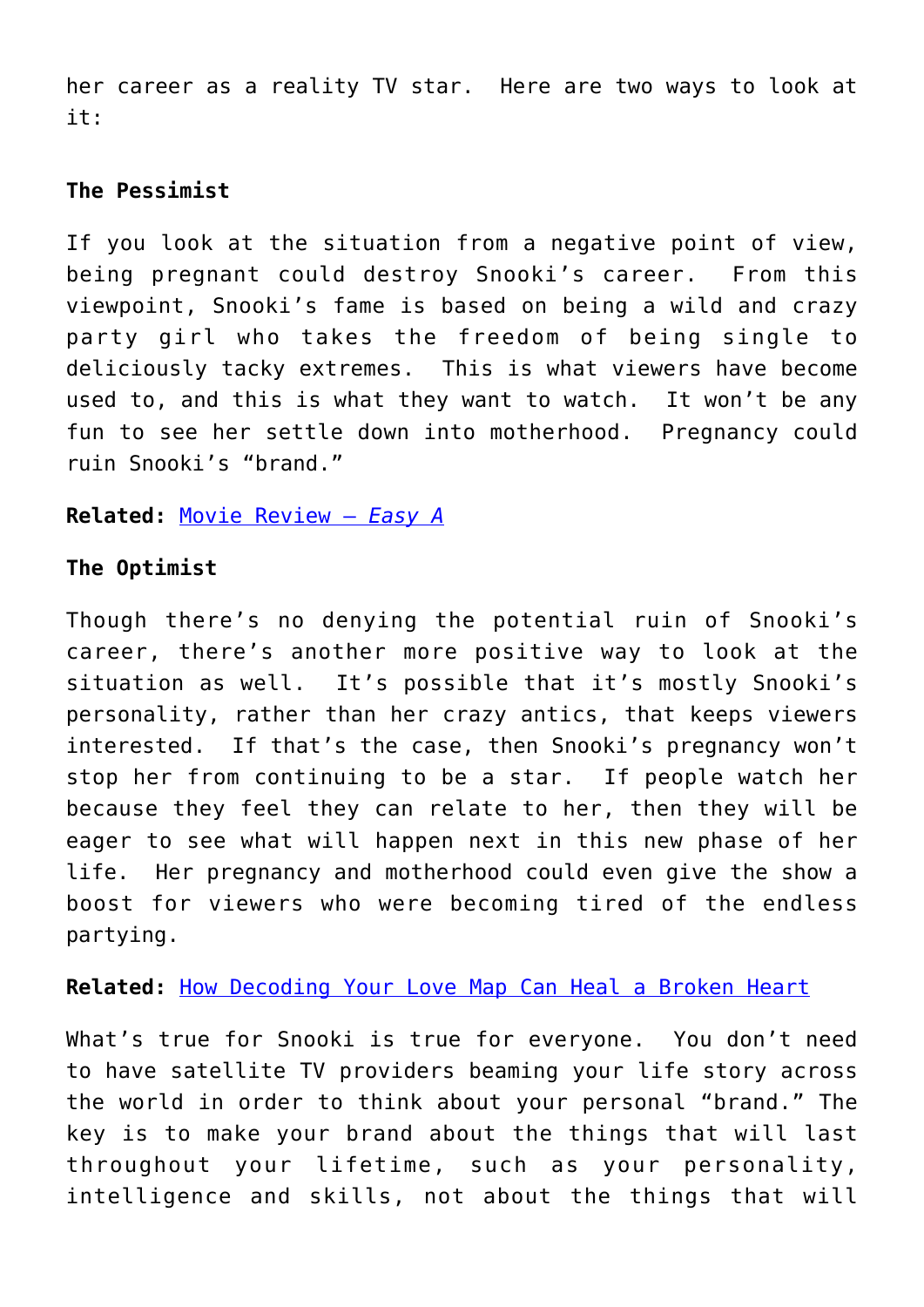change, such as being young, single and childless.

If your image at work is based on being cute and perky, think about the traits you have that will last over the long haul. If you're a partier like Snooki or a young rebel, realize that you are likely to make a transition to a calmer and more stable stage of life eventually. Don't put all your career eggs in the basket of who you are right now. Hook people on your long-lasting qualities and abilities, and you'll be able to use life's changes to your advantage. You don't need to be a Guidette to learn this lesson from Snooki.

*Tech writer EJ Parfitt has been writing for a short time now and has already picked up steam with several tech and sports sites. During his free time , you're sure to catch him competing in local chess tournaments in downtown Fort Lauderdale, Florida.* 

# **[April Fools Pranks to Play on](https://cupidspulse.com/29084/april-fools-pranks-significant-other/) [Your Significant Other](https://cupidspulse.com/29084/april-fools-pranks-significant-other/)**

 $\overline{B}$  By Ryan Boyle

Whether it's the prank of all pranks, or a cute and funny trick you play on your better half, taking part in some April Fools Day shenanigans is a great way to reacquaint your partner with your playful side. A couple harmless escapades can be exactly what you need to create those memorable laughs that help keep your relationship strong. If you're having trouble coming up with ideas, Cupid is here to help. Here are five tricks that are sure to get a rise out of your mate: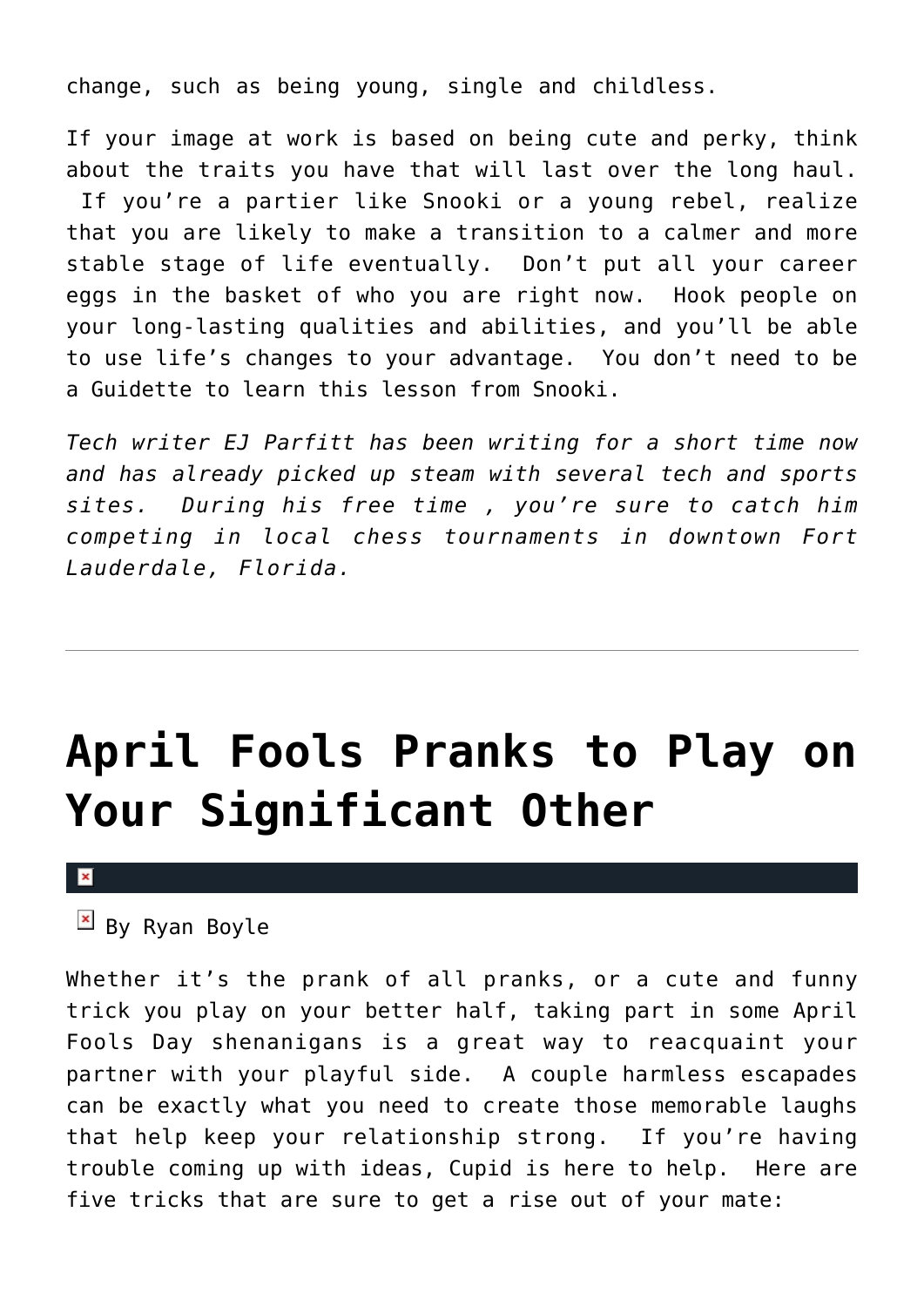### **1. Bogus Lottery Ticket**

It's no secret that we'd all like to be millionaires. So, it's time to trick your love with a fake ticket to Paradise. All you need to do is mix a bogus lottery ticket from a trick shop into a pile of real ones you've purchased from the local gas station. Leave them on the kitchen table, or a place in the house he'll be sure to frequently visit. When he gets home, tell him you were feeling lucky and decided to buy a few tickets for the two of you to enjoy together. Watch as his eyes light up with thoughts of all the ways he's going to spend his newfound fortune. Of course, when he returns from his triumphant jog and realizes the ticket was fake, you'll have to be there to playfully laugh at him and give him a long consoling [hug](http://cupidspulse.com/kristen-bell-dax-shepherd-pda-park/).

**Related:** [Chris Martin Says Marrying Gwyneth Paltrow is Like](http://cupidspulse.com/coldplay-frontman-chris-martin-talks-wife-gwyneth-paltrow-glee-iron-man-for-first-time/) [Winning the Lottery](http://cupidspulse.com/coldplay-frontman-chris-martin-talks-wife-gwyneth-paltrow-glee-iron-man-for-first-time/)

### **2. Have Him Think You're Planning a Massive Prank**

Psych majors gather around in an effort to employ a little reverse psychology this April Fools. This non-trick will prove to be a bit more difficult to carry out, but will leave a lasting sense of trickery paranoia on your partner throughout the day.

Start a few days before the first of the month and tell your mate that you have something spectacular planned for April Fools and he's the target. Let them know that you've been talking about it with your friends and they're all in on the joke. As the days go on, he'll grow increasingly curious and when he asks you about it, [be sweet](http://cupidspulse.com/valentines-day-outfit-sweet-style/) and sinister in the way you let him know that he'll just have to wait and see. Of course, at the days end, he'll be sure to ask you about the prank, to which you reply "April Fools!"

**Related:** [Date Idea – Create Magic in Your Relationship](http://cupidspulse.com/weekend-date-idea-put-some-magic-relationship/)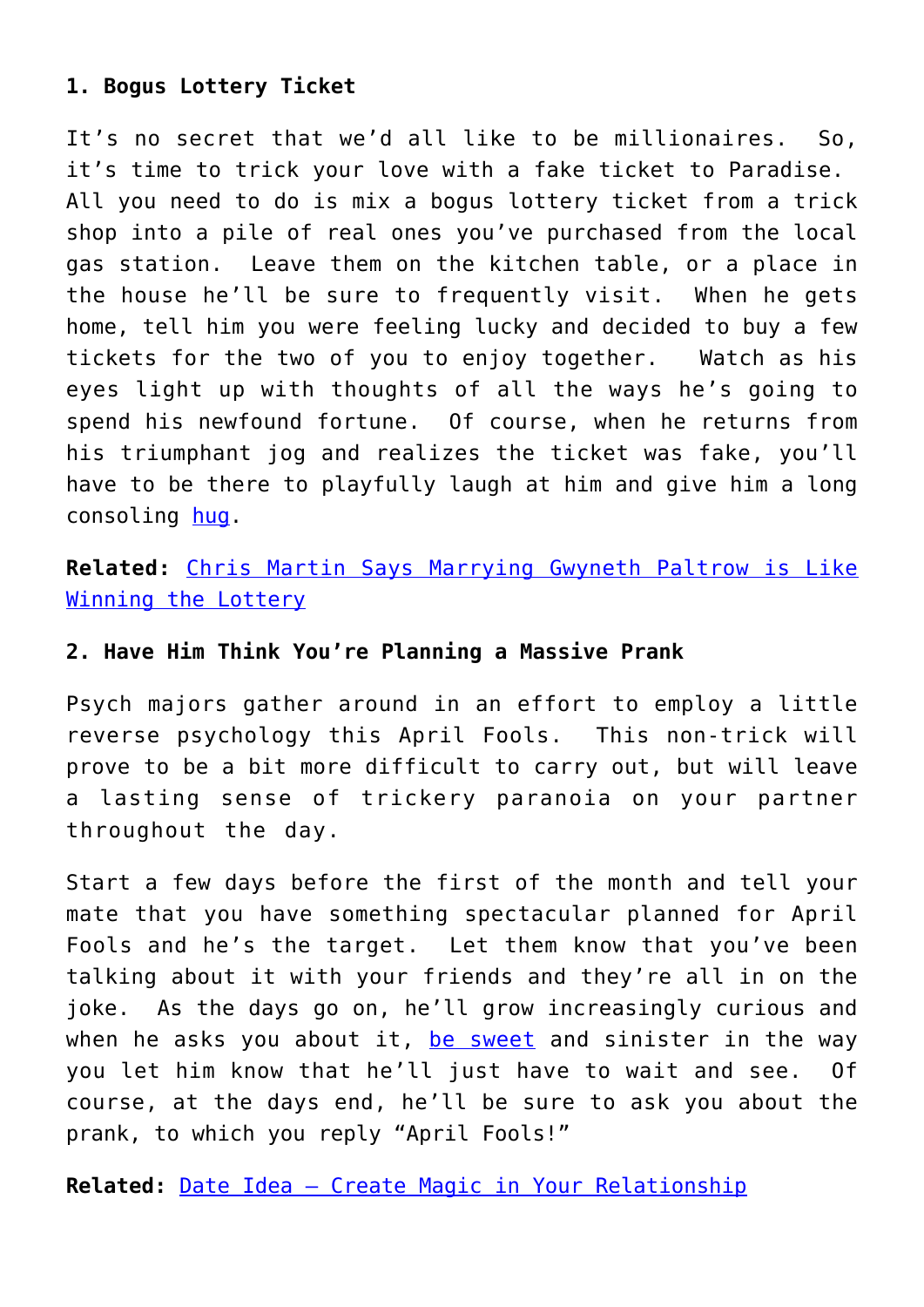### **3. Scratch Decals**

If your partner adores their car, a few well-placed scratch decals will be sure to not only make it look old and in poor condition, but it'll put a quick scare into him or her on the morning of April  $1^{st}$ . Watch from the window as they notice the marks and erupt into a panic attack. Be sure to meet them at the curb with a smile on your face and your arms stretched out as you let know them just how easy these decals are to pull off.

### **4. Mildew Sandwich Bag**

You were nice enough to make your partner that special turkey sandwich that he loves so much.Today however, embrace the April Fools trickery, and put that delicious lunch treat in a faux moldy sandwich bag. These bags appear to be your standard Ziploc lunch carrier, but upon further inspection, it becomes clear that there are green splotches painted on the outside that mimic the signs of old, molded bread. He or she will get a real shock when they tear open that brown paper bag at noon to see the sandwich they were looking forward to has turned into its own living organism.

### **5. Electric Shock Mouse**

We'll set aside all offensiveness to our hairy pals at Geico, but it's obvious that you and your lover aren't cave people. If you have electricity, chances are you're a part of the new age of technology. From texting on your iPhone, to Skyping, video chats, tweeting and status updates, our lives have become more and more blended with the results of advanced technology.

This April Fools Day, set up a new mouse for you and your love to use on your desktop computer … only this isn't an ordinary mouse. When he or she goes to sit and test it out on their favorite computer game, every time they presses the left and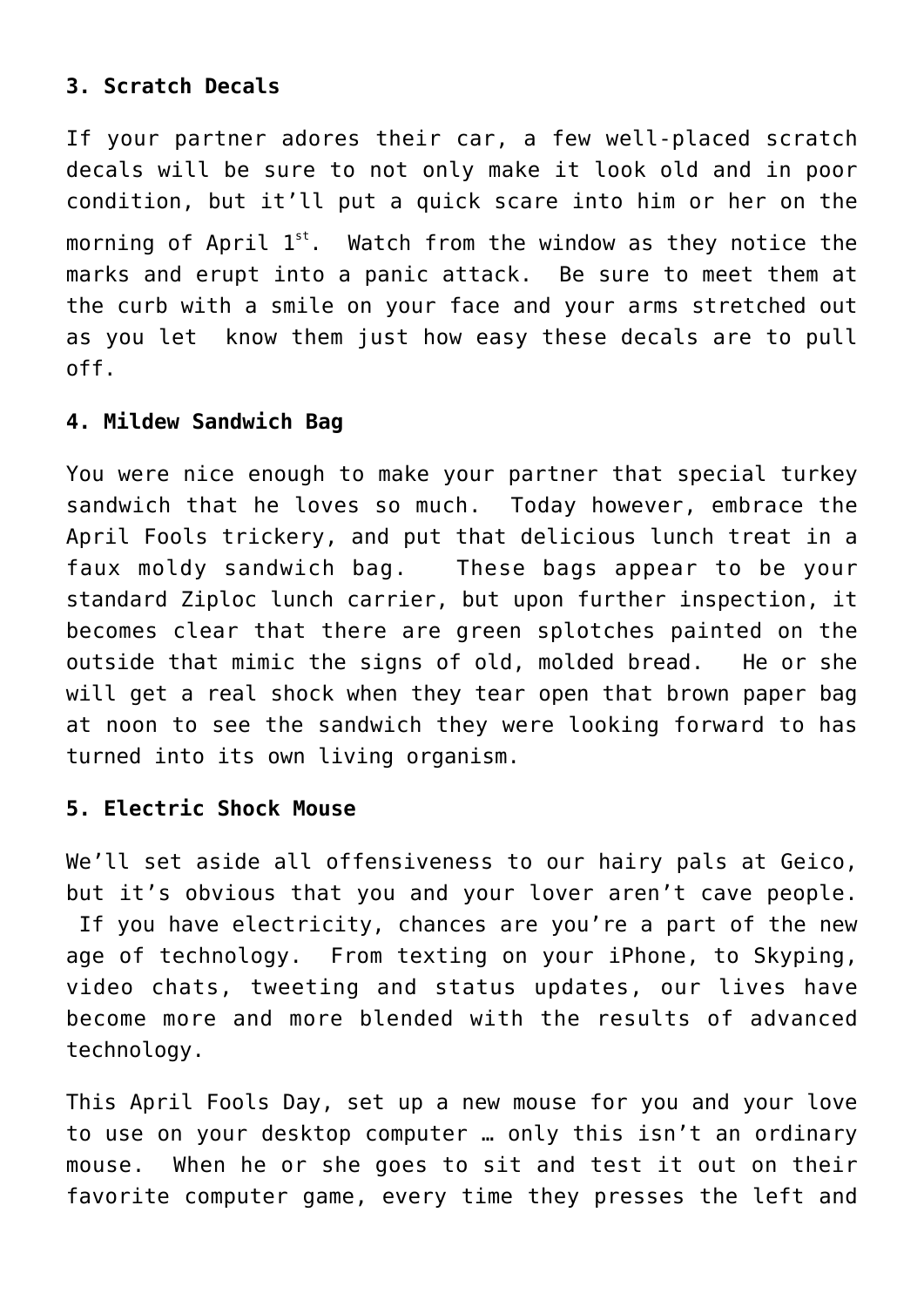right select buttons they'll get a gentle shock into the palm.

Be sure to watch on as they start frantically clicking around on the computer, but be sure to come to the rescue with a smirk on your face.

This year, hone those pranking skills, and turn this April  $1^{st}$ into one for the scrapbooks.

**What prank did your partner pull on you last year? Tell us in a comment below.**

# **[Love Advice For Making Your](https://cupidspulse.com/29045/ways-make-long-distance-relationship-work/) [Long-Distance Relationship](https://cupidspulse.com/29045/ways-make-long-distance-relationship-work/) [Work](https://cupidspulse.com/29045/ways-make-long-distance-relationship-work/)**

### $\pmb{\times}$

 $\boxed{\times}$  By Jemima Lopez

He lives in L.A, and she lives in London. While having a trans-Atlantic relationship is tough, if there's anything British celebrity couple David and Victoria Beckham prove, it's that long-distance relationships *can* work. Married for 12 years, they just welcomed their fourth child. Their American counterparts, Hollywood couple Brad Pitt and Angelina Jolie, have made it work too. Despite separation between films, they've managed to stay in a committed relationship for seven years, and they share six children.

But non-celebrities have remote relationships too. In fact, more than 3.5 million Americans were in a long-distance relationship in 2005, according to the latest statistics. With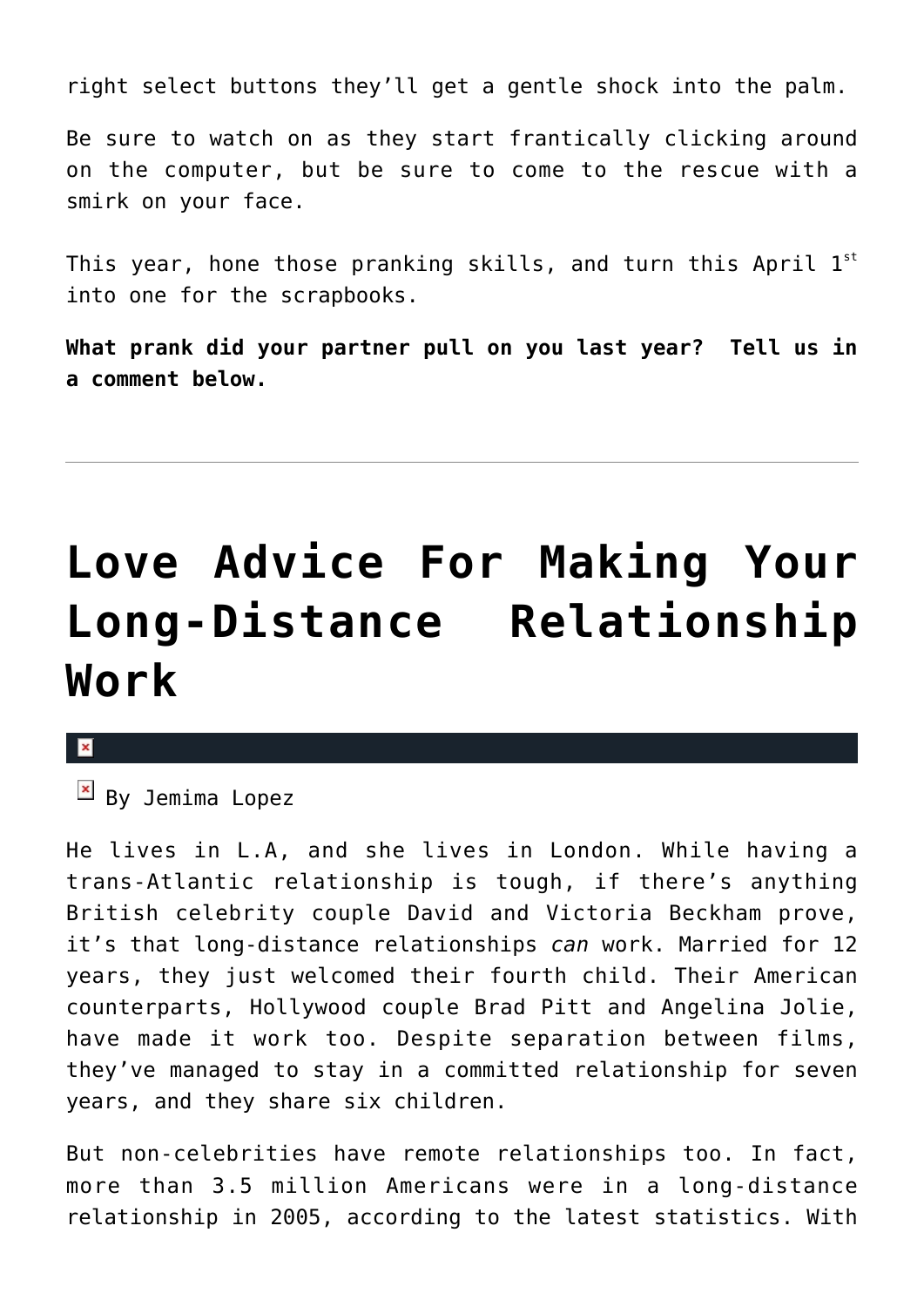the development of new technology, that number is most likely on the rise. While us common folks can't afford to jet set or send extravagant gifts, that doesn't mean our long-distance relationship can't last just as long. Use this love advice to help maintain your relationship and love like the stars:

### **Love Advice For Long-Distance Couples**

**1. Use all forms of communication:** Let's get the obvious out of the way: Physical interaction is scarce, so communication is key. Text messaging, instant messaging, or even Facebooking is a start, but make your "communication" more interactive. Here are some examples:

### **Related Link:** [Five Ways Social Media Can Help Your](http://cupidspulse.com/five-ways-social-media-help-relationship-facebook-twitter-myspace-dating-advice/) [Relationship](http://cupidspulse.com/five-ways-social-media-help-relationship-facebook-twitter-myspace-dating-advice/)

**– Date nights:** "Skype dates" are the norm — a designated time couples agree to video chat. But try to have a *real* date instead. Each week, pick a movie and a meal to prepare or purchase. Arrange your laptop, screen facing you. Eat and engage in conversation like in a restaurant. Then, pop in the movie. This way, you can hear and see each other's reactions to scenes. Bonus: Other movie-goers won't tell you to pipe down!

**– Send photos:** Sending self-portraits are great, but always try to send photos of things that you find interesting or funny. It will allow your mate to become more in-tune with your personality and give them some insight into your world.

**– Make videos:** Hearing someone's voice and seeing their face is more personable than a text. But people don't always have time to videochat. Instead of sending a text, create a 30 second SMS video. Your significant other can view or respond when they have time, and it's still special. There are apps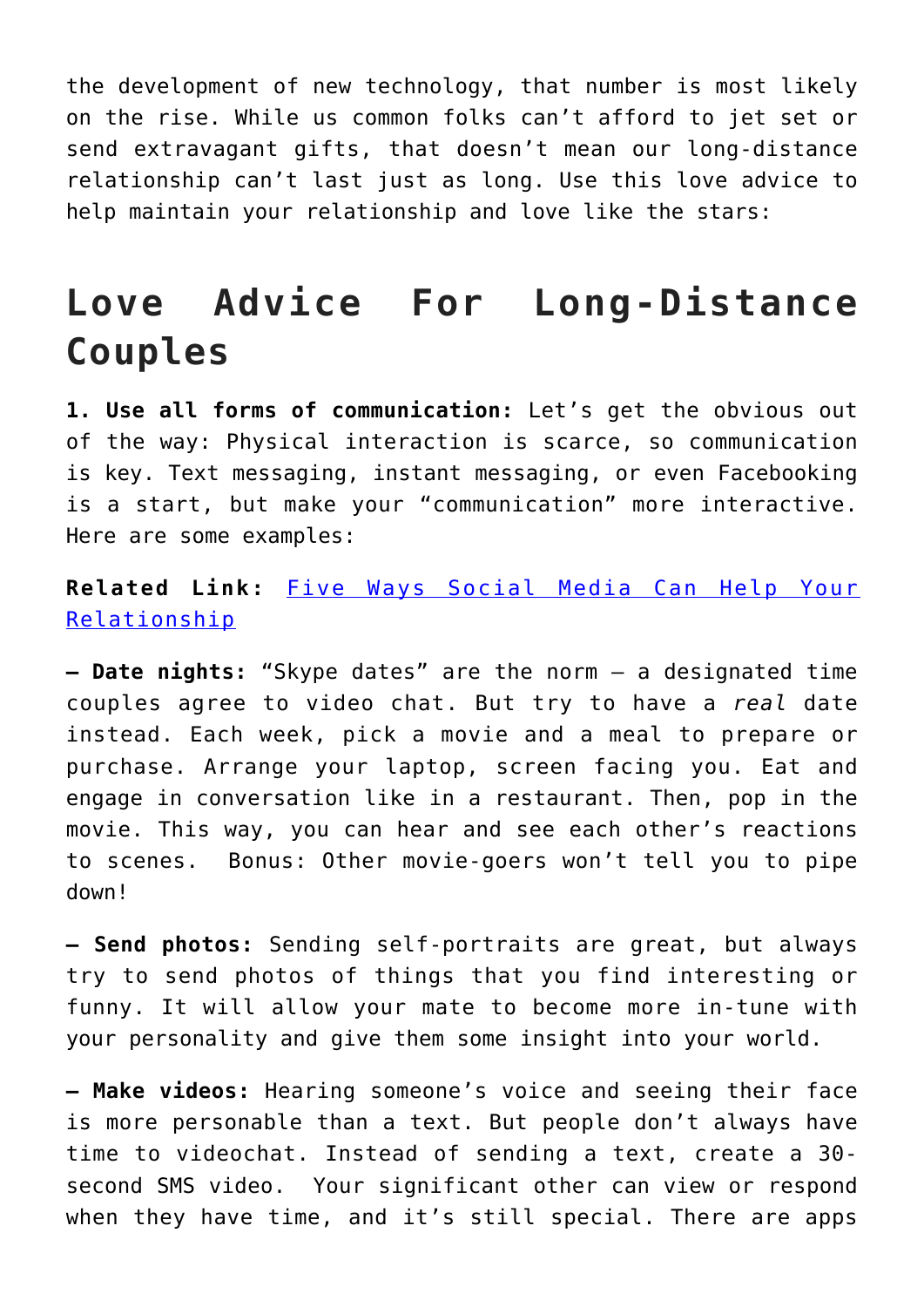that deliver "voice text messages," like Voxer.

**Related Link:** [Do's and Don'ts of Flirtexting and Sexting](http://cupidspulse.com/dos-and-donts-of-flirtexting-and-sexting/)

**2. Send them a package:** Sending your partner a gift for no reason is great love advice that can keep a smile on their face. Remember that you can also treat your boo to lunch or dinner because it's easy to get online and order a pizza that can be delivered to his or her front door. You can send traditional letters too. There is something incredibly personable about seeing someone's handwriting.

## **How to Strengthen Your Relationship and Love**

**3. Schedule monthly trips:** You can talk for hours, but unless you see each other in the flesh at least once a month, your relationship will most likely fizzle. There are exceptions, like military relationships, which don't have the luxury. But for those that can travel at their own leisure, take turns planning monthly visits.

**4. Be secure:** Lastly, most remote relationships fail due to lack of trust. While understandable, if there is no trust, you shouldn't be together. Try not to let your jealousy get the best of you. That said, never completely ignore your intuition either. If something doesn't feel right, speak up.

*Jemima Lopez is a freelance blogger and writer who writes for Zen College Life, the directory of higher education, distance learning, and best online schools. She welcomes your comments at her email: lopezjemima562@ gmail.com.*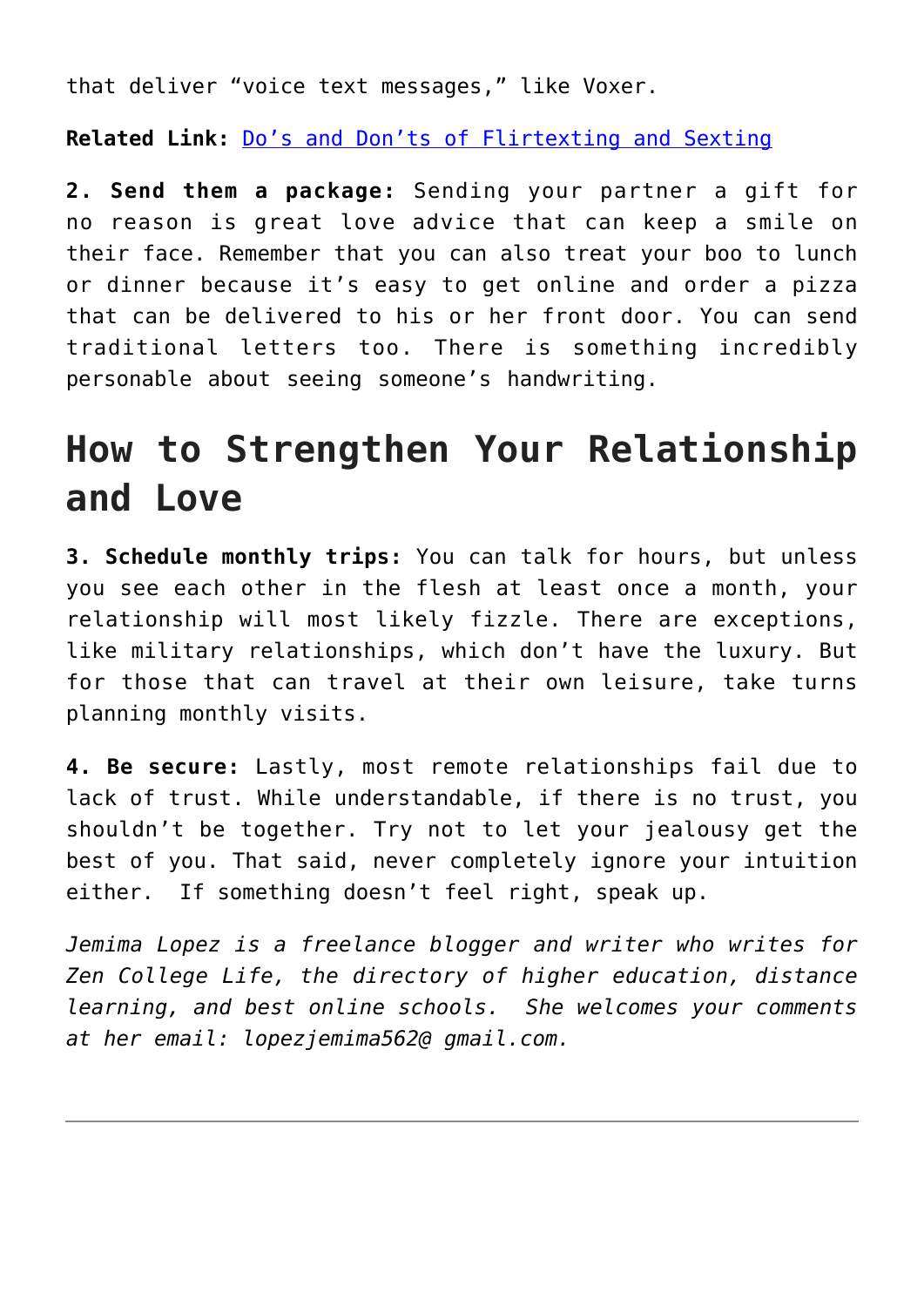# **[Are Celebrity Cougars](https://cupidspulse.com/29026/celebrity-cougars-extinct-demi-moore/) [Becoming Extinct?](https://cupidspulse.com/29026/celebrity-cougars-extinct-demi-moore/)**

#### $\mathbf x$

 $\mathbb{E}$  By Ché Blackwood

Until the early 2000s, most women hadn't even considered moving backward a generation in their search for a partner, and if they did, their friends and the rest of society served them with a cool dish of disapproval. Then, the cougar craze peaked when couples like Demi Moore and Ashton Kutcher became household names. Single women everywhere finally felt free to scope out younger men in their hunky hunt for love. Now, nearly a decade later, the publicity over cougars has slowed to a crawl and with the dissolve of the Kutcher-Moore marriage, some have been left to wonder if the phenomenon has passed. Newsflash: it hasn't! The press may have moved on to newer stories, but these couples prove that women have been following their hearts, regardless of age, long before the cougar craze hit, and they'll continue to do so long after:

### **Related:** [Demi Moore Proves There's Hope After Divorce](http://cupidspulse.com/demi-moore-proves-hope-after-divorce-ashton-kutcher-bruce-willis/)

### **1. Mariah Carey and Nick Cannon: Married April 30, 2008**

With 11 years between them, this duo's whirlwind romance proved to be more than a fling when Cannon placed a rock hard diamond on Carey's hand. The birth of their twins in 2011 only solidified their union, and the pair shows no sign of slowing down.

**Related:** [10 Most Beautiful Celebrity Couples](http://cupidspulse.com/ten-most-beautiful-celebrity-couples/)

### **2. Deborra-Lee Furness and Hugh Jackman: Married April 11, 1996**

Mrs. Wolverine slashed her way into sexy Hugh Jackman's heart in the 90s, stepping over their 13 year age difference long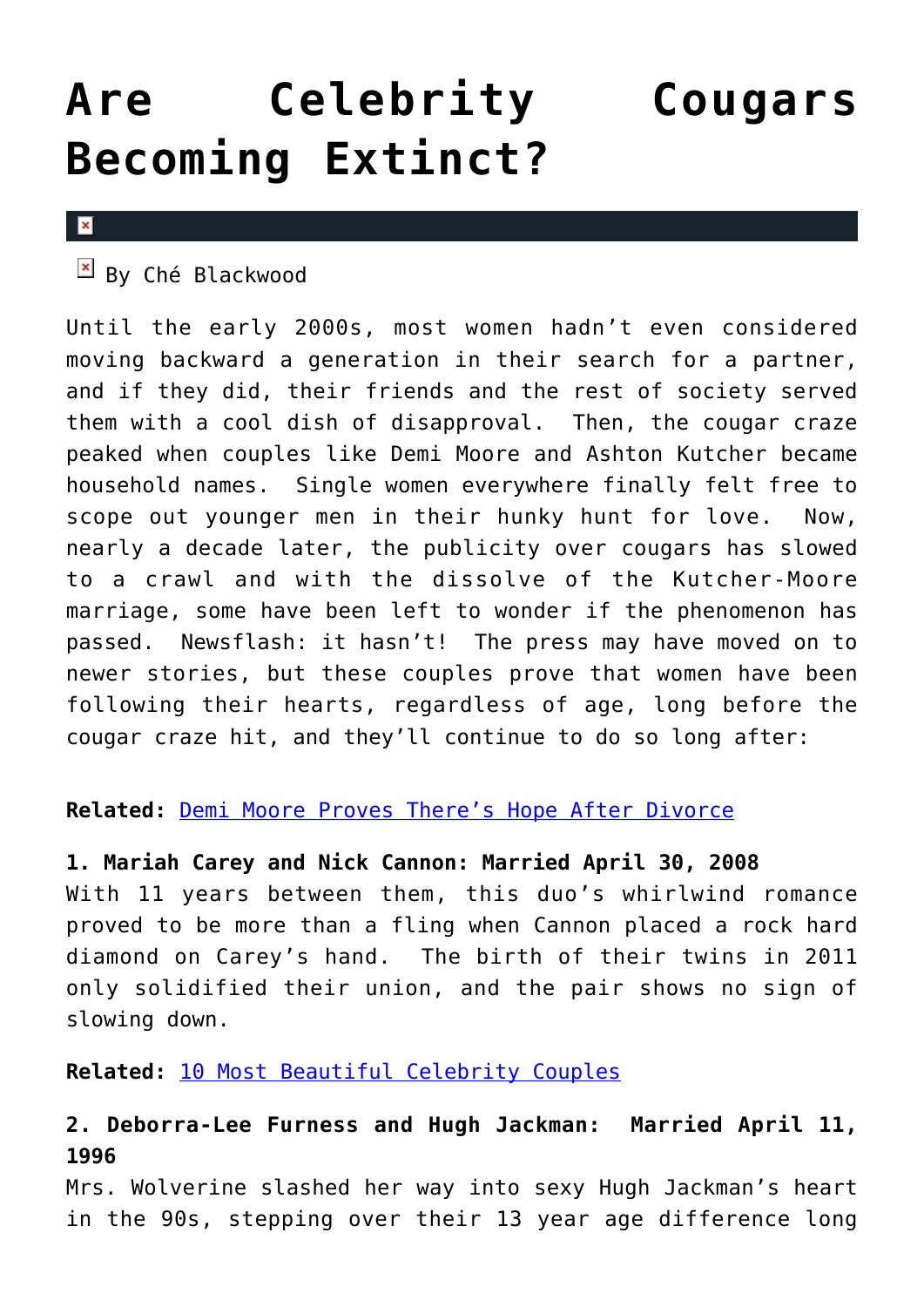before being a cougar was trendy. Fifteen years and two children later, Furness isn't regretting her decision to ditch society's sense of normalcy as the couple prepares to celebrate another anniversary in April.

### **3. Jennifer Lopez and Casper Smart: Together Since November 2011**

After going through a very public divorce with music legend and ex-hubby Marc Anthony, Lopez has found happiness with her backup dancer Casper Smart. With an 18 year age difference causing a backlash of criticism, Lopez has taken to Twitter to fight back. She's explained that 'age is merely a "log" of the time we've been on Earth' and that 'society needs to shut their ears and open their hearts.' With pictures surfacing of the two lovebirds enjoying their time together, it appears that this Bronx girl has certainly opened hers.

### **4. Goldie Hawn and Kurt Russell: Together Since 1983**

With their story starting in 1983, this twosome demonstrates a classic case of love outlasting all obstacles. Other than their six year age difference, the couple overcame blending their families together (both had children from previous marriages) and rumors of Russell's alleged infidelity. With a romance that's lasted 25 years, we think Hawn is one of the the best examples of the longevity of a cougar's love.

**5. Melanie Griffith and Antonio Banderas: Married May 14, 1996** This adorable couple have been married for fifteen years, long since laughing off their three year age difference. While both have had successful acting careers, nothing has been more fulfilling than their relationship, marriage and child. While their age difference isn't the most shocking, it appears as if these two would have hooked up no matter their ages.

**Do you think the cougar phenomenon is over? If not, are you the cougar in a successful relationship? Tell us in a comment below.**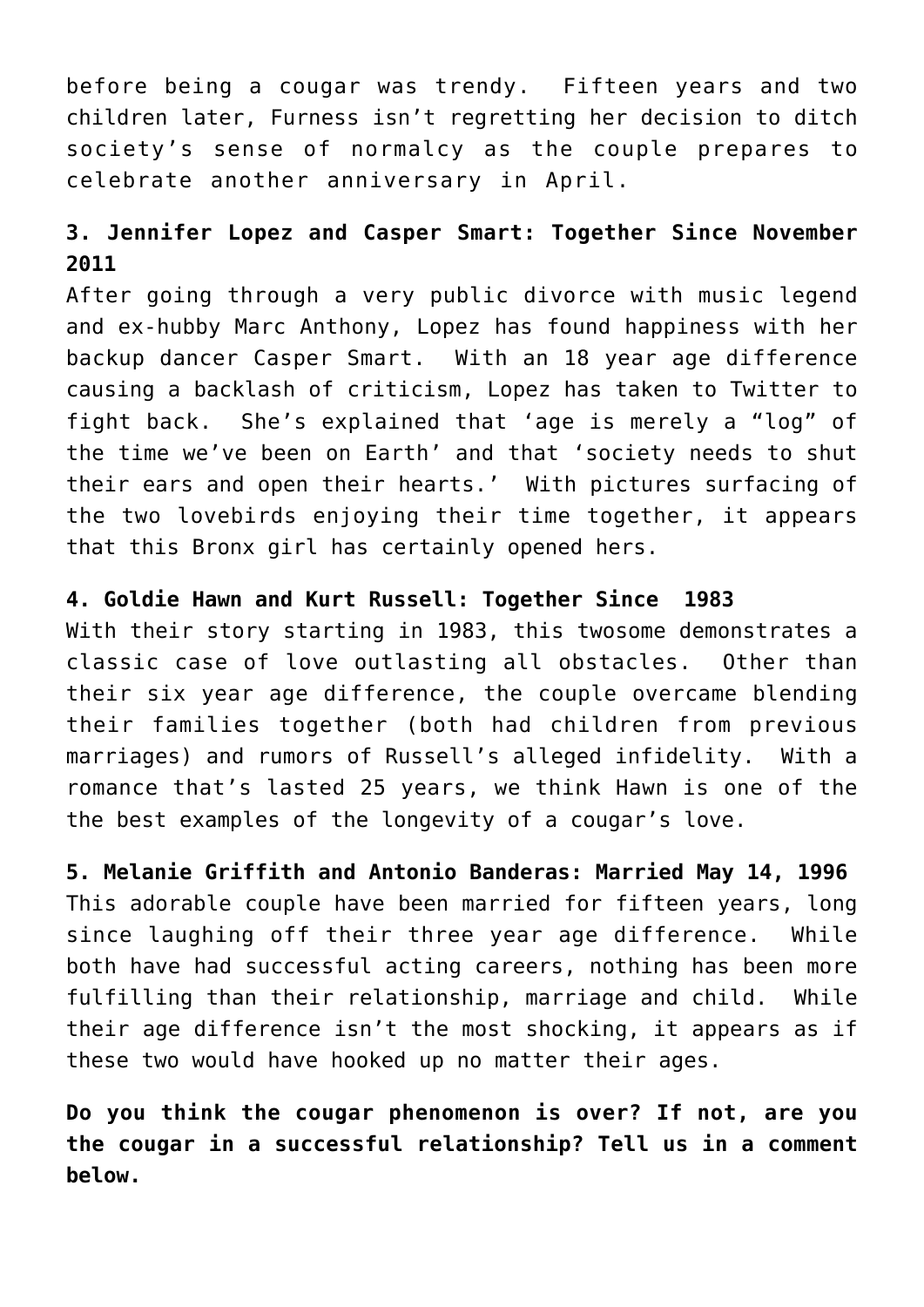## **[3 Ways to Use Celebrity Media](https://cupidspulse.com/28960/use-celebrity-media-assess-relationship/) [To Assess Your Relationship](https://cupidspulse.com/28960/use-celebrity-media-assess-relationship/)**

### $\mathbf x$

### $\overline{B}$  By Samantha Peters

Anyone who follows gossip news is probably well aware that the celebrity media gets plenty wrong and is far from an authority figure. But, even when the media is wrong about the status or longevity of a celebrity relationship, for example, it knows how to interpret individual and publicly-displayed signs. It knows how to assess, even if it can't always see the full picture.

The celebrity media's outsider assessment skills can actually be used by anyone who seeks to examine their own relationship. Now that Valentine's Day has come and gone, and now that the seasons have begun to change, it's as good a time as ever to take a step back and do just that. It's time to figure out if your relationship is growing, stagnating or declining. How is your [chemistry](http://cupidspulse.com/howaboutwe-com-dating-site/)? How happy and excited does your significant other make you feel? Though difficult, these are all good questions to ask.

### **Related:** [How to Master Being in a Relationship](http://cupidspulse.com/how-master-being-relationship-nan-obrien-guest-emotionally-available-dating-advice/)

That said, rather than answering these oft-abstract questions, try to instead assess your relationship from a more public, outsider perspective — and let the celebrity media give you a hand.

As an example of how to do this, we're going to look at the ongoing relationship between actor Leonardo DiCaprio and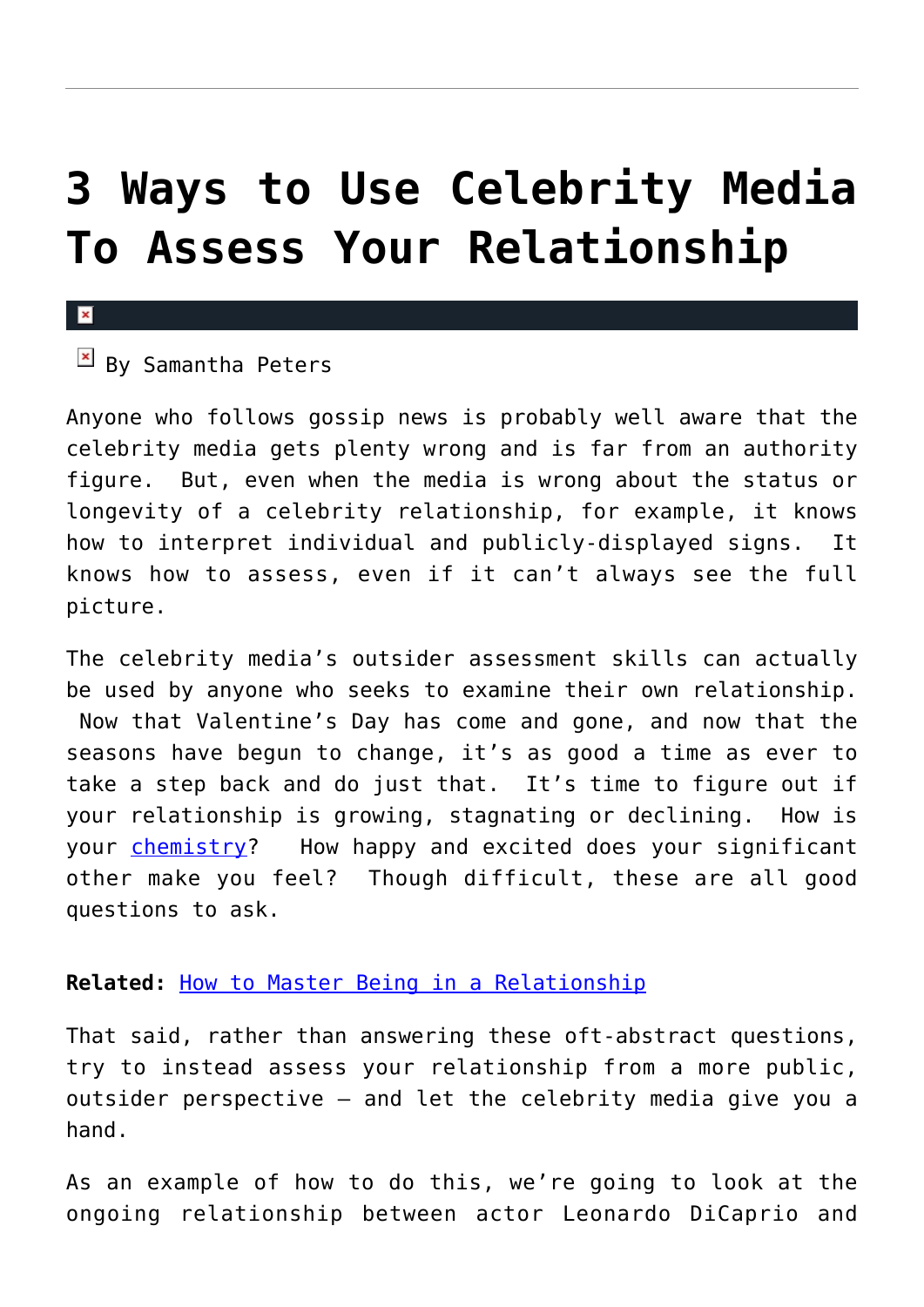Victoria's Secret model Erin Heatherton. Heatherton is just the latest in a long line of tall, thin, blonde models that DiCaprio has been known to date. From her perspective, although Leo is 15 years older (sugar daddy definition, anyone?), we can't blame Erin for finding his charm and his fame too irresistible to ignore.

Based on their relationship (and on the celebrity media's reaction), here are a few factors that any couple can assess:

### **Family Involvement**

Love them or hate them, but our families usually know us better than we'd ever like to admit. In fact, they can probably form a pretty solid opinion of whether a relationship will work — or should work — in the long run. At the beginning of January, Leo took Erin out for an upscale New Year's Day brunch — with his mom. The celebrity media reported Erin and Leo's mom chatting, laughing and generally hitting it off. This was interpreted as a good sign for their relationship. *How would the paparazzi view the time you and your significant other spend with family members?*

### **Related:** [Zoe Saldana Goes on a Movie Date with Bradley](http://cupidspulse.com/zoe-saldana-goes-on-movie-date-with-beau-bradley-coopers-mom/) [Cooper's Mom](http://cupidspulse.com/zoe-saldana-goes-on-movie-date-with-beau-bradley-coopers-mom/)

### **Time Together**

A good relationship is one in which couples find ways to truly enjoy the time they spend together. All too often, the paparazzi spots a celebrity couple lounging on the beach for hours on end without communicating, or sees them sitting and sharing a silent dinner together. While a less communicative couple is not in and of itself a sign of a stagnant relationship, it certainly compares less favorably to the couple spotting laughing and interacting in a lively manner. When Leo and Erin took a romantic vacation to Mexico last month, they were photographed zip-lining their way all around Cabo San Lucas. According to the celebrity media, this was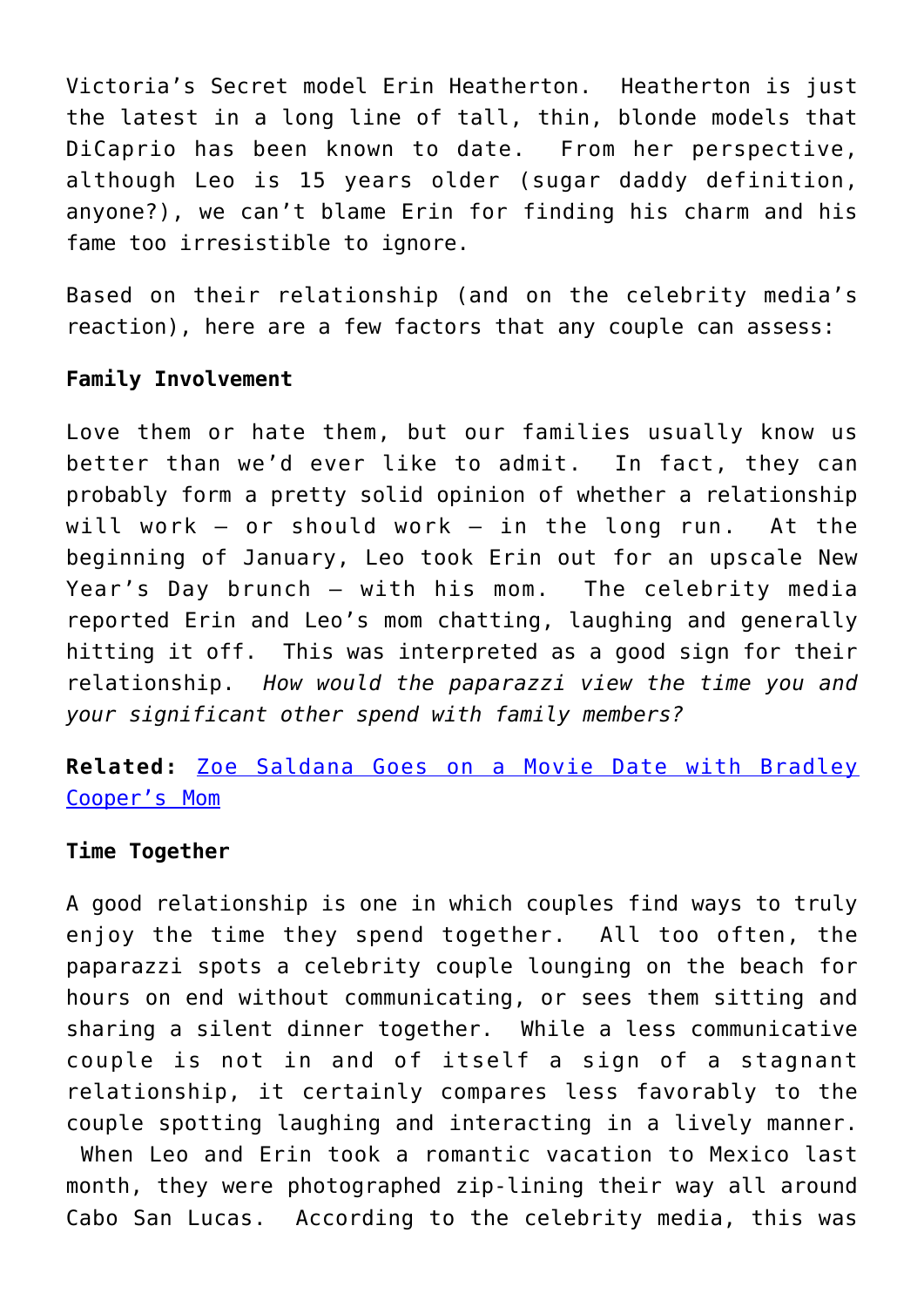another positive sign. *When outsiders view your relationship, do they see it as fun and enjoyable?*

### **Public Plans**

Amidst recent news that Leonardo was spotted in Sydney (where he is filming *The Great Gatsby*) with top Australian models, but no Erin in sight, speculation emerged that the couple had [broken up.](http://cupidspulse.com/heidi-klum-seal-protects-kids-public-split/) However, Leo, Erin, nor either celebrity's publicist has been willing to make any comments about the relationship in the first place. Some in the media have interpreted this as a sign that nobody involved believes that the couple has much of a future. *What do you and your significant other tell friends about your future plans?*

These are just a few things to consider while assessing your relationship. Although the celebrity media is not always to be believed, and even though Leo and Erin are certainly not reflective of every couple out there, you can still learn from their publically-displayed actions — and from the media response — when trying to determine where you and your significant other currently stand.

*Samantha Peters is a passionate follower of Hollywood celebrity relationship gossip. She loves blogging about ways to sustain successful relations, which sometimes requires assessing your relationship using a little celebrity media. Samantha lives in beautiful San Diego, California, and makes frequent trips to west L.A. to go shopping and celebrity spotting.*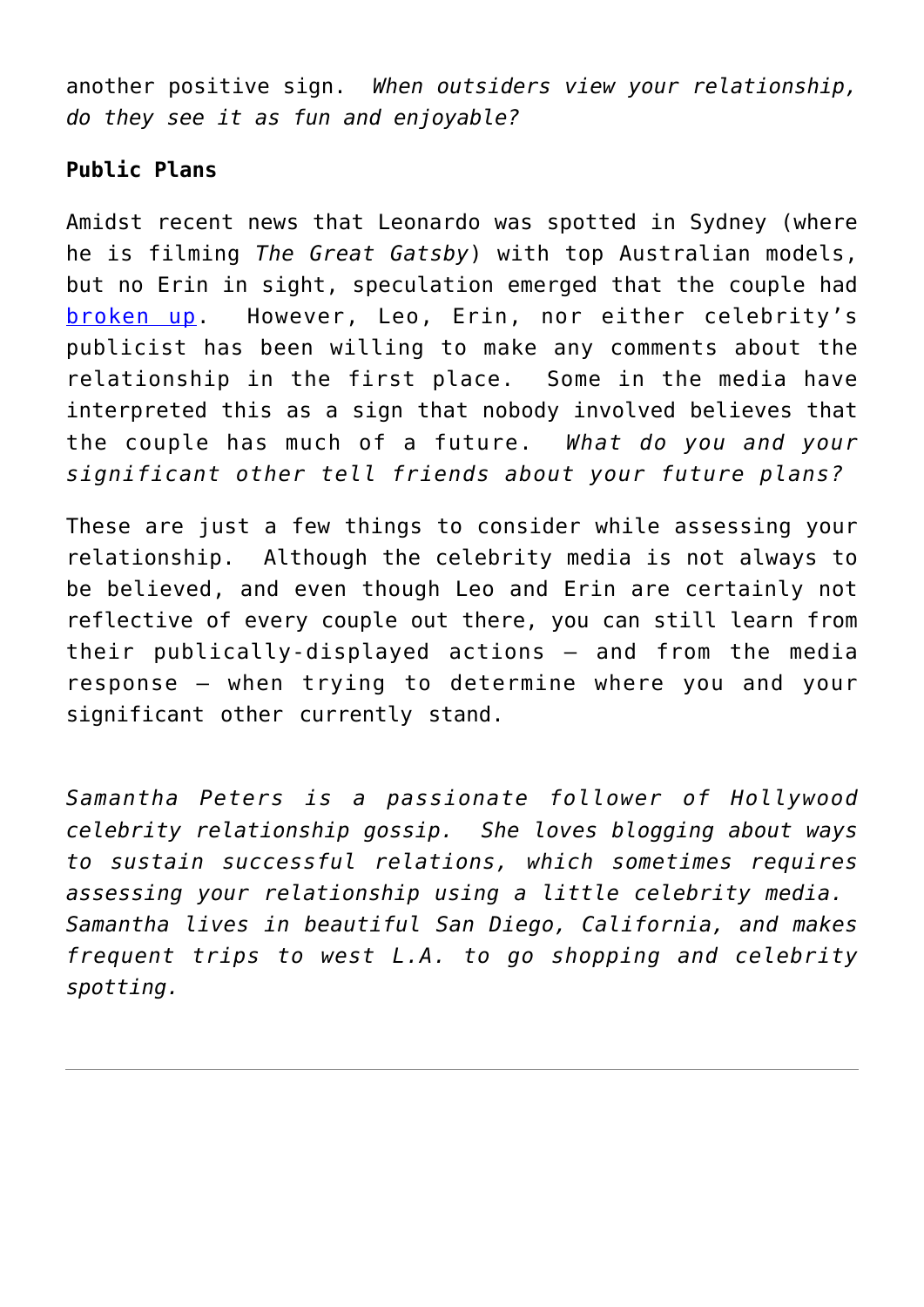## **[5 Ways to Stop Sabotaging](https://cupidspulse.com/28742/5-tips-advic-bad-habits-sabotage-relationships-dating-advice/) [Your Relationships](https://cupidspulse.com/28742/5-tips-advic-bad-habits-sabotage-relationships-dating-advice/)**

 $\pmb{\times}$ 

 $\mathbb{E}$  By Jacquee Kahn

My mother always told me to work on myself first, and from there, everything else will follow. Little did I know that this would become a practice for me as I became a relationship "guru" for my friends (and later, clients).

**News flash ladies:** If you're having a hard time with dating and relationships, it's not about the men. It's not because they're players or commitment-phobes. It's about YOU.

I meet incredibly smart, beautiful and talented women who have completely lost themselves in relationships. When they were single, they were confident and independent. But once in a relationship, those attractive qualities dissolved and these same women became needy, insecure and emotionally broken.

It's time to stop undermining your relationship by first working on yourself. Here are five ways to get rid of those bad habits that sabotage relationships:

**1. Be Yourself:** Don't be so eager to please your man that you lose yourself and become completely disempowered. Tom Cruise's line in the film "Jerry McGuire" may be "You complete me," but it's simply not true. You don't have to be in a relationship to be a complete person.

**Related:** [Simple Ways to Please Your Man](http://cupidspulse.com/coupling-simplicity-man-how-to-make-man-happy/)

**2. Know You're Worthy:** We often become so desperate to make relationships work that we do whatever it takes to please our partners, much to the detriment of ourselves. So, don't be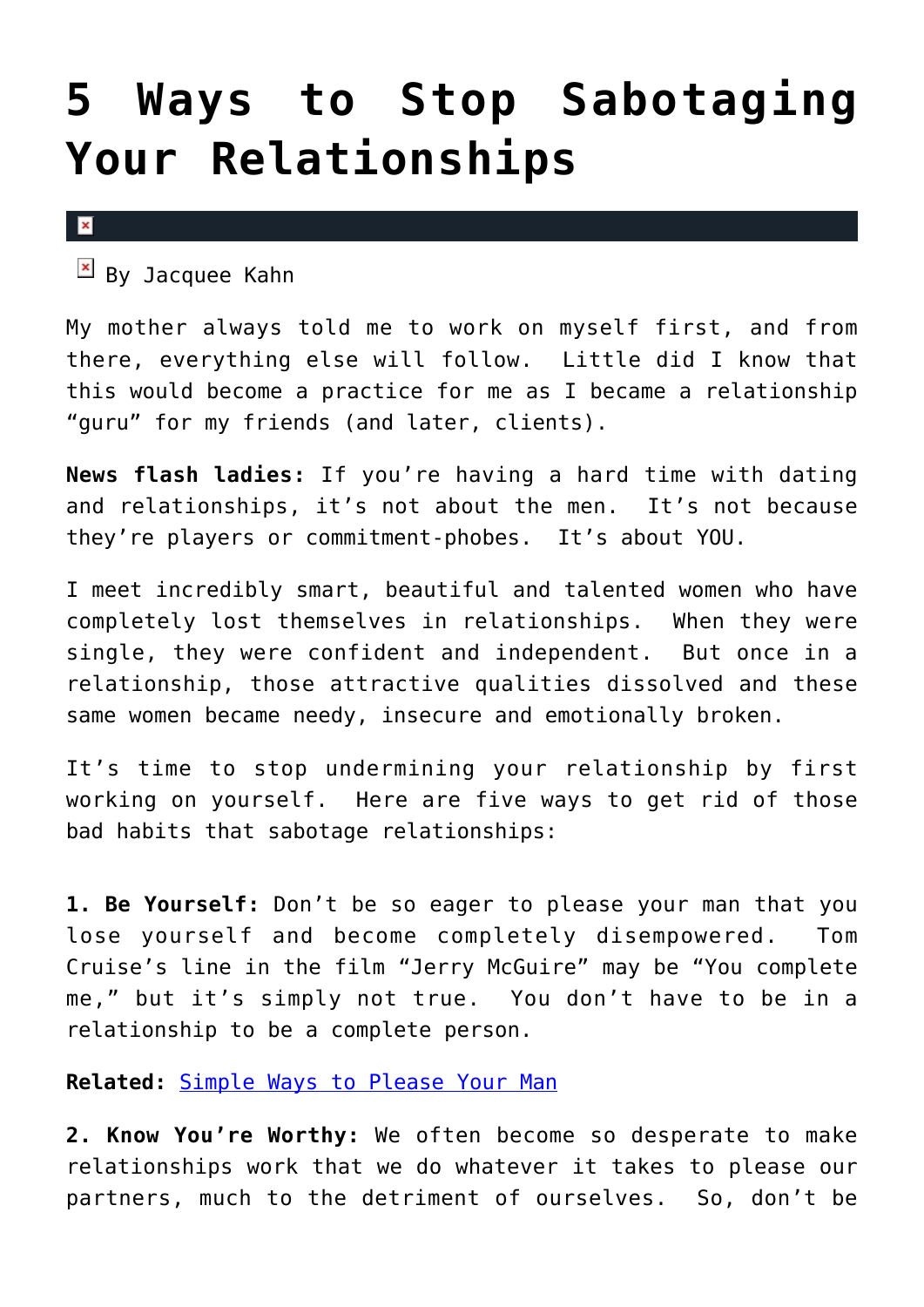needy, clingy or desperate. These behaviors are a huge turn off and usually create the opposite effect.

**Related:** [How Decoding Your Love Map Can Heal a Broken Heart](http://cupidspulse.com/decoding-love-map-heal-broken-heart-rachel-sussman/)

**3. Keep a Loose Grip:** Refrain from holding on too tight. If your man pulls away, let him go. Don't show insecurity by begging, pleading or trying to manipulate him to stay. If he comes back, it's because he wants to, not because you forced him to.

**4. Don't Accept Less Than You Deserve:** Don't accept crumbs by allowing yourself to settle for a "friends with benefits" or a "booty call" situation when what you really want is a committed relationship.

**5. Save Yourself:** Don't look outside of yourself to be rescued. Take ownership of your personal happiness, because all relationships start and end with YOU.

*Jacquee Kahn dispenses "Super Nanny"-style tough love to women in need of relationship help. The author of* Girlfriend 911: Decoding Dating and Rescuing Relationships One Girlfriend at a Time, *her no-nonsense, straightforward advice points toward the foundation of the book.*

# **[Celebrity Weddings: 5 Famous](https://cupidspulse.com/27431/celebrity-couples-married-vegas-sin-city/) [Couples That Said 'I Do' in](https://cupidspulse.com/27431/celebrity-couples-married-vegas-sin-city/) [Vegas](https://cupidspulse.com/27431/celebrity-couples-married-vegas-sin-city/)**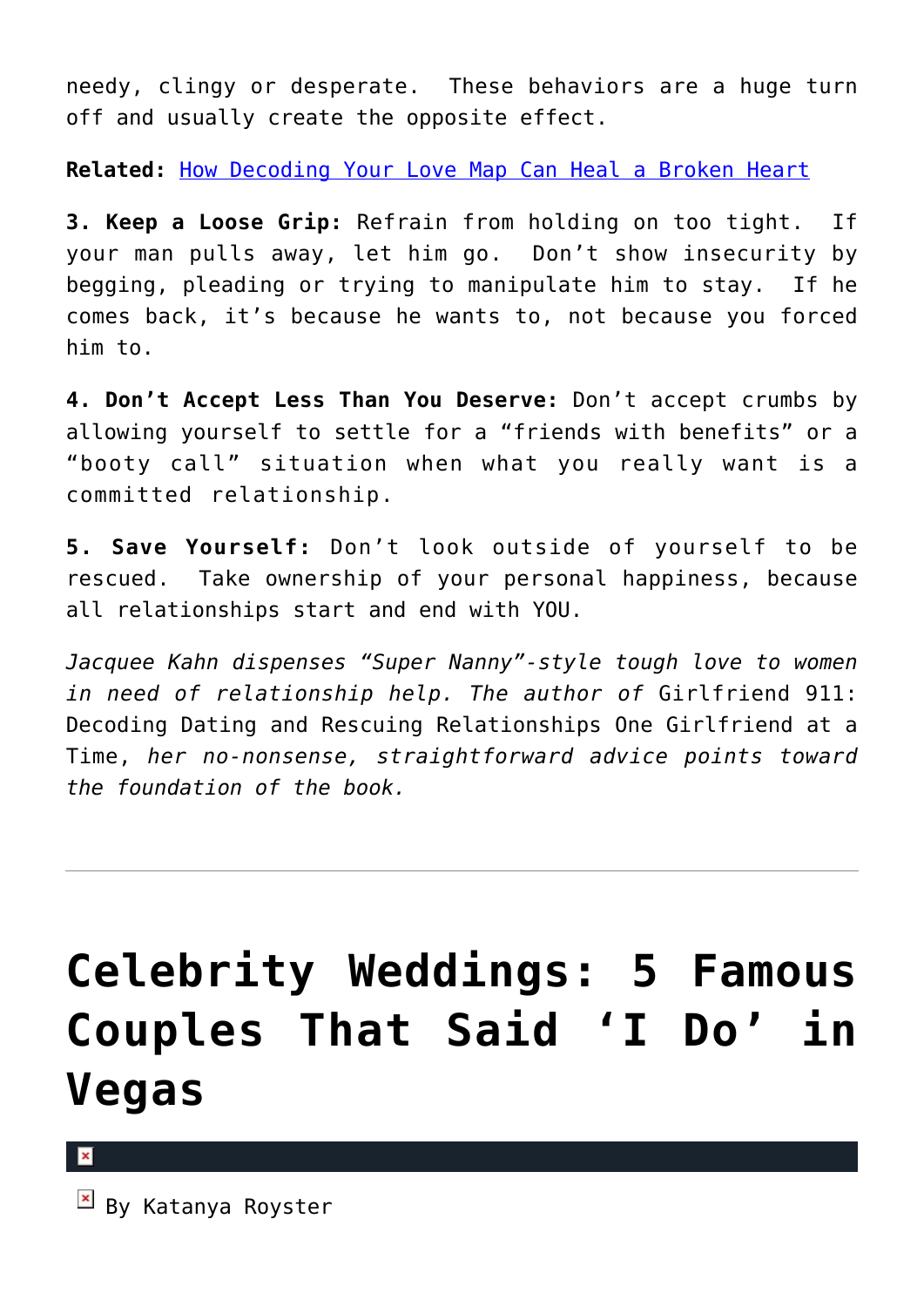What's the first thing you think of when someone says Sin City? Okay, *after* legalized prostitution. That's right: quickie Vegas weddings in chapels illuminated with neon lights. The fact is, Las Vegas issues approximately 100,000 marriage licenses each year and boasts almost as many wedding chapels as it does casinos. For famous couples, those quickie celebrity weddings are typically followed by quickie divorces and embarrassing publicity. Vegas' abundance of 24-hour bars makes us wonder if some of our favorite celebs were under the influence of something other than love when they tied the knot, Vegas-style. Here are a few examples:

## **Famous Couples That Married in Vegas**

**1. Kelly Ripa and Mark Consuelos:** In 1996, former soap star and current television host Kelly Ripa married actor Mark Consuelos at the Chapel of the Bells in Las Vegas. Sixteen years and three children later, this happy married celebrity couple proves Vegas weddings can sometimes stick!

**Related Link:** [Demi Moore Proves There's Hope After Marriage](http://cupidspulse.com/demi-moore-proves-hope-after-divorce-ashton-kutcher-bruce-willis/)

**2. Angelina Jolie and Billy Bob Thornton:** In 2000, actress Angelina Jolie and actor/writer Billy Bob Thornton wed at The Little Church of the West on the Las Vegas Strip. The famous couple called it quits after two years of marriage with Jolie petitioning for divorce, citing "irreconcilable differences." It was Jolie's second marriage and Thornton's fifth.

**3. Britney Spears and Jason Alexander:** In 2004, pop star Britney Spears wed longtime friend Jason Alexander at a 24 hour wedding chapel. Apparently, Spears forgot to grab a prenup on the way to the chapel. meaning that this stunt could have cost her a lot more than a little public backlash.